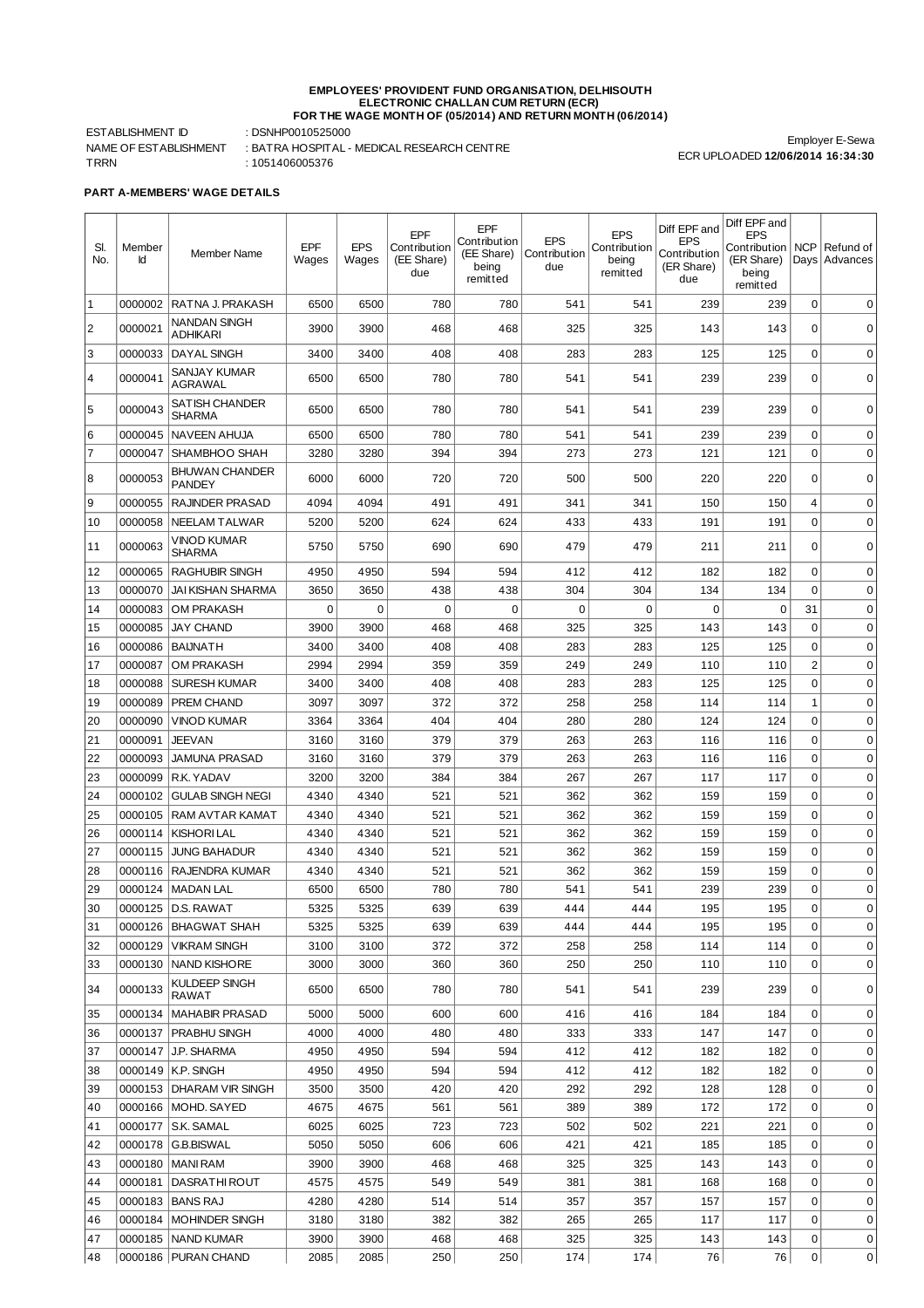| 49  | 0000187 | <b>VIKRAM SINGH</b>          | 3500 | 3500     | 420         | 420         | 292      | 292      | 128         | 128         | 0           | $\mathbf 0$ |
|-----|---------|------------------------------|------|----------|-------------|-------------|----------|----------|-------------|-------------|-------------|-------------|
| 50  | 0000188 | <b>BHUBAN SINGH</b>          | 3500 | 3500     | 420         | 420         | 292      | 292      | 128         | 128         | 0           | 0           |
| 51  | 0000189 | <b>BAJENDER SINGH</b>        | 3500 | 3500     | 420         | 420         | 292      | 292      | 128         | 128         | 0           | 0           |
| 52  | 0000190 | <b>NARESH CHAND</b>          | 3500 | 3500     | 420         | 420         | 292      | 292      | 128         | 128         | 0           | $\mathbf 0$ |
| 53  | 0000193 | <b>LADDU RAM</b>             | 3100 | 3100     | 372         | 372         | 258      | 258      | 114         | 114         | $\mathbf 0$ | $\mathbf 0$ |
|     | 0000194 | RAMJI LAL                    |      |          |             |             |          |          |             |             |             |             |
| 54  |         |                              | 3040 | 3040     | 365         | 365         | 253      | 253      | 112         | 112         | 0           | $\mathbf 0$ |
| 55  | 0000196 | <b>RAM ASHREY</b>            | 3040 | 3040     | 365         | 365         | 253      | 253      | 112         | 112         | 0           | $\mathbf 0$ |
| 56  | 0000198 | <b>TEJPAL SINGH</b>          | 3320 | 3320     | 398         | 398         | 277      | 277      | 121         | 121         | 0           | $\mathbf 0$ |
| 57  | 0000205 | <b>LOKESH DEVI</b>           | 3440 | 3440     | 413         | 413         | 287      | 287      | 126         | 126         | 0           | $\mathbf 0$ |
| 58  | 0000206 | <b>MUNISH DEVI</b>           | 3040 | 3040     | 365         | 365         | 253      | 253      | 112         | 112         | 0           | $\mathbf 0$ |
| 59  | 0000208 | <b>GEETA</b>                 | 3040 | 3040     | 365         | 365         | 253      | 253      | 112         | 112         | $\mathbf 0$ | $\mathbf 0$ |
| 60  | 0000210 | <b>SUNDERI</b>               | 3040 | 3040     | 365         | 365         | 253      | 253      | 112         | 112         | $\mathbf 0$ | $\mathbf 0$ |
| 61  | 0000213 | <b>DEEPAK</b>                | 3040 | 3040     | 365         | 365         | 253      | 253      | 112         | 112         | $\mathbf 0$ | $\mathbf 0$ |
| 62  | 0000215 | <b>BIRAY</b>                 | 3040 | 3040     | 365         | 365         | 253      | 253      | 112         | 112         | $\mathbf 0$ | $\mathbf 0$ |
| 63  | 0000218 | <b>MOHAR KALI</b>            | 3040 | 3040     | 365         | 365         | 253      | 253      | 112         | 112         | $\Omega$    | $\mathbf 0$ |
| 64  | 0000219 | <b>BALJEET SINGH</b>         | 0    | $\Omega$ | $\mathbf 0$ | $\mathbf 0$ | $\Omega$ | $\Omega$ | $\mathbf 0$ | $\mathbf 0$ | 31          | 0           |
| 65  | 0000220 | <b>HARI SINGH</b>            | 2648 | 2648     | 318         | 318         | 221      | 221      | 97          | 97          | 4           | 0           |
| 66  | 0000232 | S.S. NEGI                    | 2400 | 2400     | 288         | 288         | 200      | 200      | 88          | 88          | 7           | 0           |
| 67  | 0000238 | <b>M.S. MATHUR</b>           | 3350 | 3350     | 402         | 402         | 279      | 279      | 123         | 123         | $\Omega$    | 0           |
| 68  | 0000242 | R.B. MAURYA                  | 3250 | 3250     | 390         | 390         | 271      | 271      | 119         | 119         | $\Omega$    | 0           |
| 69  | 0000243 | <b>GEEG RAJ</b>              | 3100 | 3100     | 372         | 372         | 258      | 258      | 114         | 114         | $\Omega$    | $\mathbf 0$ |
| 70  | 0000246 | <b>BHAJAN LAL</b>            | 3300 | 3300     | 396         | 396         | 275      | 275      | 121         | 121         | $\Omega$    | 0           |
|     |         | <b>BALAM SINGH</b>           |      |          |             |             |          |          |             |             |             |             |
| 71  | 0000249 | <b>RAWAT</b>                 | 3600 | 3600     | 432         | 432         | 300      | 300      | 132         | 132         | 0           | $\mathbf 0$ |
| 72  | 0000252 | MORE SINGH                   | 3150 | 3150     | 378         | 378         | 262      | 262      | 116         | 116         | 0           | $\mathbf 0$ |
| 73  | 0000256 | <b>MEENA</b>                 | 2746 | 2746     | 330         | 330         | 229      | 229      | 101         | 101         | 3           | $\mathbf 0$ |
| 74  | 0000269 | P.C. PHILLIP                 | 6025 | 6025     | 723         | 723         | 502      | 502      | 221         | 221         | $\mathbf 0$ | $\mathbf 0$ |
| 75  | 0000272 | <b>SUNITA ARORA</b>          | 4800 | 4800     | 576         | 576         | 400      | 400      | 176         | 176         | 0           | $\mathbf 0$ |
| 76  | 0000275 | <b>PREM SINGH</b>            | 5075 | 5075     | 609         | 609         | 423      | 423      | 186         | 186         | 0           | $\mathbf 0$ |
| 77  | 0000276 | <b>B.G. GOSWAMI</b>          | 4500 | 4500     | 540         | 540         | 375      | 375      | 165         | 165         | 0           | $\mathbf 0$ |
| 78  | 0000277 | <b>SUKHDEV SINGH</b>         | 3800 | 3800     | 456         | 456         | 317      | 317      | 139         | 139         | $\mathbf 0$ | $\mathbf 0$ |
| 79  | 0000279 | KANTI BALLABH                | 4500 | 4500     | 540         | 540         | 375      | 375      | 165         | 165         | $\mathbf 0$ | $\mathbf 0$ |
| 80  | 0000280 | VIJENDRA SINGH               | 5000 | 5000     | 600         | 600         | 416      | 416      | 184         | 184         | $\Omega$    | 0           |
|     |         | <b>BHANDARI</b>              |      |          |             |             |          |          |             |             |             |             |
| 81  | 0000281 | <b>NARESH CHAND</b>          | 3460 | 3460     | 415         | 415         | 288      | 288      | 127         | 127         | 0           | 0           |
| 82  | 0000283 | <b>JEEVAN DEEP</b>           | 4850 | 4850     | 582         | 582         | 404      | 404      | 178         | 178         | 0           | $\mathbf 0$ |
| 83  | 0000285 | EK BAHADUR<br><b>THAPPA</b>  | 3460 | 3460     | 415         | 415         | 288      | 288      | 127         | 127         | 0           | $\mathbf 0$ |
| 84  | 0000286 | <b>KRISHNA NAND</b>          | 3150 | 3150     | 378         | 378         | 262      | 262      | 116         | 116         | 0           | 0           |
| 85  | 0000287 | <b>JAGPAL SINGH</b>          | 3400 | 3400     | 408         | 408         | 283      | 283      | 125         | 125         | 0           | $\mathbf 0$ |
| 86  | 0000288 | <b>ILLAM SINGH</b>           | 3310 | 3310     | 397         | 397         | 276      | 276      | 121         | 121         | $\mathbf 0$ | $\mathbf 0$ |
| 87  | 0000289 | <b>SANSAR CHAND</b>          | 3310 | 3310     | 397         | 397         | 276      | 276      | 121         | 121         | $\mathbf 0$ | $\mathbf 0$ |
|     |         | <b>KUNDAN SINGH</b>          |      |          |             |             |          |          |             |             |             |             |
| 88  | 0000291 | RAWAT                        | 3310 | 3310     | 397         | 397         | 276      | 276      | 121         | 121         | 0           | $\Omega$    |
| 89  | 0000292 | <b>KUNDAN SINGH</b>          | 3400 | 3400     | 408         | 408         | 283      | 283      | 125         | 125         | 0           | $\mathbf 0$ |
| 90  | 0000293 | <b>DIWAN SINGH</b>           | 3460 | 3460     | 415         | 415         | 288      | 288      | 127         | 127         | 0           | 0           |
|     |         | RAWAT                        |      |          |             |             |          |          |             |             |             |             |
| 91  | 0000296 | <b>RAJINDER KUMAR</b>        | 3310 | 3310     | 397         | 397         | 276      | 276      | 121         | 121         | 0           | $\mathbf 0$ |
| 92  | 0000297 | <b>RAJU</b>                  | 3310 | 3310     | 397         | 397         | 276      | 276      | 121         | 121         | 0           | $\mathbf 0$ |
| 93  | 0000298 | <b>BINDESWARI SAH</b>        | 3800 | 3800     | 456         | 456         | 317      | 317      | 139         | 139         | 0           | $\mathbf 0$ |
| 94  | 0000299 | <b>BHOPAL SINGH</b>          | 3310 | 3310     | 397         | 397         | 276      | 276      | 121         | 121         | 0           | $\mathbf 0$ |
| 95  | 0000302 | <b>ABDUL RAZAK</b>           | 4100 | 4100     | 492         | 492         | 342      | 342      | 150         | 150         | 0           | $\mathbf 0$ |
| 96  | 0000303 | <b>DHAN SINGH</b>            | 3800 | 3800     | 456         | 456         | 317      | 317      | 139         | 139         | 0           | $\mathbf 0$ |
| 97  | 0000307 | <b>SHIV RAM</b>              | 3097 | 3097     | 372         | 372         | 258      | 258      | 114         | 114         | 1           | $\mathbf 0$ |
| 98  | 0000308 | PRAKASH RAM                  | 3400 | 3400     | 408         | 408         | 283      | 283      | 125         | 125         | 0           | 0           |
| 99  | 0000309 | RAM KRISHAN<br><b>SHARMA</b> | 3310 | 3310     | 397         | 397         | 276      | 276      | 121         | 121         | 0           | $\mathbf 0$ |
| 100 | 0000310 | NEELBHADUR                   | 3400 | 3400     | 408         | 408         | 283      | 283      | 125         | 125         | 0           | 0           |
| 101 | 0000312 | RAM BAHADUR                  | 3800 | 3800     | 456         | 456         | 317      | 317      | 139         | 139         | 0           | 0           |
| 102 | 0000314 | RAMESH CHAND                 | 3260 | 3260     | 391         | 391         | 272      | 272      | 119         | 119         | 0           | 0           |
| 103 | 0000315 | SHASHI PAL SHARMA            | 3260 | 3260     | 391         | 391         | 272      | 272      | 119         | 119         | 0           | 0           |
| 104 | 0000317 | J.B. THAPPA                  | 3835 | 3835     | 460         | 460         | 319      | 319      | 141         | 141         | 2           | 0           |
| 105 | 0000320 | <b>PADAM SINGH</b>           | 4100 | 4100     | 492         | 492         | 342      | 342      | 150         | 150         | 0           | 0           |
| 106 | 0000321 | <b>RAM SHRESHTH</b>          | 4100 | 4100     | 492         | 492         | 342      | 342      | 150         | 150         | 0           | 0           |
| 107 | 0000322 | MOHD. SUBRATI                | 4100 | 4100     | 492         | 492         | 342      | 342      | 150         | 150         | 0           | 0           |
| 108 | 0000323 | <b>JAGAT SINGH</b>           | 3100 | 3100     | 372         | 372         | 258      | 258      | 114         | 114         | 0           | 0           |
| 109 |         |                              |      |          |             |             |          |          |             |             | 0           | 0           |
|     | 0000324 | <b>KUSHAL SINGH</b>          | 3200 | 3200     | 384         | 384         | 267      | 267      | 117         | 117         |             |             |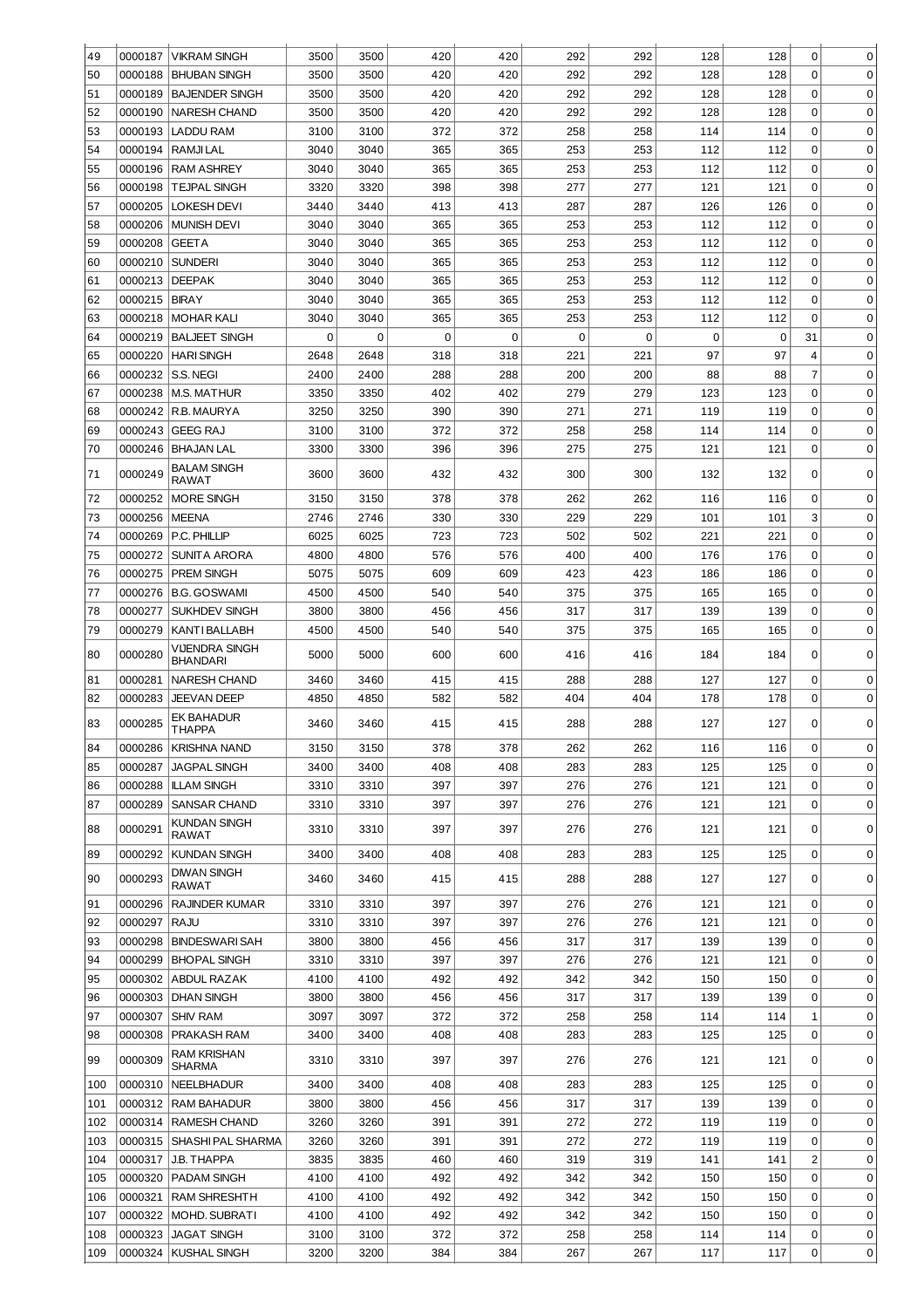| 110        |                    | 0000325 ANIT LAL                | 3200         | 3200         | 384        | 384        | 267        | 267        | 117        | 117        | 0           | 0                |
|------------|--------------------|---------------------------------|--------------|--------------|------------|------------|------------|------------|------------|------------|-------------|------------------|
| 111        | 0000338            | <b>SIBTIAN FATIMA</b>           | 5325         | 5325         | 639        | 639        | 444        | 444        | 195        | 195        | $\mathbf 0$ | $\mathbf 0$      |
| 112        | 0000341            | <b>KRISHAN PRASAD</b>           | 3680         | 3680         | 442        | 442        | 307        | 307        | 135        | 135        | $\mathbf 0$ | $\mathbf 0$      |
| 113        | 0000350            | RAM BRIKSH RAM                  | 3250         | 3250         | 390        | 390        | 271        | 271        | 119        | 119        | $\mathbf 0$ | $\mathbf 0$      |
| 114        | 0000364            | <b>DEVI SARAN SINGH</b>         | 6350         | 6350         | 762        | 762        | 529        | 529        | 233        | 233        | $\mathbf 0$ | $\mathbf 0$      |
| 115        | 0000376            | NEELAM KUMARI                   | 5000         | 5000         | 600        | 600        | 416        | 416        | 184        | 184        | $\mathbf 0$ | $\mathbf 0$      |
| 116        | 0000377            | <b>MANOJ KUMAR</b>              | 3500         | 3500         | 420        | 420        | 292        | 292        | 128        | 128        | $\mathbf 0$ | $\mathbf 0$      |
| 117        | 0000385            | YASVIR SINGH<br>TOMAR           | 4825         | 4825         | 579        | 579        | 402        | 402        | 177        | 177        | 0           | $\mathbf 0$      |
| 118        | 0000394            | <b>SANJAY TAYAL</b>             | 6500         | 6500         | 780        | 780        | 541        | 541        | 239        | 239        | 0           | 0                |
| 119        | 0000400            | <b>OMANA ANIYAN</b>             | 6500         | 6500         | 780        | 780        | 541        | 541        | 239        | 239        | $\mathbf 0$ | 0                |
| 120        | 0000403            | SUNIL KR. EDWARD                | 6500         | 6500         | 780        | 780        | 541        | 541        | 239        | 239        | $\mathbf 0$ | 0                |
| 121        | 0000413            | <b>AMINI BABY</b>               | 6500         | 6500         | 780        | 780        | 541        | 541        | 239        | 239        | $\mathbf 0$ | 0                |
| 122        | 0000416            | <b>VINOD KUMARI</b>             | 5400         | 5400         | 648        | 648        | 450        | 450        | 198        | 198        | $\mathbf 0$ | 0                |
| 123        | 0000419            | <b>M.L. RAUT</b>                | 6500         | 6500         | 780        | 780        | 541        | 541        | 239        | 239        | $\mathbf 0$ | 0                |
| 124        | 0000433            | <b>PRATHEEP KUMAR</b>           | 6500         | 6500         | 780        | 780        | 541        | 541        | 239        | 239        | $\mathbf 0$ | 0                |
| 125        | 0000434            | <b>SHANMUGHA DAS</b>            | 5425         | 5425         | 651        | 651        | 452        | 452        | 199        | 199        | 0           | 0                |
| 126        | 0000441            | MADHU BALA MEHTA                | 6475         | 6475         | 777        | 777        | 539        | 539        | 238        | 238        | 0           | 0                |
| 127        | 0000445            | <b>MONEY PONDEL</b>             | 3300         | 3300         | 396        | 396        | 275        | 275        | 121        | 121        | $\mathbf 0$ | 0                |
| 128        |                    | 0000448   BABBAN CHAUHAN        | 3600         | 3600         | 432        | 432        | 300        | 300        | 132        | 132        | 0           | 0                |
| 129        | 0000450            | <b>SUDHA</b>                    | 3200         | 3200         | 384        | 384        | 267        | 267        | 117        | 117        | $\mathbf 0$ | 0                |
| 130        | 0000452            | SINGARA VELUR                   | 3250         | 3250         | 390        | 390        | 271        | 271        | 119        | 119        | 0           | 0                |
| 131        | 0000454            | <b>JAI PRAKASH</b>              | 4400         | 4400         | 528        | 528        | 367        | 367        | 161        | 161        | $\mathbf 0$ | 0                |
| 132        | 0000455            | <b>MITHILESH RANI</b>           | 3440         | 3440         | 413        | 413        | 287        | 287        | 126        | 126        | $\mathbf 0$ | 0                |
| 133        | 0000456            | <b>ARUN KUMAR</b>               | 3250         | 3250         | 390        | 390        | 271        | 271        | 119        | 119        | $\mathbf 0$ | $\mathbf 0$      |
| 134        | 0000457            | <b>SURESH CHANDER</b>           | 4825         | 4825         | 579        | 579        | 402        | 402        | 177        | 177        | $\mathbf 0$ | $\mathbf 0$      |
| 135        | 0000458            | PRITHVI SINGH                   | 3200         | 3200         | 384        | 384        | 267        | 267        | 117        | 117        | $\mathbf 0$ | $\mathbf 0$      |
| 136        | 0000460            | <b>SAROJ BALA</b>               | 3300         | 3300         | 396        | 396        | 275        | 275        | 121        | 121        | $\mathbf 0$ | $\mathbf 0$      |
| 137        | 0000461            | <b>KISHAN BAHADUR</b>           | 6325         | 6325         | 759        | 759        | 527        | 527        | 232        | 232        | $\mathbf 0$ | $\mathbf 0$      |
| 138        | 0000462            | <b>RAMJILAL</b>                 | 3300         | 3300         | 396        | 396        | 275        | 275        | 121        | 121        | $\mathbf 0$ | $\mathbf 0$      |
| 139        | 0000463            | <b>RAJESHWARI</b>               | 3250         | 3250         | 390        | 390        | 271        | 271        | 119        | 119        | $\mathbf 0$ | $\mathbf 0$      |
| 140        | 0000464            | <b>BALBIR KAUR</b>              | 3510         | 3510         | 421        | 421        | 292        | 292        | 129        | 129        | $\mathbf 0$ | $\mathbf 0$      |
| 141        | 0000469            | <b>KAMLA</b>                    | 3200         | 3200         | 384        | 384        | 267        | 267        | 117        | 117        | $\mathbf 0$ | $\mathbf 0$      |
|            |                    |                                 |              |              |            |            |            |            |            |            |             |                  |
| 142        | 0000472            | <b>OMVIR SINGH</b>              | 4900         | 4900         | 588        | 588        | 408        | 408        | 180        | 180        | 0           | 0                |
| 143        | 0000474            | <b>RAVINDER KUMAR</b>           | 3250         | 3250         | 390        | 390        | 271        | 271        | 119        | 119        | 0           | 0                |
| 144        | 0000476            | SHEELA RANI                     | 3250         | 3250         | 390        | 390        | 271        | 271        | 119        | 119        | 0           | 0                |
| 145        | 0000477            | <b>BIMLA</b>                    | 3250         | 3250         | 390        | 390        | 271        | 271        | 119        | 119        | 0           | 0                |
| 146        |                    | 0000495   MARY JOSEPH           | 6500         | 6500         | 1300       | 1300       | 541        | 541        | 239        | 239        | 0           | O                |
| 147        | 0000633            | <b>VIRENDRA KUMAR</b>           | 3450         | 3450         | 414        | 414        | 287        | 287        | 127        | 127        | 0           | 0                |
| 148        | 0000634            | JOSE P.P.                       | 5950         | 5950         | 714        | 714        | 496        | 496        | 218        | 218        | 0           | 0                |
| 149        | 0000660            | <b>JAY PRAKASH</b>              | 3040         | 3040         | 365        | 365        | 253        | 253        | 112        | 112        | 0           | 0                |
| 150        | 0000661            | <b>DHARMENDRA</b>               | 3040         | 3040         | 365        | 365        | 253        | 253        | 112        | 112        | 0           | 0                |
| 151        | 0000664            | <b>SITA DEVI ARYA</b>           | 3250         | 3250         | 390        | 390        | 271        | 271        | 119        | 119        | 0           | 0                |
| 152        |                    | 0000666   RAJ KUMAR KAMATH      | 6500         | 6500         | 780        | 780        | 541        | 541        | 239        | 239        | 0           | 0                |
| 153        | 0000671            | RAM CHANDER                     | 3150         | 3150         | 378        | 378        | 262        | 262        | 116        | 116        | 0           | 0                |
| 154        | 0000694            | HIRA LAL                        | 3100         | 3100         | 372        | 372        | 258        | 258        | 114        | 114        | 0           | 0                |
| 155        | 0000720            | <b>CELINA CHANDY</b>            | 4950         | 4950         | 594        | 594        | 412        | 412        | 182        | 182        | 0           | 0                |
| 156        | 0000722            | <b>SALI PRAKASH</b>             | 5925         | 5925         | 711        | 711        | 494        | 494        | 217        | 217        | 0           | 0                |
| 157        | 0000764            | RAMESHWAR P.<br><b>SHARMA</b>   | 4700         | 4700         | 564        | 564        | 392        | 392        | 172        | 172        | 0           | 0                |
| 158        | 0000785            | DAYAWATI                        | 3040         | 3040         | 365        | 365        | 253        | 253        | 112        | 112        | 0           | $\mathbf 0$      |
| 159        | 0000786            | <b>KAMLESH DINORIA</b>          | 3040         | 3040         | 365        | 365        | 253        | 253        | 112        | 112        | 0           | $\mathbf 0$      |
| 160        | 0000787            | <b>SHIVJI</b>                   | 3040         | 3040         | 365        | 365        | 253        | 253        | 112        | 112        | 0           | $\mathbf 0$      |
| 161        | 0000790            | <b>GURBESH</b>                  | 3040         | 3040         | 365        | 365        | 253        | 253        | 112        | 112        | 0           | $\mathbf 0$      |
| 162        | 0000797            | CHANDER PAL                     | 2157         | 2157         | 259        | 259        | 180        | 180        | 79         | 79         | 9           | $\mathbf 0$      |
| 163        | 0000801            | <b>INDER PAL</b>                | 3040         | 3040         | 365        | 365        | 253        | 253        | 112        | 112        | 0           | $\mathbf 0$      |
| 164        | 0000802            | <b>VIKRAM</b>                   | 3040         | 3040         | 365        | 365        | 253        | 253        | 112        | 112        | 0           | $\mathbf 0$      |
| 165        | 0000805            | <b>ASHOK</b>                    | 3040         | 3040         | 365        | 365        | 253        | 253        | 112        | 112        | 0           | $\mathbf 0$      |
| 166        | 0000809            | DEVKINANDAN                     | 3040         | 3040         | 365        | 365        | 253        | 253        | 112        | 112        | 0           | $\mathbf 0$      |
| 167        | 0000815            | SAROJ                           | 3000         | 3000         | 360        | 360        | 250        | 250        | 110        | 110        | 0           | $\mathbf 0$      |
| 168        | 0000819            | <b>SUNEHRA</b>                  | 3000         | 3000         | 360        | 360        | 250        | 250        | 110        | 110        | 0           | 0                |
| 169        | 0000823            | <b>SUMITRA</b>                  | 3040         | 3040         | 365        | 365        | 253        | 253        | 112        | 112        | 0           | 0                |
| 170        | 0000829            | <b>URMILA DEVI</b>              | 3150         | 3150         | 378        | 378        | 262        | 262        | 116        | 116        | 0           | 0                |
| 171        | 0000832            | MOHD. RIYAZ KHAN                | 3740         | 3740         | 449        | 449        | 312        | 312        | 137        | 137        | 0           | 0                |
| 172<br>173 | 0000835<br>0000836 | ASHA JAMES<br><b>RAM PRASAD</b> | 3048<br>3150 | 3048<br>3150 | 366<br>378 | 366<br>378 | 254<br>262 | 254<br>262 | 112<br>116 | 112<br>116 | 1<br>0      | 0<br>$\mathbf 0$ |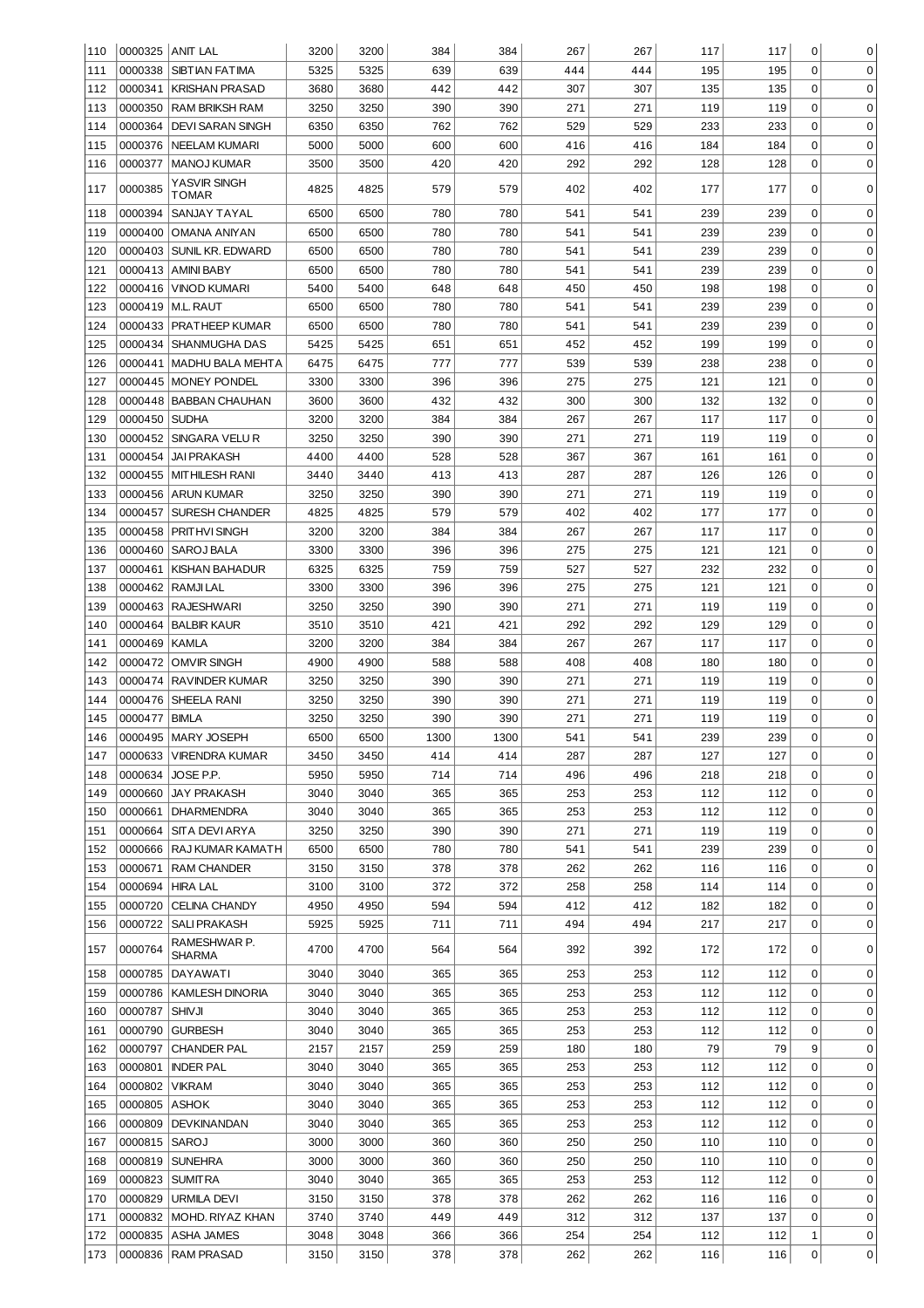| 174        | 0000838 | <b>KANTA MASSEY</b>           | 2947 | 2947 | 354         | 354 | 245 | 245 | 109        | 109 | 2              | 0           |
|------------|---------|-------------------------------|------|------|-------------|-----|-----|-----|------------|-----|----------------|-------------|
| 175        | 0000839 | RAM DHIRAJ SINGH              | 3200 | 3200 | 384         | 384 | 267 | 267 | 117        | 117 | 0              | 0           |
| 176        | 0000840 | <b>BALBIR SINGH</b>           | 3048 | 3048 | 366         | 366 | 254 | 254 | 112        | 112 | 1              | 0           |
| 177        | 0000841 | <b>RAJVEER SINGH</b>          | 3150 | 3150 | 378         | 378 | 262 | 262 | 116        | 116 | 0              | $\mathbf 0$ |
| 178        | 0000842 | <b>HEMA DEVI</b>              | 2337 | 2337 | 280         | 280 | 195 | 195 | 85         | 85  | 8              | $\mathbf 0$ |
| 179        | 0000846 | PREM CHAND                    | 4000 | 4000 | 480         | 480 | 333 | 333 | 147        | 147 | $\mathbf 0$    | $\mathbf 0$ |
| 180        | 0000847 | <b>ASHOK KUMAR</b>            | 4100 | 4100 | 492         | 492 | 342 | 342 | 150        | 150 | $\mathbf 0$    | $\mathbf 0$ |
| 181        | 0000850 | <b>RAJPAL SINGH</b>           | 3900 | 3900 | 468         | 468 | 325 | 325 | 143        | 143 | $\mathbf 0$    | $\mathbf 0$ |
| 182        | 0000851 | M D SAJEED                    | 3575 | 3575 | 429         | 429 | 298 | 298 | 131        | 131 | $\mathbf 0$    | $\mathbf 0$ |
| 183        | 0000852 | <b>ANIL KUMAR</b>             | 3440 | 3440 | 413         | 413 | 287 | 287 | 126        | 126 | $\mathbf 0$    | $\mathbf 0$ |
| 184        | 0000853 | NATHOLI RAM                   | 3000 | 3000 | 360         | 360 | 250 | 250 | 110        | 110 | $\mathbf 0$    | 0           |
| 185        | 0000857 | <b>RAM BILASH</b>             | 3000 | 3000 | 360         | 360 | 250 | 250 | 110        | 110 | $\mathbf 0$    | 0           |
|            | 0000858 | <b>INDERJEET GURUNG</b>       | 3100 | 3100 | 372         | 372 | 258 | 258 | 114        | 114 | 0              | 0           |
| 186<br>187 | 0000859 | <b>SOBAN SINGH</b>            | 3100 | 3100 | 372         | 372 | 258 | 258 | 114        | 114 | 0              | $\mathbf 0$ |
|            |         |                               |      | 3100 | 372         | 372 | 258 | 258 |            |     | 0              | $\mathbf 0$ |
| 188        | 0000860 | <b>HARI RAM</b>               | 3100 | 3550 |             | 426 | 296 | 296 | 114<br>130 | 114 | 0              | $\mathbf 0$ |
| 189        | 0000863 | <b>SOHAN LAL</b>              | 3550 |      | 426         |     |     |     |            | 130 |                |             |
| 190        | 0000865 | MOHD. ALAM                    | 3400 | 3400 | 408         | 408 | 283 | 283 | 125        | 125 | $\mathbf 0$    | $\mathbf 0$ |
| 191        | 0000867 | <b>CHANDER PAL</b>            | 3550 | 3550 | 426         | 426 | 296 | 296 | 130        | 130 | $\mathbf 0$    | $\mathbf 0$ |
| 192        | 0000869 | <b>SHYAM SINGH</b>            | 2831 | 2831 | 340         | 340 | 236 | 236 | 104        | 104 | 4              | $\mathbf 0$ |
| 193        | 0000870 | ANIL KANT JHA                 | 3250 | 3250 | 390         | 390 | 271 | 271 | 119        | 119 | $\mathbf 0$    | $\mathbf 0$ |
| 194        | 0000871 | <b>MADAN SINGH</b>            | 3300 | 3300 | 396         | 396 | 275 | 275 | 121        | 121 | $\mathbf 0$    | $\mathbf 0$ |
| 195        | 0000874 | <b>NARESH PAL</b>             | 2550 | 2550 | 306         | 306 | 212 | 212 | 94         | 94  | 5              | $\mathbf 0$ |
| 196        | 0000887 | <b>RAM PRAKASH</b>            | 4280 | 4280 | 514         | 514 | 357 | 357 | 157        | 157 | $\mathbf 0$    | $\mathbf 0$ |
| 197        | 0000891 | RAJ DAYAL SINGH               | 3825 | 3825 | 459         | 459 | 319 | 319 | 140        | 140 | 0              | $\mathbf 0$ |
| 198        | 0000892 | RAVINDRA MISHRA               | 4525 | 4525 | 543         | 543 | 377 | 377 | 166        | 166 | $\mathbf 0$    | $\mathbf 0$ |
| 199        | 0000895 | RAM PARVESH<br><b>GUPTA</b>   | 3100 | 3100 | 372         | 372 | 258 | 258 | 114        | 114 | 0              | 0           |
| 200        | 0000908 | SUBASH CHAND III              | 0    | 0    | $\mathbf 0$ | 0   | 0   | 0   | 0          | 0   | 31             | 0           |
|            |         |                               |      |      |             |     |     |     |            |     |                |             |
| 201        | 0000910 | PARMESHWARI                   | 3040 | 3040 | 365         | 365 | 253 | 253 | 112        | 112 | 0              | 0           |
| 202        | 0000919 | <b>CHANDRA DEVI</b>           | 3000 | 3000 | 360         | 360 | 250 | 250 | 110        | 110 | $\mathbf 0$    | 0           |
| 203        | 0000923 | <b>GYAN CHAND</b>             | 3150 | 3150 | 378         | 378 | 262 | 262 | 116        | 116 | $\mathbf 0$    | 0           |
| 204        | 0000926 | <b>NARESH KUMAR</b>           | 3550 | 3550 | 426         | 426 | 296 | 296 | 130        | 130 | $\mathbf 0$    | 0           |
| 205        | 0000928 | DHARAM RAJ                    | 3200 | 3200 | 384         | 384 | 267 | 267 | 117        | 117 | $\mathbf 0$    | 0           |
| 206        | 0000929 | LALIT KUMAR                   | 2947 | 2947 | 354         | 354 | 245 | 245 | 109        | 109 | $\overline{c}$ | 0           |
| 207        | 0000931 | <b>BIBHA GHOSAL</b>           | 4610 | 4610 | 553         | 553 | 384 | 384 | 169        | 169 | $\mathbf 0$    | 0           |
| 208        | 0000935 | <b>BANSIDHAR</b>              | 3150 | 3150 | 378         | 378 | 262 | 262 | 116        | 116 | 0              | 0           |
| 209        | 0000939 | <b>KAMAL MUKHERJEE</b>        | 6000 | 6000 | 720         | 720 | 500 | 500 | 220        | 220 | 0              | 0           |
| 210        | 0001020 | PREM KISHORE JHA              | 5575 | 5575 | 669         | 669 | 464 | 464 | 205        | 205 | 0              | $\Omega$    |
| 211        | 0001068 | <b>BISHAN</b>                 | 3050 | 3050 | 366         | 366 | 254 | 254 | 112        | 112 | $\mathbf 0$    | 0           |
| 212        | 0001102 | <b>JAGDISH</b>                | 3050 | 3050 | 366         | 366 | 254 | 254 | 112        | 112 | 0              | 0           |
| 213        | 0001258 | NAGENDER SINGH                | 3200 | 3200 | 384         | 384 | 267 | 267 | 117        | 117 | 0              | 0           |
| 214        | 0001261 | SANTOSH SINGH<br><b>RAWAT</b> | 3150 | 3150 | 378         | 378 | 262 | 262 | 116        | 116 | 0              | 0           |
| 215        | 0001262 | RADHA MOHAN                   | 3200 | 3200 | 384         | 384 | 267 | 267 | 117        | 117 | $\mathbf 0$    | $\mathbf 0$ |
| 216        | 0001263 | <b>BEENA PONDAL</b>           | 3200 | 3200 | 384         | 384 | 267 | 267 | 117        | 117 | 0              | 0           |
| 217        | 0001272 | <b>KAMLESH</b>                | 6025 | 6025 | 723         | 723 | 502 | 502 | 221        | 221 | 0              | $\mathbf 0$ |
| 218        | 0001350 | RITA MEHRA                    | 4825 | 4825 | 579         | 579 | 402 | 402 | 177        | 177 | 0              | 0           |
| 219        | 0001365 | <b>SURESH</b>                 | 3000 | 3000 | 360         | 360 | 250 | 250 | 110        | 110 | 0              | 0           |
| 220        | 0001366 | <b>NETRA PAL</b>              | 3000 | 3000 | 360         | 360 | 250 | 250 | 110        | 110 | 0              | 0           |
| 221        | 0001367 | ANITA ARORA                   | 4450 | 4450 | 890         | 890 | 371 | 371 | 163        | 163 | 0              | 0           |
| 222        | 0001373 | <b>RAM PYARE</b>              | 3150 | 3150 | 378         | 378 | 262 | 262 | 116        | 116 | 0              | 0           |
| 223        | 0001377 | <b>DEVENDER SINGH</b>         | 3635 | 3635 | 436         | 436 | 303 | 303 | 133        | 133 | 0              | $\mathbf 0$ |
| 224        | 0001421 | <b>BHOPAL SINGH</b>           | 4950 | 4950 | 594         | 594 | 412 | 412 | 182        | 182 | 0              | $\mathbf 0$ |
| 225        | 0001422 | <b>RADHEY</b>                 | 3000 | 3000 | 360         | 360 | 250 | 250 | 110        | 110 | 0              | $\mathbf 0$ |
| 226        | 0001429 | ASHOK II                      | 3000 | 3000 | 360         | 360 | 250 | 250 | 110        | 110 | 0              | $\mathbf 0$ |
| 227        | 0001507 | ANIL KR. SWAIN                | 3320 | 3320 | 398         | 398 | 277 | 277 | 121        | 121 | $\Omega$       | $\mathbf 0$ |
| 228        | 0001508 | PREM SAGAR                    | 3700 | 3700 | 444         | 444 | 308 | 308 | 136        | 136 | $\Omega$       | $\mathbf 0$ |
| 229        | 0001552 | ANNAMMA GEORGE                | 5000 | 5000 | 600         | 600 | 416 | 416 | 184        | 184 | $\Omega$       | $\mathbf 0$ |
| 230        | 0001555 | RIKKI RAM K.C.                | 3150 | 3150 | 378         | 378 | 262 | 262 | 116        | 116 | $\Omega$       | $\mathbf 0$ |
| 231        | 0001563 | <b>SUMAN PAREEK</b>           | 6500 | 6500 | 780         | 780 | 541 | 541 | 239        | 239 | 0              | $\mathbf 0$ |
| 232        | 0001618 | <b>MADHU SHARMA</b>           | 4825 | 4825 | 579         | 579 | 402 | 402 | 177        | 177 | $\Omega$       | 0           |
| 233        | 0001619 | <b>MANOJ KUMAR</b>            | 3150 | 3150 | 378         | 378 | 262 | 262 | 116        | 116 | 0              | 0           |
|            |         | <b>TMARI</b>                  |      |      |             |     |     |     |            |     |                |             |
| 234        | 0001642 | <b>RAJENDER KUMAR</b>         | 2960 | 2960 | 355         | 355 | 247 | 247 | 108        | 108 | $\mathbf 0$    | 0           |
| 235        | 0001643 | SURENDER S.<br><b>DAHIYA</b>  | 3150 | 3150 | 378         | 378 | 262 | 262 | 116        | 116 | 0              | 0           |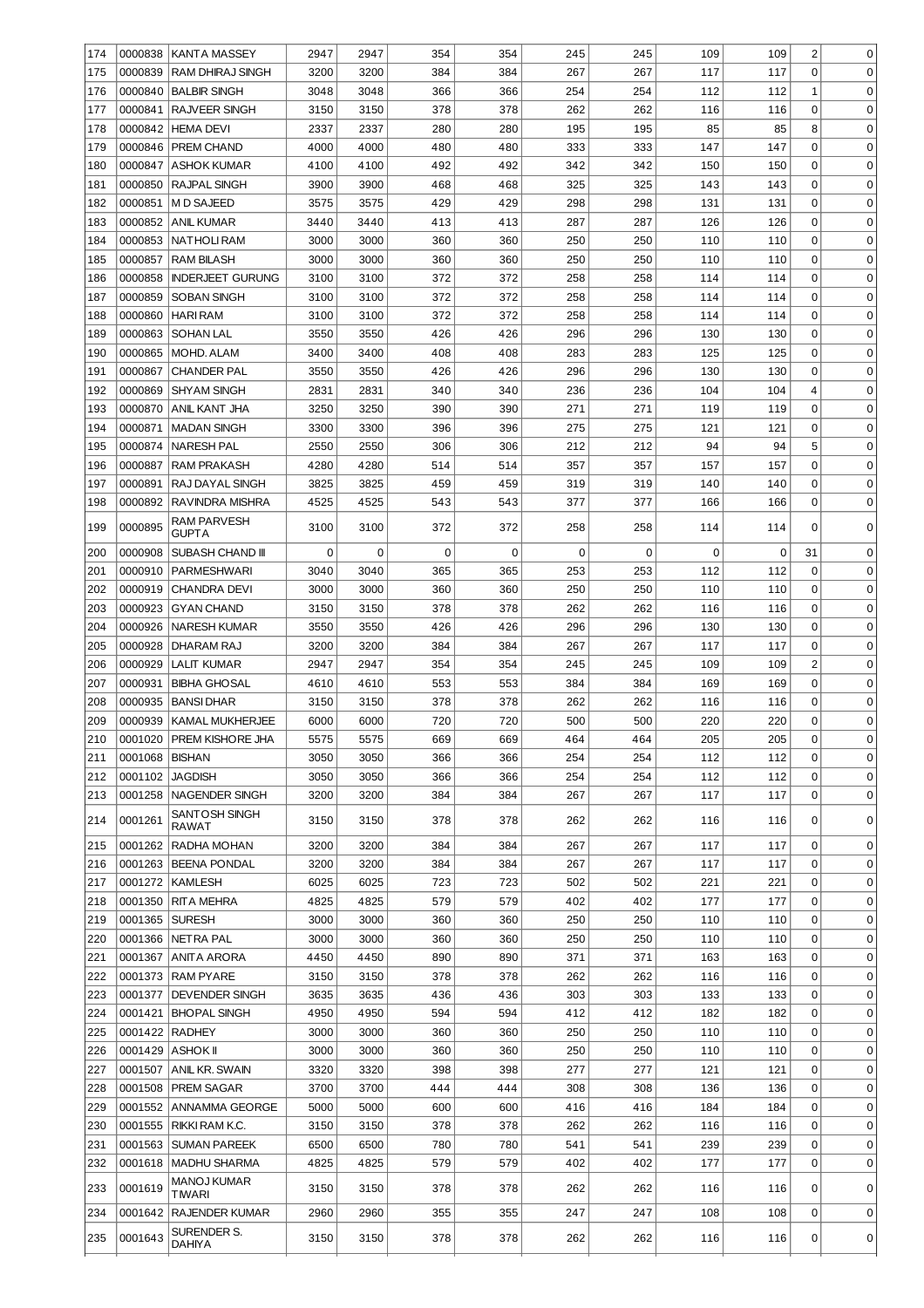| 236 |         | 0001654   BHOJ RAJ                 | 3000 | 3000     | 360         | 360         | 250 | 250 | 110 | 110 | 0              | 0           |
|-----|---------|------------------------------------|------|----------|-------------|-------------|-----|-----|-----|-----|----------------|-------------|
| 237 | 0001664 | <b>DHANPAL SINGH</b>               | 3150 | 3150     | 378         | 378         | 262 | 262 | 116 | 116 | $\mathbf 0$    | $\mathbf 0$ |
| 238 | 0001665 | SHRI PAL                           | 6500 | 6500     | 780         | 780         | 541 | 541 | 239 | 239 | $\mathbf 0$    | 0           |
| 239 | 0001667 | <b>ASHOK KUMAR</b>                 | 4400 | 4400     | 528         | 528         | 367 | 367 | 161 | 161 | $\Omega$       | 0           |
| 240 |         | 0001742 BHUSHAN RANI               | 0    | $\Omega$ | $\mathbf 0$ | $\mathbf 0$ | 0   | 0   | 0   | 0   | 31             | 0           |
| 241 |         | 0001745   RAJ KUMAR                | 3000 | 3000     | 360         | 360         | 250 | 250 | 110 | 110 | 0              | 0           |
| 242 | 0001746 | AJAY KUMAR                         | 3000 | 3000     | 360         | 360         | 250 | 250 | 110 | 110 | 0              | 0           |
| 243 | 0001747 | <b>NAND KISHORE</b>                | 3000 | 3000     | 360         | 360         | 250 | 250 | 110 | 110 | 0              | 0           |
| 244 | 0001748 | ATTAR SINGH                        | 3000 | 3000     | 360         | 360         | 250 | 250 | 110 | 110 | 0              | 0           |
| 245 | 0001766 | <b>LISSY PHILLIP</b>               | 6500 | 6500     | 780         | 780         | 541 | 541 | 239 | 239 | 0              | 0           |
| 246 | 0001798 | <b>MAHESH PAL</b>                  | 3150 | 3150     | 378         | 378         | 262 | 262 | 116 | 116 | 0              | 0           |
| 247 | 0001799 | <b>PRAKASH</b>                     | 2806 | 2806     | 337         | 337         | 234 | 234 | 103 | 103 | $\overline{2}$ | 0           |
| 248 | 0001803 | SUNIL KR. PAL                      | 3040 | 3040     | 365         | 365         | 253 | 253 | 112 | 112 | $\mathbf 0$    | $\mathbf 0$ |
| 249 | 0001811 | <b>SUNDER KUMAR</b>                | 2684 | 2684     | 322         | 322         | 224 | 224 | 98  | 98  | 5              | 0           |
| 250 | 0001814 | <b>MAHENDRA</b>                    | 5100 | 5100     | 612         | 612         | 425 | 425 | 187 | 187 | 0              | 0           |
| 251 | 0001821 | <b>MAHESH CHAND</b><br>SINGH       | 4825 | 4825     | 579         | 579         | 402 | 402 | 177 | 177 | 0              | 0           |
| 252 | 0001822 | <b>BABU LAL</b>                    | 3150 | 3150     | 378         | 378         | 262 | 262 | 116 | 116 | 0              | 0           |
| 253 | 0001847 | RAVINDER PAL                       | 4675 | 4675     | 561         | 561         | 389 | 389 | 172 | 172 | 0              | 0           |
| 254 | 0001945 | SINGH<br><b>JAI PRAKASH</b>        | 5625 | 5625     | 675         | 675         | 469 | 469 | 206 | 206 | 0              | $\mathbf 0$ |
| 255 | 0001960 | ROMESH CHANDER<br><b>THAPLOO</b>   | 6500 | 6500     | 780         | 780         | 541 | 541 | 239 | 239 | 0              | 0           |
| 256 | 0001994 | <b>MANSOOR AHMAD</b>               | 4226 | 4226     | 507         | 507         | 352 | 352 | 155 | 155 | 0              | 0           |
| 257 | 0002008 | <b>KUNWAR PAL</b>                  | 3050 | 3050     | 366         | 366         | 254 | 254 | 112 | 112 | $\mathbf 0$    | $\mathbf 0$ |
| 258 | 0002059 | <b>JAI KISHAN</b>                  | 4200 | 4200     | 504         | 504         | 350 | 350 | 154 | 154 | $\mathbf 0$    | $\mathbf 0$ |
| 259 | 0002146 | <b>KESHAR SINGH</b>                | 2600 | 2600     | 312         | 312         | 217 | 217 | 95  | 95  | 5              | $\mathbf 0$ |
| 260 | 0002147 | <b>CHANDER PAL SINGH</b>           | 3000 | 3000     | 360         | 360         | 250 | 250 | 110 | 110 | $\mathbf 0$    | $\mathbf 0$ |
| 261 | 0002149 | <b>ASHOK KUMAR III</b>             | 3000 | 3000     | 360         | 360         | 250 | 250 | 110 | 110 | $\mathbf 0$    | $\mathbf 0$ |
| 262 | 0002165 | <b>DAYA GURNANI</b>                | 6500 | 6500     | 780         | 780         | 541 | 541 | 239 | 239 | $\mathbf 0$    | $\mathbf 0$ |
| 263 | 0002266 | ANITA BARTHWAL                     | 4600 | 4600     | 552         | 552         | 383 | 383 | 169 | 169 | $\mathbf 0$    | $\mathbf 0$ |
| 264 | 0002340 | <b>SHANTI DEVI</b>                 | 3000 | 3000     | 360         | 360         | 250 | 250 | 110 | 110 | $\mathbf 0$    | $\mathbf 0$ |
| 265 | 0002341 | <b>JAIL SINGH</b>                  | 2157 | 2157     | 259         | 259         | 180 | 180 | 79  | 79  | 9              | $\mathbf 0$ |
| 266 | 0002349 | <b>RAMESH KUMAR</b>                | 3210 | 3210     | 385         | 385         | 267 | 267 | 118 | 118 | $\mathbf 0$    | $\mathbf 0$ |
| 267 | 0002355 | <b>BRAHMA PAL</b>                  | 3000 | 3000     | 360         | 360         | 250 | 250 | 110 | 110 | $\mathbf 0$    | $\mathbf 0$ |
| 268 | 0002360 | <b>SEEMA ANAND</b>                 | 6500 | 6500     | 780         | 780         | 541 | 541 | 239 | 239 | $\mathbf 0$    | $\mathbf 0$ |
| 269 | 0002418 | JAMES MATHEW                       | 3925 | 3925     | 471         | 471         | 327 | 327 | 144 | 144 | $\mathbf 0$    | $\mathbf 0$ |
| 270 | 0002483 | <b>NANDAN SINGH</b>                | 4600 | 4600     | 552         | 552         | 383 | 383 | 169 | 169 | $\mathbf 0$    | $\mathbf 0$ |
| 271 |         | 0002490 NARENDRA YADAV             |      | 3000     | 360         |             | 250 | 250 |     |     |                | 0           |
|     |         | MOHAN SINGH                        | 3000 |          |             | 360         |     |     | 110 | 110 | 0              |             |
| 272 | 0002492 | <b>RAUTELA</b>                     | 3260 | 3260     | 391         | 391         | 272 | 272 | 119 | 119 | 0              | 0           |
| 273 | 0002503 | <b>PRAMOD KUMAR</b>                | 3000 | 3000     | 360         | 360         | 250 | 250 | 110 | 110 | $\mathbf 0$    | $\mathbf 0$ |
| 274 | 0002512 | SURESH CHAND<br>GUPTA              | 5050 | 5050     | 606         | 606         | 421 | 421 | 185 | 185 | 0              | $\mathbf 0$ |
| 275 | 0002536 | <b>GIAN CHAND</b><br><b>SHARMA</b> | 4700 | 4700     | 564         | 564         | 392 | 392 | 172 | 172 | 0              | 0           |
| 276 | 0002545 | <b>KESH RAM</b>                    | 3000 | 3000     | 360         | 360         | 250 | 250 | 110 | 110 | 0              | $\mathbf 0$ |
| 277 | 0002568 | PRASANNA KUMAR<br>SAMAL            | 6225 | 6225     | 747         | 747         | 519 | 519 | 228 | 228 | 0              | 0           |
| 278 | 0002571 | <b>BISHAN SINGH</b>                | 5900 | 5900     | 708         | 708         | 491 | 491 | 217 | 217 | $\mathbf 0$    | $\mathbf 0$ |
| 279 | 0002589 | S.P.<br><b>BHATTACHARJEE</b>       | 3800 | 3800     | 456         | 456         | 317 | 317 | 139 | 139 | 0              | $\mathbf 0$ |
| 280 | 0002599 | <b>JITENDER KUMAR</b>              | 2129 | 2129     | 255         | 255         | 177 | 177 | 78  | 78  | 9              | $\mathbf 0$ |
| 281 |         | 0002600 JJTENDRA SINGH             | 3000 | 3000     | 360         | 360         | 250 | 250 | 110 | 110 | $\mathbf 0$    | $\mathbf 0$ |
| 282 |         | 0002613   BHIM SINGH               | 3040 | 3040     | 365         | 365         | 253 | 253 | 112 | 112 | $\mathbf 0$    | $\mathbf 0$ |
| 283 | 0002614 | POONAM GUPTA                       | 6175 | 6175     | 741         | 741         | 514 | 514 | 227 | 227 | $\mathbf 0$    | $\mathbf 0$ |
| 284 | 0002629 | <b>DINESH SINGH</b>                | 4825 | 4825     | 579         | 579         | 402 | 402 | 177 | 177 | 0              | $\mathbf 0$ |
| 285 |         | 0002644 SHOBHA DEVI                | 3000 | 3000     | 360         | 360         | 250 | 250 | 110 | 110 | 0              | $\mathbf 0$ |
| 286 | 0002654 | G.B.S CHAUHAN                      | 2903 | 2903     | 348         | 348         | 242 | 242 | 106 | 106 | 1              | $\mathbf 0$ |
| 287 |         | 0002655 KRISHAN KUMAR PAL          | 3000 | 3000     | 360         | 360         | 250 | 250 | 110 | 110 | 0              | $\mathbf 0$ |
| 288 |         | 0002656 SUNITA DHASMANA            | 6500 | 6500     | 780         | 780         | 541 | 541 | 239 | 239 | 0              | $\mathbf 0$ |
| 289 |         | 0002660 JAI SINGH MANASHA          | 2710 | 2710     | 325         | 325         | 226 | 226 | 99  | 99  | 3              | $\mathbf 0$ |
| 290 |         | 0002663   PATRICK STEPHEN          | 6500 | 6500     | 5980        | 5980        | 541 | 541 | 239 | 239 | 0              | $\mathbf 0$ |
| 291 |         | 0002693   PRADEEP KUMAR            | 5575 | 5575     | 669         | 669         | 464 | 464 | 205 | 205 | 0              | $\mathbf 0$ |
| 292 |         | 0002706   MOHAN SINGH BISHT        | 3700 | 3700     | 444         | 444         | 308 | 308 | 136 | 136 | 0              | $\mathbf 0$ |
| 293 |         | 0002715 RANJANA PAUL               | 6500 | 6500     | 780         | 780         | 541 | 541 | 239 | 239 | $\mathbf 0$    | $\mathbf 0$ |
| 294 | 0002718 | LALIT KR. SHARMA                   | 6500 | 6500     | 780         | 780         | 541 | 541 | 239 | 239 | $\mathbf 0$    | $\mathbf 0$ |
| 295 | 0002725 | <b>JESSY GEORGE</b>                | 6250 | 6250     | 750         | 750         | 521 | 521 | 229 | 229 | 0              | 0           |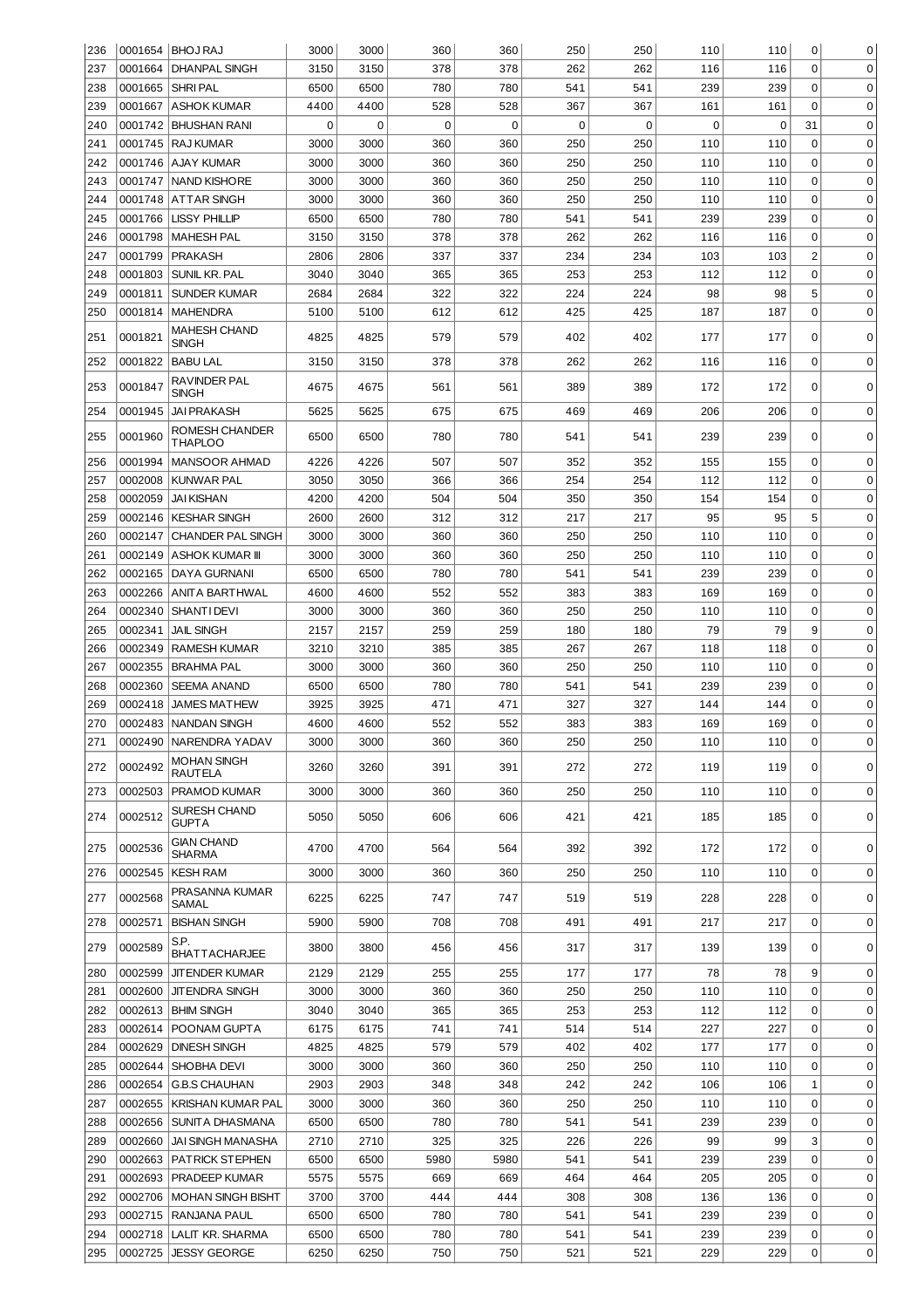| 296 | 0002732            | <b>SANJAY KUMAR</b>                        | 3000 | 3000 | 360  | 360        | 250 | 250 | 110 | 110 | 0                | 0           |
|-----|--------------------|--------------------------------------------|------|------|------|------------|-----|-----|-----|-----|------------------|-------------|
| 297 | 0002743            | <b>MOLLY WILSON</b>                        | 5125 | 5125 | 615  | 615        | 427 | 427 | 188 | 188 | $\Omega$         | $\mathbf 0$ |
| 298 | 0002775            | <b>SEWA RAM RUHELA</b>                     | 4675 | 4675 | 561  | 561        | 389 | 389 | 172 | 172 | $\Omega$         | $\mathbf 0$ |
| 299 | 0002815            | DEVESH CHAMOLA                             | 3500 | 3500 | 420  | 420        | 292 | 292 | 128 | 128 | $\mathbf 0$      | $\mathbf 0$ |
| 300 | 0002839            | <b>SALY CHERIAN</b>                        | 6500 | 6500 | 780  | 780        | 541 | 541 | 239 | 239 | $\mathbf 0$      | $\mathbf 0$ |
| 301 | 0002841            | M.A. PARVEZ                                | 6500 | 6500 | 780  | 780        | 541 | 541 | 239 | 239 | $\mathbf 0$      | $\mathbf 0$ |
| 302 | 0002843            | <b>SAMEER KUMAR</b>                        | 3000 | 3000 | 360  | 360        | 250 | 250 | 110 | 110 | $\mathbf 0$      | $\mathbf 0$ |
| 303 | 0002844            | <b>LAXMAN SINGH NEGI</b>                   | 3500 | 3500 | 420  | 420        | 292 | 292 | 128 | 128 | $\mathbf 0$      | $\mathbf 0$ |
| 304 | 0002845            | <b>HEERA SINGH</b>                         | 3620 | 3620 | 434  | 434        | 302 | 302 | 132 | 132 | $\mathbf 0$      | $\mathbf 0$ |
| 305 | 0002852            | <b>DEEPAK KR. SHARMA</b>                   | 4575 | 4575 | 549  | 549        | 381 | 381 | 168 | 168 | $\mathbf 0$      | $\mathbf 0$ |
| 306 | 0002930            | <b>BHUWAN SINGH</b><br><b>RAUTELA</b>      | 3150 | 3150 | 378  | 378        | 262 | 262 | 116 | 116 | 0                | 0           |
| 307 | 0002963            | <b>G.S. BHANDARI</b>                       | 6500 | 6500 | 780  | 780        | 541 | 541 | 239 | 239 | $\mathbf 0$      | $\mathbf 0$ |
| 308 | 0002976            | <b>KAMLA RANI</b>                          | 3150 | 3150 | 378  | 378        | 262 | 262 | 116 | 116 | $\mathbf 0$      | $\mathbf 0$ |
| 309 | 0003000            | <b>BHOGENDRA JHA</b>                       | 5275 | 5275 | 633  | 633        | 439 | 439 | 194 | 194 | 0                | 0           |
| 310 | 0003012            | SHASHI AGRAWAL                             | 5075 | 5075 | 609  | 609        | 423 | 423 | 186 | 186 | 0                | 0           |
| 311 | 0003013            | <b>ASHOK KUMAR</b>                         | 4900 | 4900 | 588  | 588        | 408 | 408 | 180 | 180 | 0                | 0           |
| 312 | 0003044            | LOVELY V.                                  | 4980 | 4980 | 598  | 598        | 415 | 415 | 183 | 183 | 6                | 0           |
| 313 | 0003045            | <b>CHARANJEET SINGH</b>                    | 4220 | 4220 | 506  | 506        | 352 | 352 | 154 | 154 | 0                | 0           |
| 314 | 0003048            | <b>SARAMMA JOHN</b>                        | 6500 | 6500 | 780  | 780        | 541 | 541 | 239 | 239 | 0                | $\mathbf 0$ |
| 315 | 0003063<br>0003080 | SANJEEV KUMAR                              | 4300 | 4300 | 516  | 516<br>780 | 358 | 358 | 158 | 158 | 0<br>$\mathbf 0$ | $\mathbf 0$ |
| 316 |                    | <b>ARCHANA GROVER</b><br><b>OM PRAKASH</b> | 6500 | 6500 | 780  |            | 541 | 541 | 239 | 239 |                  | 0           |
| 317 | 0003089            | <b>MISHRA</b>                              | 6500 | 6500 | 780  | 780        | 541 | 541 | 239 | 239 | 0                | $\mathbf 0$ |
| 318 | 0003120            | <b>SUBHASH</b>                             | 4800 | 4800 | 576  | 576        | 400 | 400 | 176 | 176 | $\mathbf 0$      | $\mathbf 0$ |
| 319 | 0003123            | <b>HIMANSU SINGH</b><br>NAMA               | 5125 | 5125 | 615  | 615        | 427 | 427 | 188 | 188 | 0                | 0           |
| 320 | 0003126            | <b>BANKA GUPTA</b>                         | 3200 | 3200 | 384  | 384        | 267 | 267 | 117 | 117 | $\mathbf 0$      | $\mathbf 0$ |
| 321 | 0003128            | NARENDER SINGH<br><b>BISHT</b>             | 3200 | 3200 | 384  | 384        | 267 | 267 | 117 | 117 | 0                | $\mathbf 0$ |
| 322 | 0003130            | <b>NANDAN SINGH</b>                        | 3150 | 3150 | 378  | 378        | 262 | 262 | 116 | 116 | $\mathbf 0$      | 0           |
| 323 | 0003131            | <b>DHYAN SINGH</b><br><b>RAWAT</b>         | 2903 | 2903 | 348  | 348        | 242 | 242 | 106 | 106 | 1                | $\Omega$    |
| 324 | 0003135            | <b>LAXMAN SINGH</b>                        | 3200 | 3200 | 384  | 384        | 267 | 267 | 117 | 117 | $\mathbf 0$      | $\mathbf 0$ |
| 325 | 0003137            | <b>DEEPALI SARKAR</b>                      | 5950 | 5950 | 714  | 714        | 496 | 496 | 218 | 218 | $\mathbf 0$      | 0           |
| 326 | 0003159            | <b>BIJI JOSHI</b>                          | 6500 | 6500 | 780  | 780        | 541 | 541 | 239 | 239 | $\mathbf 0$      | $\mathbf 0$ |
| 327 | 0003183            | VIJAY SHARMA                               | 4350 | 4350 | 522  | 522        | 362 | 362 | 160 | 160 | 0                | $\mathbf 0$ |
| 328 | 0003192            | JOGYMON JOSEPH                             | 6500 | 6500 | 780  | 780        | 541 | 541 | 239 | 239 | 0                | $\mathbf 0$ |
| 329 | 0003200            | <b>VINITA THAKUR</b>                       | 6500 | 6500 | 780  | 780        | 541 | 541 | 239 | 239 | 0                | $\mathbf 0$ |
| 330 |                    | 0003236 KUNDAN SINGH                       | 3100 | 3100 | 372  | 372        | 258 | 258 | 114 | 114 | 0                | 0           |
| 331 | 0003331            | <b>BHARTIYADAV</b>                         | 6500 | 6500 | 780  | 780        | 541 | 541 | 239 | 239 | 0                | 0           |
| 332 | 0003343            | UMA SHANKAR<br><b>SHARMA</b>               | 4890 | 4890 | 587  | 587        | 407 | 407 | 180 | 180 | 0                | 0           |
| 333 | 0003355            | <b>RAJNI MUKHIJA</b>                       | 6500 | 6500 | 780  | 780        | 541 | 541 | 239 | 239 | 0                | 0           |
| 334 | 0003363            | <b>MAMTA</b>                               | 5075 | 5075 | 609  | 609        | 423 | 423 | 186 | 186 | 0                | 0           |
| 335 | 0003383            | <b>BHAWNA</b>                              | 5850 | 5850 | 702  | 702        | 487 | 487 | 215 | 215 | 0                | 0           |
| 336 | 0003392            | <b>HARLEEN KAUR</b>                        | 5850 | 5850 | 702  | 702        | 487 | 487 | 215 | 215 | 0                | 0           |
| 337 |                    | 0003405 SHINE THOMAS                       | 6500 | 6500 | 780  | 780        | 541 | 541 | 239 | 239 | 0                | 0           |
| 338 | 0003408            | ARVIND KR.SHARMA                           | 3700 | 3700 | 444  | 444        | 308 | 308 | 136 | 136 | 0                | $\mathbf 0$ |
| 339 | 0003411            | YOGESH KUMAR                               | 4150 | 4150 | 498  | 498        | 346 | 346 | 152 | 152 | 0                | $\mathbf 0$ |
| 340 | 0003438            | SHASHI KANT<br><b>BISWAL</b>               | 0    | 0    | 0    | 0          | 0   | 0   | 0   | 0   | 31               | 0           |
| 341 | 0003445            | <b>KAVITA PANT</b>                         | 4825 | 4825 | 579  | 579        | 402 | 402 | 177 | 177 | $\mathbf 0$      | 0           |
| 342 | 0003450            | REMA M.D.                                  | 6175 | 6175 | 741  | 741        | 514 | 514 | 227 | 227 | 0                | 0           |
| 343 | 0003456            | <b>S.RAVISHANKAR</b>                       | 6500 | 6500 | 2015 | 2015       | 0   | 0   | 780 | 780 | 0                | 0           |
| 344 |                    | 0003465 ANJALI PRUTHI                      | 6500 | 6500 | 780  | 780        | 541 | 541 | 239 | 239 | 0                | 0           |
| 345 | 0003489            | LAKSHMI GAUT AM                            | 4825 | 4825 | 579  | 579        | 402 | 402 | 177 | 177 | 0                | 0           |
| 346 | 0003517            | KHUSHYAL SINGH<br><b>BAGHEL</b>            | 5825 | 5825 | 699  | 699        | 485 | 485 | 214 | 214 | 0                | 0           |
| 347 | 0003564            | <b>RUBY BHATT</b>                          | 6500 | 6500 | 780  | 780        | 541 | 541 | 239 | 239 | 0                | $\mathbf 0$ |
| 348 | 0003601            | <b>ARVIND SINGH</b>                        | 4700 | 4700 | 564  | 564        | 392 | 392 | 172 | 172 | $\mathbf 0$      | $\mathbf 0$ |
| 349 | 0003602            | <b>SAJITA</b>                              | 4725 | 4725 | 567  | 567        | 394 | 394 | 173 | 173 | $\mathbf 0$      | $\mathbf 0$ |
| 350 | 0003637            | NEELAM KHANNA                              | 6500 | 6500 | 1430 | 1430       | 541 | 541 | 239 | 239 | 0                | $\mathbf 0$ |
| 351 | 0003646            | <b>ANNAMMA PHILIP</b>                      | 4200 | 4200 | 504  | 504        | 350 | 350 | 154 | 154 | 0                | $\mathbf 0$ |
| 352 | 0003658            | <b>KUNJUMOL SAM</b>                        | 5725 | 5725 | 687  | 687        | 477 | 477 | 210 | 210 | 0                | $\mathbf 0$ |
| 353 | 0003660            | NIRMALA SALICHAN                           | 6175 | 6175 | 741  | 741        | 514 | 514 | 227 | 227 | 0                | $\mathbf 0$ |
| 354 | 0003662            | <b>SRIKANT SINGH</b>                       | 4825 | 4825 | 579  | 579        | 402 | 402 | 177 | 177 | 0                | $\mathbf 0$ |
| 355 | 0003687            | S.S.RAWAT                                  | 3251 | 3251 | 390  | 390        | 271 | 271 | 119 | 119 | 4                | 0           |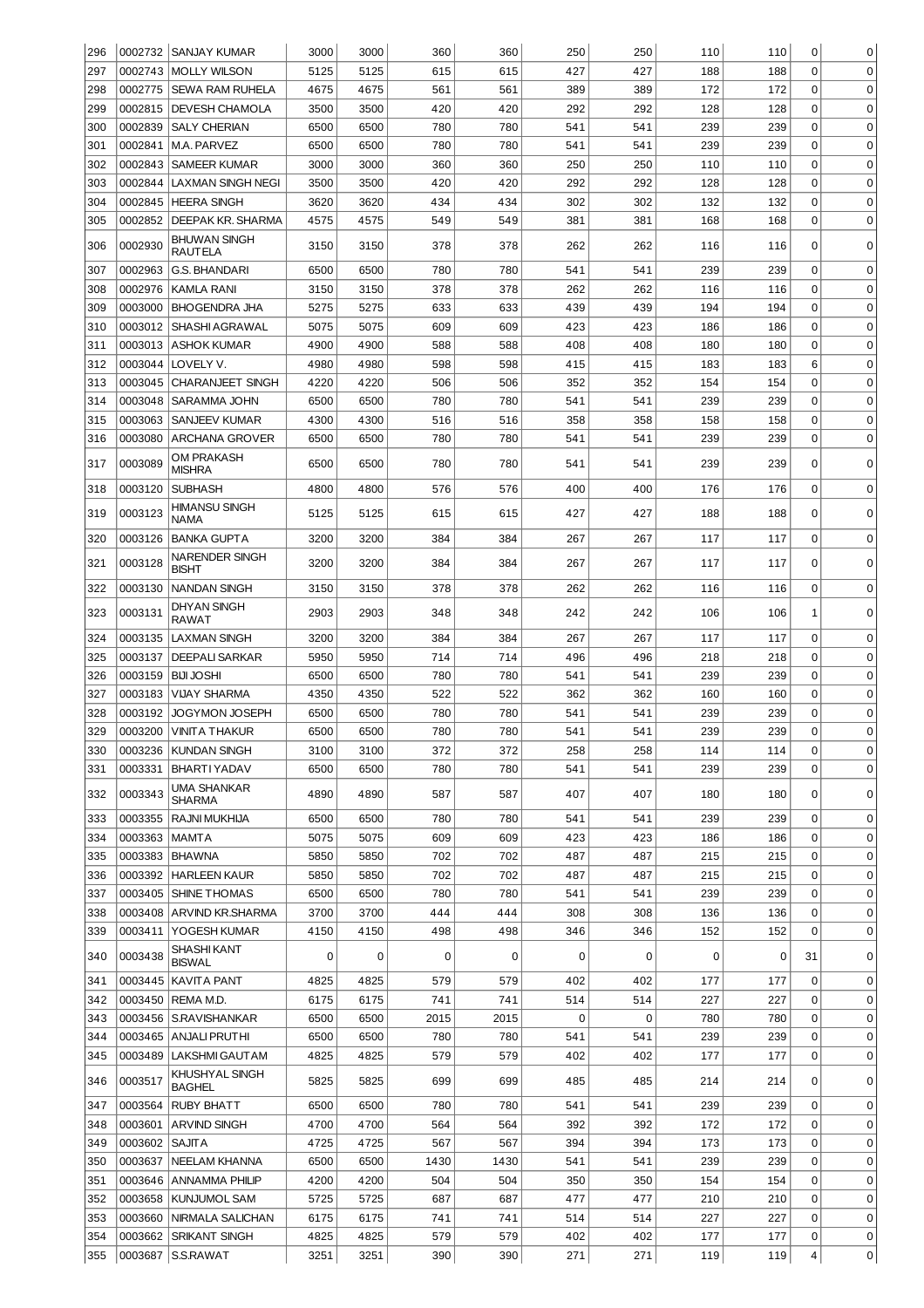| 356        | 0003691            | <b>NISHA SINGH</b>                       | 6500      | 6500      | 780                | 780                | 541      | 541      | 239      | 239      | 0            | 0                          |
|------------|--------------------|------------------------------------------|-----------|-----------|--------------------|--------------------|----------|----------|----------|----------|--------------|----------------------------|
| 357        | 0003692            | <b>SHASHI KIRAN</b>                      | 5850      | 5850      | 702                | 702                | 487      | 487      | 215      | 215      | $\Omega$     | $\mathbf 0$                |
| 358        | 0003699            | <b>RAKESH KUMAR</b>                      | 6500      | 6500      | 780                | 780                | 541      | 541      | 239      | 239      | $\mathbf 0$  | $\mathbf 0$                |
| 359        | 0003726            | <b>KIRAN KUMARI</b>                      | 2577      | 2577      | 309                | 309                | 215      | 215      | 94       | 94       | $\mathbf 0$  | $\mathbf 0$                |
| 360        | 0003748            | <b>SHIV SAGAR</b>                        | 3733      | 3733      | 448                | 448                | 311      | 311      | 137      | 137      | $\mathbf 0$  | $\mathbf 0$                |
| 361        | 0003758            | PRAYAG DUTT                              | 3733      | 3733      | 448                | 448                | 311      | 311      | 137      | 137      | $\mathbf 0$  | $\mathbf 0$                |
| 362        | 0003774            | <b>DAMODAR</b>                           | 3733      | 3733      | 448                | 448                | 311      | 311      | 137      | 137      | $\mathbf 0$  | $\mathbf 0$                |
| 363        | 0003801            | SUDHIR KUMAR<br><b>NIGAM</b>             | 5978      | 5978      | 717                | 717                | 498      | 498      | 219      | 219      | 0            | 0                          |
| 364        | 0003812            | RAM AVTAR<br>SHARMA                      | 6500      | 6500      | 780                | 780                | 541      | 541      | 239      | 239      | 0            | 0                          |
| 365        | 0003835            | <b>MATWAR SINGH</b>                      | 3733      | 3733      | 448                | 448                | 311      | 311      | 137      | 137      | $\mathbf 0$  | $\mathbf 0$                |
| 366        | 0003844            | <b>ANIL KUMAR</b>                        | 3733      | 3733      | 448                | 448                | 311      | 311      | 137      | 137      | $\mathbf 0$  | $\mathbf 0$                |
| 367        | 0003865            | USHA RANI BANSAL                         | 4000      | 4000      | 480                | 480                | 333      | 333      | 147      | 147      | $\mathbf 0$  | 0                          |
| 368        | 0003868            | LATA BORA                                | 4500      | 4500      | 540                | 540                | 375      | 375      | 165      | 165      | 0            | 0                          |
| 369        | 0003875            | GYANRANJAN<br><b>MALLICK</b>             | 3200      | 3200      | 384                | 384                | 267      | 267      | 117      | 117      | 0            | 0                          |
| 370        | 0003884            | <b>HEMLATA</b>                           | 3700      | 3700      | 444                | 444                | 308      | 308      | 136      | 136      | 0            | $\mathbf 0$                |
| 371        | 0003920            | SHAJAN GEORGE                            | 6500      | 6500      | 780                | 780                | 541      | 541      | 239      | 239      | 0            | $\mathbf 0$                |
| 372        | 0003931            | KHEM SINGH RAWAT                         | 2408      | 2408      | 289                | 289                | 201      | 201      | 88       | 88       | 11           | $\mathbf 0$                |
| 373        | 0003935            | <b>SUNIL KUMAR</b>                       | 3320      | 3320      | 398                | 398                | 277      | 277      | 121      | 121      | $\mathbf 0$  | $\mathbf 0$                |
| 374        | 0003937            | <b>HARISH CHANDER</b><br><b>BAHUGUNA</b> | 3000      | 3000      | 360                | 360                | 250      | 250      | 110      | 110      | 0            | $\mathbf 0$                |
| 375        | 0003941            | <b>BIRAM WATI</b>                        | 3320      | 3320      | 398                | 398                | 277      | 277      | 121      | 121      | 0            | 0                          |
| 376        | 0003980            | <b>RAJNI</b>                             | 5525      | 5525      | 663                | 663                | 460      | 460      | 203      | 203      | $\Omega$     | 0                          |
| 377        | 0004009            | <b>DEVIDUTT</b>                          | 3200      | 3200      | 384                | 384                | 267      | 267      | 117      | 117      | $\Omega$     | 0                          |
| 378        | 0004017            | <b>KISHAN SINGH</b>                      | 4700      | 4700      | 564                | 564                | 392      | 392      | 172      | 172      | 0            | 0                          |
| 379        | 0004025            | <b>RAJU</b>                              | 3000      | 3000      | 360                | 360                | 250      | 250      | 110      | 110      | 0            | 0                          |
| 380        | 0004026            | <b>MUKESH KUMAR</b>                      | 3000      | 3000      | 360                | 360                | 250      | 250      | 110      | 110      | $\Omega$     | 0                          |
| 381        | 0004028            | <b>MITHLESH</b>                          | 3723      | 3723      | 447                | 447                | 310      | 310      | 137      | 137      | 0            | $\mathbf 0$                |
| 382        | 0004044            | <b>BRIJ PAL SINGH</b>                    | 3700      | 3700      | 444                | 444                | 308      | 308      | 136      | 136      | 0            | $\mathbf 0$                |
| 383        | 0004072            | <b>JIJI JOHN</b>                         | 5153      | 5153      | 618                | 618                | 429      | 429      | 189      | 189      | $\mathbf{1}$ | $\mathbf 0$                |
| 384        | 0004089            | <b>HARI SINGH</b>                        | 3000      | 3000      | 360                | 360                | 250      | 250      | 110      | 110      | 0            | $\mathbf 0$                |
| 385        | 0004090            | <b>BALAM SINGH</b>                       | 3000      | 3000      | 360                | 360                | 250      | 250      | 110      | 110      | 0            | 0                          |
| 386        | 0004103            | <b>KISHAN CHAND</b><br><b>MISHRA</b>     | 3000      | 3000      | 360                | 360                | 250      | 250      | 110      | 110      | 0            | $\Omega$                   |
| 387        | 0004121            | NAM BAHADUR                              | 3733      | 3733      | 448                | 448                | 311      | 311      | 137      | 137      | 0            | 0                          |
| 388        | 0004124            | SHIJI JOSEPH                             | 5325      | 5325      | 639                | 639                | 444      | 444      | 195      | 195      | 0            | 0                          |
| 389        |                    | 0004126 RAJ KUMAR                        | 3040      | 3040      | 365                | 365                | 253      | 253      | 112      | 112      | 0            | 0                          |
| 390        |                    | 0004186 ASHOK KR. DUBEY                  | 3200      | 3200      | 384                | 384                | 267      | 267      | 117      | 117      | 0            | 0                          |
| 391        | 0004194            | MOHD. SHAMIM                             | 3733      | 3733      | 448                | 448                | 311      | 311      | 137      | 137      | 0            | 0                          |
| 392        | 0004213            | RAJENDER SINGH<br><b>BISHT</b>           | 3150      | 3150      | 378                | 378                | 262      | 262      | 116      | 116      | 0            | 0                          |
| 393        | 0004215            | <b>VIMLA ARYA</b>                        | 3080      | 3080      | 370                | 370                | 257      | 257      | 113      | 113      | 0            | $\mathbf 0$                |
| 394        | 0004216            | <b>GULSHAN KUMARI</b>                    | 3040      | 3040      | 365                | 365                | 253      | 253      | 112      | 112      | 0            | $\mathbf 0$                |
| 395        | 0004221            | ROLLAND JACOB<br>AMAR NATH               | 6500      | 6500      | 780                | 780                | 541      | 541      | 239      | 239      | 0            | $\mathbf 0$                |
| 396<br>397 | 0004239<br>0004271 | <b>SHARMA</b><br>SAROJ DESAI             | 4825<br>0 | 4825<br>0 | 579<br>$\mathbf 0$ | 579<br>$\mathbf 0$ | 402<br>0 | 402<br>0 | 177<br>0 | 177<br>0 | 0<br>31      | $\mathbf 0$<br>$\mathbf 0$ |
| 398        | 0004289            | <b>GEORGE PHILIP</b>                     | 6500      | 6500      | 780                | 780                | 541      | 541      | 239      | 239      | 0            | $\mathbf 0$                |
| 399        |                    | 0004347   MAHESH SHAH                    | 3733      | 3733      | 448                | 448                | 311      | 311      | 137      | 137      | 0            | 0                          |
| 400        | 0004369            | <b>SATISH KUMAR</b>                      | 3000      | 3000      | 360                | 360                | 250      | 250      | 110      | 110      | 0            | 0                          |
| 401        |                    | 0004373   SUMAN LOHANI                   | 6500      | 6500      | 780                | 780                | 541      | 541      | 239      | 239      | 0            | 0                          |
| 402        |                    | 0004375   MOLLY BABU                     | 6250      | 6250      | 750                | 750                | 521      | 521      | 229      | 229      | 0            | 0                          |
| 403        | 0004461            | <b>RAJESH</b>                            | 3960      | 3960      | 475                | 475                | 330      | 330      | 145      | 145      | 0            | 0                          |
| 404        |                    | 0004482 ANJU MOHAN                       | 6500      | 6500      | 780                | 780                | 541      | 541      | 239      | 239      | 0            | 0                          |
| 405        | 0004520            | <b>VEENA CHHABRA</b>                     | 4200      | 4200      | 504                | 504                | 350      | 350      | 154      | 154      | 0            | 0                          |
| 406        | 0004536            | ASHA MARY<br>ABRAHAM                     | 5325      | 5325      | 639                | 639                | 444      | 444      | 195      | 195      | 0            | $\mathbf 0$                |
| 407        | 0004571            | PRABHY NALAN                             | 5375      | 5375      | 645                | 645                | 448      | 448      | 197      | 197      | 0            | $\mathbf 0$                |
| 408        | 0004587            | RAJESH KUMARI                            | 4700      | 4700      | 564                | 564                | 392      | 392      | 172      | 172      | $\Omega$     | $\mathbf 0$                |
| 409        | 0004588            | <b>VISHVAJEET SINGH</b>                  | 6500      | 6500      | 780                | 780                | 541      | 541      | 239      | 239      | $\mathbf 0$  | $\mathbf 0$                |
| 410        | 0004655            | SHANTY JOHN                              | 5325      | 5325      | 639                | 639                | 444      | 444      | 195      | 195      | $\mathbf 0$  | $\mathbf 0$                |
| 411        | 0004660            | <b>RAMESH KUMAR</b>                      | 4550      | 4550      | 546                | 546                | 379      | 379      | 167      | 167      | $\mathbf 0$  | $\mathbf 0$                |
| 412        | 0004669            | SURENDRA SINGH                           | 4175      | 4175      | 501                | 501                | 348      | 348      | 153      | 153      | 0            | $\mathbf 0$                |
| 413        | 0004728            | SONIA JOHN                               | 5075      | 5075      | 609                | 609                | 423      | 423      | 186      | 186      | $\mathbf 0$  | $\mathbf 0$                |
| 414        | 0004777            | <b>SOSAMMA</b>                           | 6500      | 6500      | 780                | 780                | 541      | 541      | 239      | 239      | 0            | 0                          |
|            |                    | VARGHESE                                 |           |           |                    |                    |          |          |          |          |              |                            |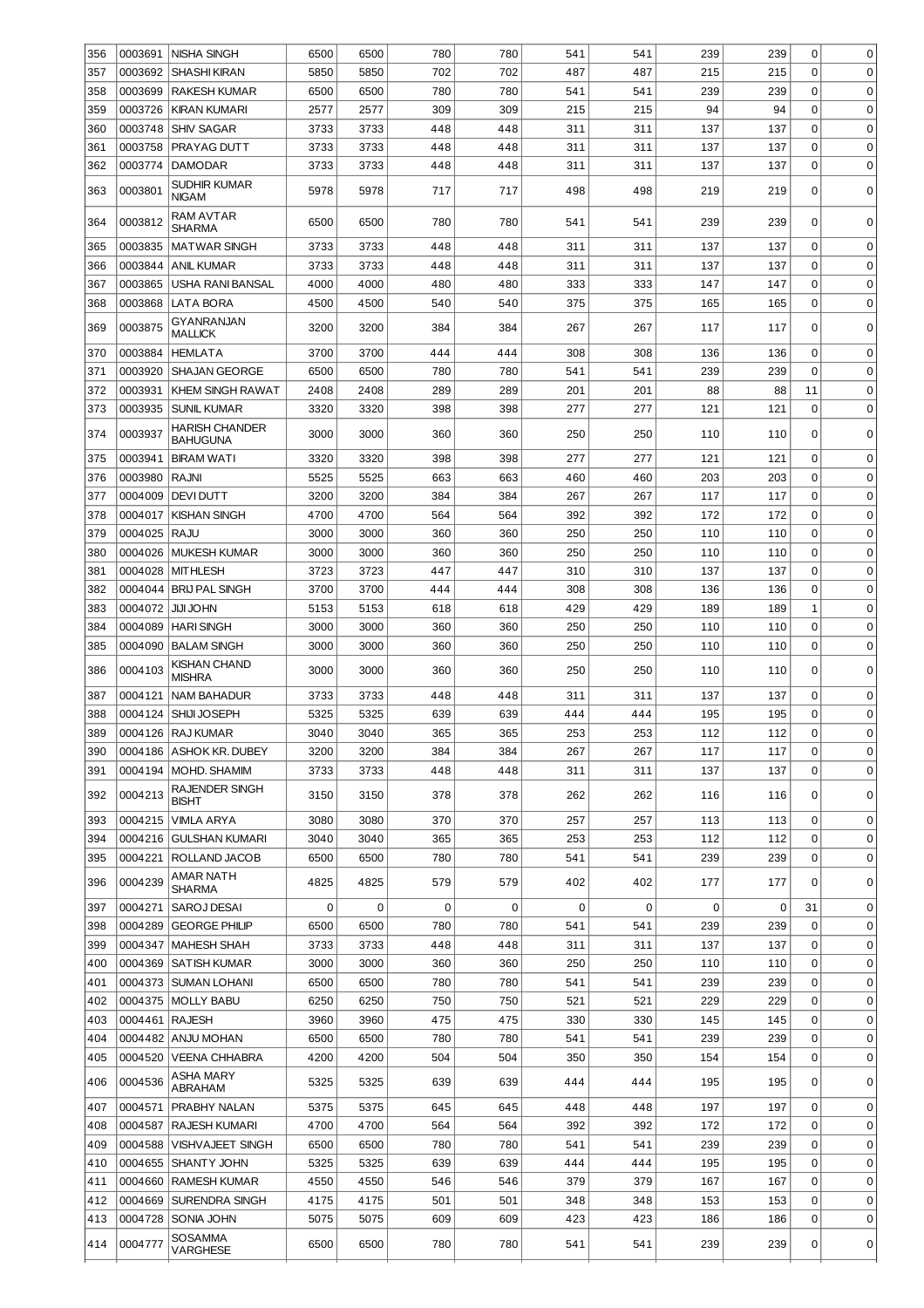| 415        | 0004883 | PRAVEEN KR.<br><b>PANDEY</b>         | 4700         | 4700         | 564        | 564        | 392        | 392        | 172        | 172        | 0           | 0                |
|------------|---------|--------------------------------------|--------------|--------------|------------|------------|------------|------------|------------|------------|-------------|------------------|
| 416        | 0004884 | <b>MUKESH KUMAR PAL</b>              | 5075         | 5075         | 609        | 609        | 423        | 423        | 186        | 186        | 0           | $\mathbf 0$      |
| 417        | 0004890 | PANKAJ KUMAR                         | 5600         | 5600         | 672        | 672        | 466        | 466        | 206        | 206        | 0           | $\mathbf 0$      |
| 418        | 0004917 | MAINAZ KHATUN                        | 3488         | 3488         | 419        | 419        | 291        | 291        | 128        | 128        | 6           | $\mathbf 0$      |
| 419        | 0004965 | ANJALI RAWAT                         | 5000         | 5000         | 600        | 600        | 416        | 416        | 184        | 184        | 0           | $\mathbf 0$      |
| 420        | 0004978 | DYNA RAJI                            | 5075         | 5075         | 609        | 609        | 423        | 423        | 186        | 186        | 0           | $\mathbf 0$      |
| 421        | 0004982 | L.MAHETA DEVI                        | 5075         | 5075         | 609        | 609        | 423        | 423        | 186        | 186        | 0           | $\mathbf 0$      |
| 422        | 0004985 | SULOCHNA                             | 4400         | 4400         | 528        | 528        | 367        | 367        | 161        | 161        | $\mathbf 0$ | $\mathbf 0$      |
| 423        | 0005039 | <b>CHANDRA LATA</b>                  | 5075         | 5075         | 609        | 609        | 423        | 423        | 186        | 186        | $\mathbf 0$ | $\mathbf 0$      |
| 424        | 0005094 | SHIJU M. PHILIP                      | 5075         | 5075         | 609        | 609        | 423        | 423        | 186        | 186        | $\mathbf 0$ | 0                |
| 425        | 0005121 | <b>SARAMMA PHILIP</b>                | 6250         | 6250         | 750        | 750        | 521        | 521        | 229        | 229        | $\mathbf 0$ | 0                |
| 426        | 0005131 | <b>SUNIL DUTT SISWAL</b>             | 3160         | 3160         | 379        | 379        | 263        | 263        | 116        | 116        | $\mathbf 0$ | 0                |
| 427        | 0005217 | <b>KAILASH CHAND</b>                 | 5500         | 5500         | 660        | 660        | 458        | 458        | 202        | 202        | $\mathbf 0$ | 0                |
| 428        | 0005218 | DARBAN SINGH<br>RAWAT                | 3700         | 3700         | 444        | 444        | 308        | 308        | 136        | 136        | 0           | 0                |
| 429        | 0005220 | SANGITA DEVI                         | 5075         | 5075         | 609        | 609        | 423        | 423        | 186        | 186        | 0           | $\mathbf 0$      |
| 430        | 0005221 | <b>REJINA PHILIP</b>                 | 5075         | 5075         | 609        | 609        | 423        | 423        | 186        | 186        | 0           | $\mathbf 0$      |
| 431        | 0005225 | DIVYA SABHARWAL                      | 5025         | 5025         | 603        | 603        | 419        | 419        | 184        | 184        | 0           | $\mathbf 0$      |
| 432        | 0005232 | OM SHANKAR                           | 5000         | 5000         | 600        | 600        | 416        | 416        | 184        | 184        | 0           | $\mathbf 0$      |
| 433        | 0005251 | <b>SMITHA NAIR</b>                   | 6200         | 6200         | 744        | 744        | 516        | 516        | 228        | 228        | 0           | $\mathbf 0$      |
| 434        | 0005255 | SANOJ KUMAR                          | 6500         | 6500         | 780        | 780        | 541        | 541        | 239        | 239        | 0           | $\mathbf 0$      |
| 435        | 0005273 | KAMALDEEP                            | 5100         | 5100         | 612        | 612        | 425        | 425        | 187        | 187        | 0           | $\mathbf 0$      |
| 436        | 0005274 | OMANA K.K                            | 5075         | 5075         | 609        | 609        | 423        | 423        | 186        | 186        | $\mathbf 0$ | 0                |
| 437        | 0005319 | SHRI PRAKASH<br><b>MISHRA</b>        | 4325         | 4325         | 519        | 519        | 360        | 360        | 159        | 159        | 0           | 0                |
| 438        | 0005322 | PREETHA<br><b>PAPPACHAN</b>          | 4825         | 4825         | 579        | 579        | 402        | 402        | 177        | 177        | 0           | $\mathbf 0$      |
| 439        | 0005325 | JOY RAM MANDAL                       | 4117         | 4117         | 494        | 494        | 343        | 343        | 151        | 151        | 0           | 0                |
| 440        | 0005326 | <b>CHANDER SHEKHAR</b>               | 4117         | 4117         | 494        | 494        | 343        | 343        | 151        | 151        | $\mathbf 0$ | 0                |
| 441        | 0005327 | SURJEET SINGH NEGI                   | 4117         | 4117         | 494        | 494        | 343        | 343        | 151        | 151        | $\mathbf 0$ | 0                |
| 442        | 0005329 | <b>RISHI PAL</b>                     | 6500         | 6500         | 780        | 780        | 541        | 541        | 279        | 279        | $\mathbf 0$ | 0                |
| 443        | 0005330 | OM PRAKASH SINGH                     | 4117         | 4117         | 494        | 494        | 343        | 343        | 151        | 151        | $\mathbf 0$ | 0                |
| 444        | 0005331 | <b>RAM CHANDER</b>                   | 6500         | 6500         | 780        | 780        | 541        | 541        | 279        | 279        | $\mathbf 0$ | 0                |
| 445        | 0005344 | S. WANGTHOIBI DEVI                   | 5075         | 5075         | 609        | 609        | 423        | 423        | 186        | 186        | $\mathbf 0$ | 0                |
| 446        | 0005374 | <b>LALJEE VERMA</b>                  | 4450         | 4450         | 534        | 534        | 371        | 371        | 163        | 163        | $\mathbf 0$ | 0                |
| 447        | 0005400 | <b>RAJIV KUMAR</b>                   | 3200         | 3200         | 384        | 384        | 267        | 267        | 117        | 117        | $\mathbf 0$ | 0                |
| 448        | 0005488 | GEO J.ORAVAMKARA                     | 4825         | 4825         | 579        | 579        | 402        | 402        | 177        | 177        | $\mathbf 0$ | 0                |
| 449        |         | 0005503 D.GRACY                      | 5075         | 5075         | 609        | 609        | 423        | 423        | 186        | 186        | $\mathbf 0$ | $\Omega$         |
| 450        |         | 0005510 DEEPA GUPTA                  | 3700         | 3700         | 444        | 444        | 308        | 308        | 136        | 136        | $\mathbf 0$ | 0                |
| 451        | 0005514 | <b>MAHAVIR SISODIA</b>               | 4575         | 4575         | 549        | 549        | 381        | 381        | 168        | 168        | 0           | 0                |
| 452        | 0005520 | <b>NAND LAL</b>                      | 4300         | 4300         | 516        | 516        | 358        | 358        | 158        | 158        | $\mathbf 0$ | $\mathbf 0$      |
| 453        | 0005524 | NANDI DEVI                           | 4440         | 4440         | 533        | 533        | 370        | 370        | 163        | 163        | 0           | $\mathbf 0$      |
| 454        | 0005529 | <b>SHALINI</b>                       | 3700         | 3700         | 444        | 444        | 308        | 308        | 136        | 136        | 0           | 0                |
| 455        | 0005543 | RAJESH SINGH<br>JAYARA               | 4325         | 4325         | 519        | 519        | 360        | 360        | 159        | 159        | 0           | 0                |
| 456        |         | 0005579 ROBIN P.K                    | 3968         | 3968         | 476        | 476        | 331        | 331        | 145        | 145        | 1           | $\mathbf 0$      |
| 457        |         | 0005586 ARUN GEORGE                  | 3306         | 3306         | 397        | 397        | 275        | 275        | 122        | 122        | 6           | 0                |
| 458        |         | 0005588 JOYAL JOSEPH                 | 3875         | 3875         | 465        | 465        | 323        | 323        | 142        | 142        | 0           | 0                |
| 459        |         | 0005592 SAJU P. RAJU                 | 3968         | 3968         | 476        | 476        | 331        | 331        | 145        | 145        | 1           | 0                |
| 460<br>461 | 0005622 | 0005600 JAYESH MATHEW<br>KULDEEP KR. | 3968<br>3600 | 3968<br>3600 | 476<br>432 | 476<br>432 | 331<br>300 | 331<br>300 | 145<br>132 | 145<br>132 | 1<br>0      | 0<br>$\mathbf 0$ |
|            |         | <b>SHARMA</b><br>JAI KISHORE         |              | 4000         | 480        | 480        |            | 333        |            |            | 0           | $\mathbf 0$      |
| 462        | 0005631 | THAKUR                               | 4000         |              |            |            | 333        |            | 147        | 147        |             |                  |
| 463        | 0005633 | SANGEETA KUMARI                      | 4200         | 4200         | 504        | 504        | 350        | 350        | 154        | 154        | $\mathbf 0$ | $\pmb{0}$        |
| 464        | 0005635 | RIZWAN KHAN                          | 3700         | 3700         | 444        | 444        | 308        | 308        | 136        | 136        | 0           | $\pmb{0}$        |
| 465        | 0005657 | SONY JOSE                            | 2375         | 2375         | 285        | 285        | 198        | 198        | 87         | 87         | 12          | $\mathbf 0$      |
| 466        | 0005667 | SABA ZAREEN KHAN                     | 6500         | 6500         | 780        | 780        | 541        | 541        | 239        | 239        | 0           | $\mathbf 0$      |
| 467        | 0005683 | HARI BILAS                           | 6500         | 6500         | 780        | 780        | 541        | 541        | 279        | 279        | 0           | 0                |
| 468        | 0005685 | <b>VIPIN SINGH</b>                   | 4400         | 4400         | 528        | 528        | 367        | 367        | 161        | 161        | 0           | 0                |
| 469        | 0005706 | SUNITA KUMARI                        | 3600         | 3600         | 432        | 432        | 300        | 300        | 132        | 132        | 0           | 0                |
| 470        | 0005744 | <b>SANDEEP RATHOUR</b>               | 6500         | 6500         | 780        | 780        | 541        | 541        | 239        | 239        | 0           | 0                |
| 471        | 0005750 | NIDHI SINGH                          | 3400         | 3400         | 408        | 408        | 283        | 283        | 125        | 125        | 0           | 0                |
| 472        | 0005769 | KUMAR SURESH                         | 3925         | 3925         | 471        | 471        | 327        | 327        | 144        | 144        | 0           | 0                |
| 473        |         | 0005796   BAL RAM                    | 3900         | 3900         | 468        | 468        | 325        | 325        | 143        | 143        | 0           | 0                |
| 474        | 0005797 | <b>HARSH SINGH</b><br>UNIYAL         | 3250         | 3250         | 390        | 390        | 271        | 271        | 119        | 119        | 0           | 0                |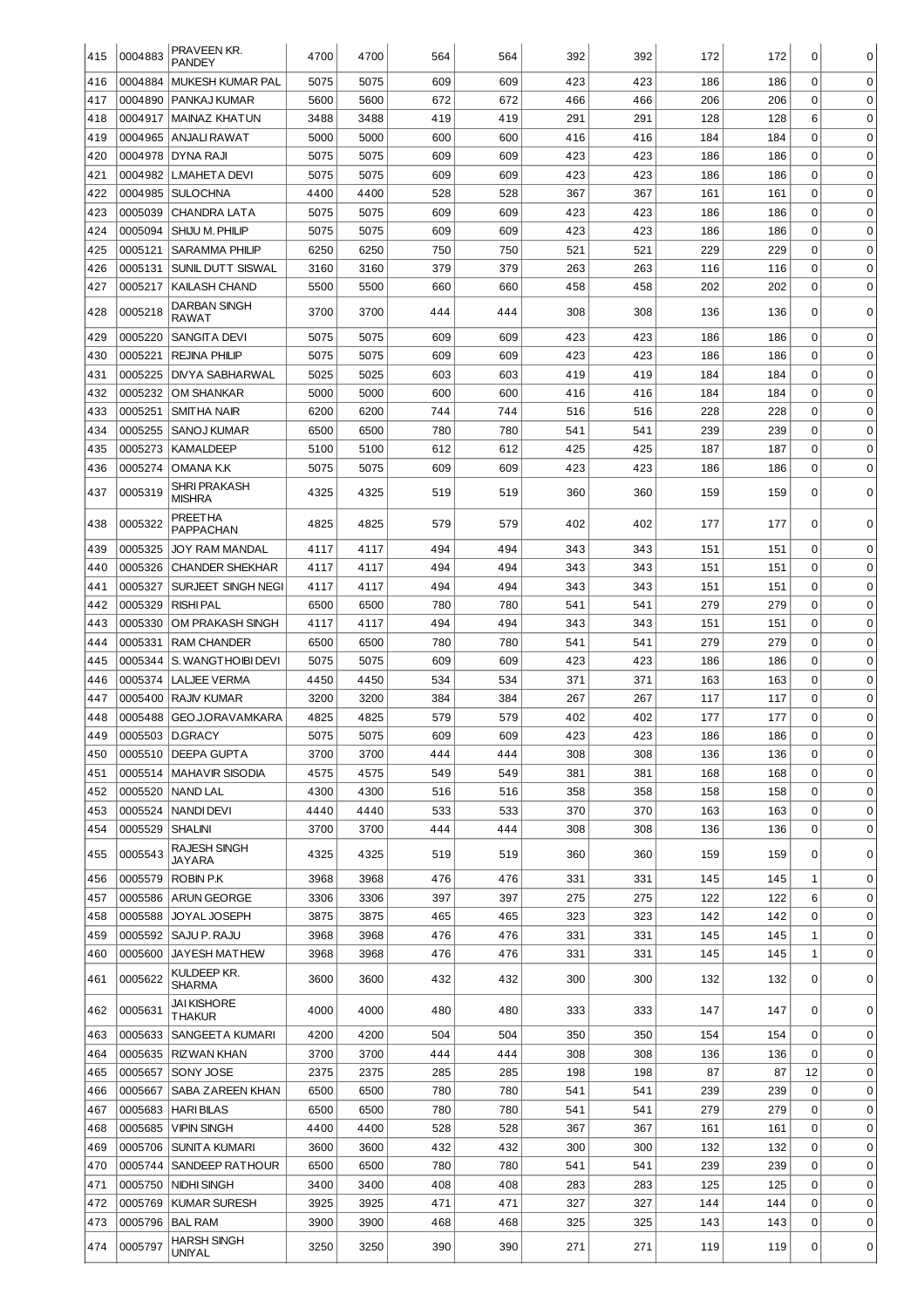| 475 |         | 0005801 BINU MATHEW           | 3850 | 3850 | 462 | 462 | 321 | 321 | 141 | 141 | 0           | 0           |
|-----|---------|-------------------------------|------|------|-----|-----|-----|-----|-----|-----|-------------|-------------|
| 476 | 0005807 | <b>JAI KUMAR SHUKAL</b>       | 3300 | 3300 | 396 | 396 | 275 | 275 | 121 | 121 | $\Omega$    | $\mathbf 0$ |
| 477 | 0005824 | <b>FARZANA ALI</b>            | 3800 | 3800 | 456 | 456 | 317 | 317 | 139 | 139 | $\mathbf 0$ | $\mathbf 0$ |
| 478 | 0005837 | <b>SINGHESHWAR</b>            | 4300 | 4300 | 516 | 516 | 358 | 358 | 158 | 158 | 0           | 0           |
|     |         | <b>PATHAK</b>                 |      |      |     |     |     |     |     |     |             |             |
| 479 | 0005841 | <b>MEENA</b>                  | 4100 | 4100 | 492 | 492 | 342 | 342 | 150 | 150 | 0           | 0           |
| 480 | 0005848 | <b>BHAWANA CHAUHAN</b>        | 3875 | 3875 | 465 | 465 | 323 | 323 | 142 | 142 | $\mathbf 0$ | 0           |
| 481 | 0005851 | <b>DOLLY DAS</b>              | 3875 | 3875 | 465 | 465 | 323 | 323 | 142 | 142 | 0           | 0           |
| 482 | 0005853 | <b>HEMA VOHRA</b>             | 3875 | 3875 | 465 | 465 | 323 | 323 | 142 | 142 | 0           | 0           |
| 483 | 0005890 | <b>REKHA MANDAL</b>           | 3600 | 3600 | 432 | 432 | 300 | 300 | 132 | 132 | 0           | 0           |
| 484 | 0005895 | SHER SINGH                    | 3660 | 3660 | 439 | 439 | 305 | 305 | 134 | 134 | 0           | 0           |
| 485 | 0005896 | ANUJ SHARMA                   | 6100 | 6100 | 732 | 732 | 508 | 508 | 224 | 224 | 0           | $\mathbf 0$ |
| 486 | 0005900 | SHOBHA RANI                   | 3300 | 3300 | 396 | 396 | 275 | 275 | 121 | 121 | 0           | $\mathbf 0$ |
| 487 | 0005901 | RAHUL SHARMA                  | 3450 | 3450 | 414 | 414 | 287 | 287 | 127 | 127 | $\mathbf 0$ | 0           |
| 488 | 0005910 | <b>SHIV KUMAR</b><br>VASHIST  | 4700 | 4700 | 564 | 564 | 392 | 392 | 172 | 172 | 0           | 0           |
| 489 | 0005932 | SHEEBA VARGHESE               | 4100 | 4100 | 492 | 492 | 342 | 342 | 150 | 150 | 0           | $\mathbf 0$ |
| 490 | 0005934 | <b>JOGINDER SINGH</b>         | 3700 | 3700 | 444 | 444 | 308 | 308 | 136 | 136 | 0           | $\mathbf 0$ |
| 491 | 0005937 | BYJU JACOB DANIEL             | 3950 | 3950 | 474 | 474 | 329 | 329 | 145 | 145 | 0           | $\mathbf 0$ |
| 492 | 0005957 | <b>RENU SAMUEL</b>            | 5325 | 5325 | 639 | 639 | 444 | 444 | 195 | 195 | 0           | 0           |
| 493 | 0005962 | REGHA THOMAS T.T.             | 3875 | 3875 | 465 | 465 | 323 | 323 | 142 | 142 | 0           | 0           |
| 494 | 0005963 | SIBICHAN JOSEPH               | 3875 | 3875 | 465 | 465 | 323 | 323 | 142 | 142 | 0           | 0           |
| 495 | 0005978 | <b>NEERAJ KUMAR</b>           | 4000 | 4000 | 480 | 480 | 333 | 333 | 147 | 147 | 0           | $\mathbf 0$ |
| 496 | 0005981 | YOGESH KUMAR<br><b>SENGAR</b> | 6500 | 6500 | 780 | 780 | 541 | 541 | 239 | 239 | 0           | 0           |
| 497 | 0005983 | <b>MEENAKSHIVAID</b>          | 3700 | 3700 | 444 | 444 | 308 | 308 | 136 | 136 | $\mathbf 0$ | 0           |
| 498 | 0005984 | <b>MANOJ KUMAR</b>            | 6500 | 6500 | 780 | 780 | 541 | 541 | 279 | 279 | 0           | 0           |
| 499 | 0005992 | <b>JUBIN TONIO</b>            | 3875 | 3875 | 465 | 465 | 323 | 323 | 142 | 142 | 0           | 0           |
| 500 | 0005998 | <b>HEM LATA</b>               | 3700 | 3700 | 444 | 444 | 308 | 308 | 136 | 136 | 0           | 0           |
| 501 | 0006017 | ANUPAM PARASHARI              | 6500 | 6500 | 780 | 780 | 541 | 541 | 239 | 239 | 0           | 0           |
| 502 | 0006024 | UMESH KUMAR                   | 3575 | 3575 | 429 | 429 | 298 | 298 | 131 | 131 | 0           | 0           |
| 503 | 0006028 | <b>RAJU VARGHESE</b>          | 4100 | 4100 | 492 | 492 | 342 | 342 | 150 | 150 | 0           | 0           |
| 504 | 0006042 | ANU KURIAKOSE                 | 3875 | 3875 | 465 | 465 | 323 | 323 | 142 | 142 | 0           | $\mathbf 0$ |
| 505 | 0006046 | <b>JOBY GEORGE</b>            | 3875 | 3875 | 465 | 465 | 323 | 323 | 142 | 142 | 0           | $\mathbf 0$ |
| 506 | 0006061 | PRABHAKAR RAI                 | 3625 | 3625 | 435 | 435 | 302 | 302 | 133 | 133 | 0           | $\mathbf 0$ |
| 507 | 0006062 | <b>RINKOO PAL</b>             | 3250 | 3250 | 390 | 390 | 271 | 271 | 119 | 119 | 0           | $\mathbf 0$ |
| 508 | 0006064 | <b>MALA BISHT</b>             | 6500 | 6500 | 780 | 780 | 541 | 541 | 239 | 239 | 0           | 0           |
| 509 | 0006069 | JOBIN JOSE                    | 3750 | 3750 | 450 | 450 | 312 | 312 | 138 | 138 | 1           | $\mathbf 0$ |
| 510 |         | 0006080   ASHISH Y.           | 3875 | 3875 | 465 | 465 | 323 | 323 | 142 | 142 | 0           | 0           |
| 511 | 0006084 | <b>PINKI</b>                  | 3600 | 3600 | 432 | 432 | 300 | 300 | 132 | 132 | 0           | 0           |
| 512 | 0006088 | <b>HARI CHAND</b>             | 3700 | 3700 | 444 | 444 | 308 | 308 | 136 | 136 | 0           | 0           |
| 513 | 0006102 | <b>DEEPAK KUMAR</b>           | 4000 | 4000 | 480 | 480 | 333 | 333 | 147 | 147 | 0           | 0           |
| 514 | 0006104 | PRASANNA KUMARI               | 4000 | 4000 | 480 | 480 | 333 | 333 | 147 | 147 | 0           | 0           |
| 515 | 0006108 | <b>SUSAMMA MATHEW</b>         | 3875 | 3875 | 465 | 465 | 323 | 323 | 142 | 142 | 0           | 0           |
| 516 | 0006113 | <b>SAGEER AHAMED</b>          | 5950 | 5950 | 714 | 714 | 496 | 496 | 218 | 218 | 0           | 0           |
| 517 | 0006116 | <b>BIPIN KUMAR MISHRA</b>     | 4450 | 4450 | 534 | 534 | 371 | 371 | 163 | 163 | 0           | 0           |
| 518 | 0006125 | OINAM RATANPURI<br>DEVI       | 3850 | 3850 | 462 | 462 | 321 | 321 | 141 | 141 | 0           | $\mathbf 0$ |
| 519 | 0006129 | <b>TINTU THOMAS</b>           | 3875 | 3875 | 465 | 465 | 323 | 323 | 142 | 142 | 0           | 0           |
| 520 | 0006182 | <b>RAVIKUMAR</b>              | 3700 | 3700 | 444 | 444 | 308 | 308 | 136 | 136 | 0           | $\mathbf 0$ |
| 521 | 0006186 | <b>VIRENDRA SINGH</b>         | 3100 | 3100 | 372 | 372 | 258 | 258 | 114 | 114 | 0           | $\mathbf 0$ |
| 522 | 0006190 | MOHD. FARID                   | 3400 | 3400 | 408 | 408 | 283 | 283 | 125 | 125 | 0           | $\mathbf 0$ |
| 523 | 0006194 | <b>SUNIL RABI DAS</b>         | 3100 | 3100 | 372 | 372 | 258 | 258 | 114 | 114 | 0           | 0           |
| 524 |         | 0006195   AJAY SINGH          | 3370 | 3370 | 404 | 404 | 281 | 281 | 123 | 123 | 0           | 0           |
| 525 | 0006198 | <b>SEET KUMAR GUPTA</b>       | 3140 | 3140 | 377 | 377 | 262 | 262 | 115 | 115 | 0           | 0           |
| 526 | 0006204 | MANJU JACOB                   | 3625 | 3625 | 435 | 435 | 302 | 302 | 133 | 133 | 0           | 0           |
| 527 | 0006206 | <b>ANEESH THOMAS</b>          | 3675 | 3675 | 441 | 441 | 306 | 306 | 135 | 135 | 0           | 0           |
| 528 | 0006207 | <b>JOSEPH K.MATHEW</b>        | 3556 | 3556 | 427 | 427 | 296 | 296 | 131 | 131 | 1           | 0           |
| 529 | 0006210 | MALA ARYA                     | 3100 | 3100 | 372 | 372 | 258 | 258 | 114 | 114 | 0           | 0           |
| 530 | 0006214 | PREYESHMON D                  | 3700 | 3700 | 444 | 444 | 308 | 308 | 136 | 136 | 0           | 0           |
| 531 | 0006215 | JAIMON P.D.                   | 3700 | 3700 | 444 | 444 | 308 | 308 | 136 | 136 | 0           | 0           |
| 532 | 0006218 | JAIMON V.C.                   | 3875 | 3875 | 465 | 465 | 323 | 323 | 142 | 142 | 0           | 0           |
| 533 | 0006224 | <b>UDAY KANT KAMAT</b>        | 4300 | 4300 | 516 | 516 | 358 | 358 | 158 | 158 | 0           | 0           |
| 534 |         | 0006235   SUPRIYA B.D.        | 3675 | 3675 | 441 | 441 | 306 | 306 | 135 | 135 | 0           | 0           |
| 535 | 0006236 | <b>PRATAP SINGH</b>           | 6500 | 6500 | 780 | 780 | 541 | 541 | 239 | 239 | 0           | 0           |
| 536 | 0006237 | SHEHZAD ALI                   | 5750 | 5750 | 690 | 690 | 479 | 479 | 211 | 211 | 0           | 0           |
|     |         |                               |      |      |     |     |     |     |     |     |             |             |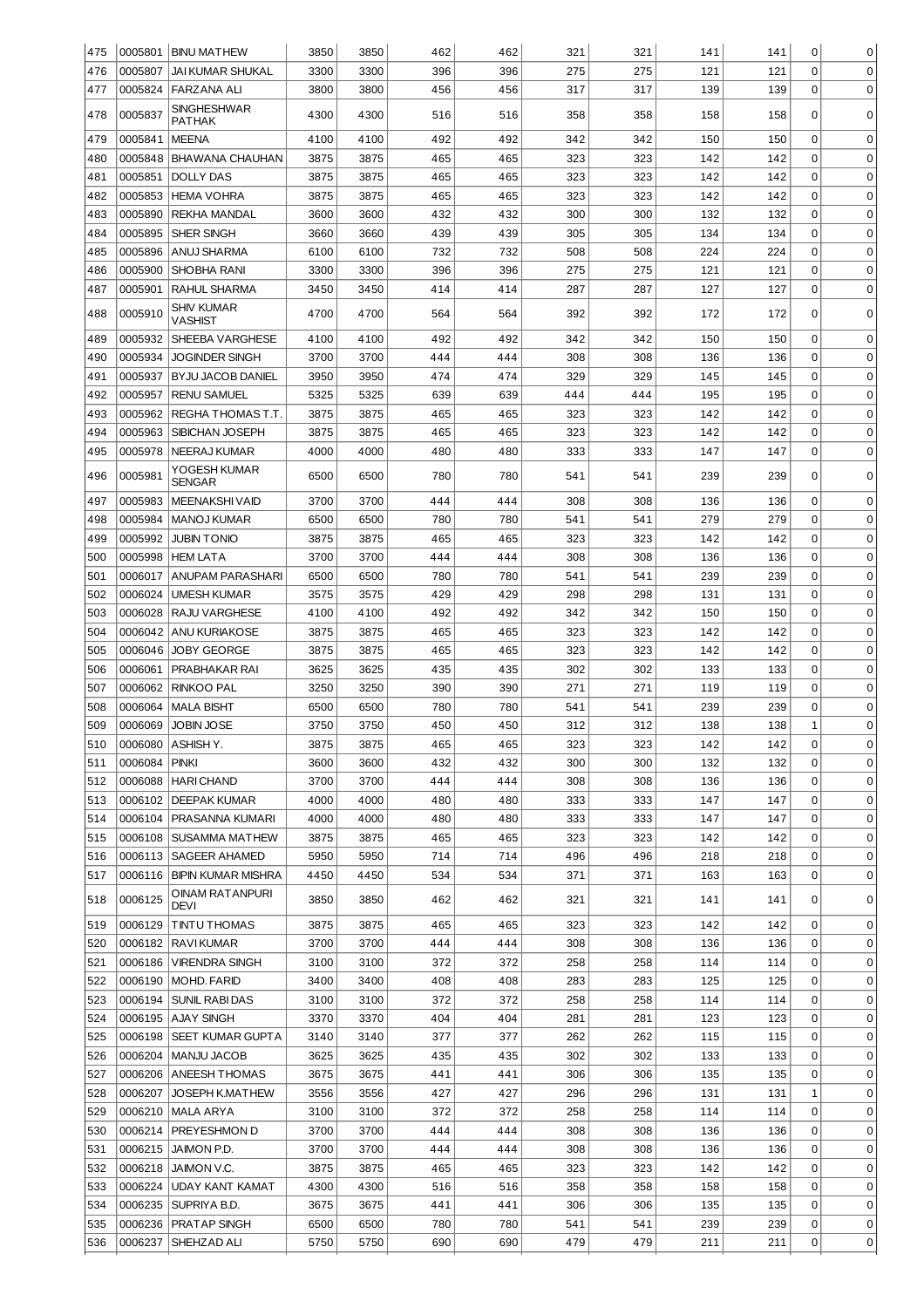| 537 | 0006238 SHIVANI |                                        | 4500 | 4500 | 540 | 540 | 375 | 375 | 165 | 165 | 0           | 0           |
|-----|-----------------|----------------------------------------|------|------|-----|-----|-----|-----|-----|-----|-------------|-------------|
| 538 | 0006248         | IANITA GAUTAM                          | 3800 | 3800 | 456 | 456 | 317 | 317 | 139 | 139 | 0           | $\mathbf 0$ |
| 539 |                 | 0006250 MALA GUPTA                     | 5825 | 5825 | 699 | 699 | 485 | 485 | 214 | 214 | $\mathbf 0$ | $\mathbf 0$ |
| 540 | 0006256         | KRISHNA                                | 3733 | 3733 | 448 | 448 | 311 | 311 | 137 | 137 | $\mathbf 0$ | 0           |
| 541 | 0006259         | SUNITHA A.S.                           | 3675 | 3675 | 441 | 441 | 306 | 306 | 135 | 135 | $\mathbf 0$ | 0           |
| 542 | 0006266         | BINCY P.M.                             | 3675 | 3675 | 441 | 441 | 306 | 306 | 135 | 135 | $\mathbf 0$ | 0           |
| 543 | 0006272         | SREEJA K.V.                            | 3675 | 3675 | 441 | 441 | 306 | 306 | 135 | 135 | $\mathbf 0$ | $\Omega$    |
| 544 | 0006278         | <b>MOHD.RAHISUDDIN</b><br><b>AHMED</b> | 3400 | 3400 | 408 | 408 | 283 | 283 | 125 | 125 | 0           | 0           |
| 545 | 0006282         | <b>PAWAN KUMAR</b>                     | 3733 | 3733 | 448 | 448 | 311 | 311 | 137 | 137 | 0           | $\mathbf 0$ |
| 546 | 0006286         | <b>MAYA MOHANAN</b>                    | 3556 | 3556 | 427 | 427 | 296 | 296 | 131 | 131 | 1           | $\mathbf 0$ |
| 547 | 0006291         | SHELJO PAUL                            | 3675 | 3675 | 441 | 441 | 306 | 306 | 135 | 135 | 0           | $\mathbf 0$ |
| 548 | 0006294         | <b>MANOJ KUMAR</b>                     | 3550 | 3550 | 426 | 426 | 296 | 296 | 130 | 130 | 0           | $\mathbf 0$ |
| 549 | 0006301         | DHANYAMOL<br><b>MOHAN</b>              | 3675 | 3675 | 441 | 441 | 306 | 306 | 135 | 135 | 0           | $\mathbf 0$ |
| 550 | 0006313         | <b>SASMITA PANDA</b>                   | 5905 | 5905 | 709 | 709 | 492 | 492 | 217 | 217 | $\mathbf 0$ | $\mathbf 0$ |
| 551 | 0006334         | <b>MANJEET KAUR</b>                    | 6500 | 6500 | 780 | 780 | 541 | 541 | 239 | 239 | $\mathbf 0$ | $\mathbf 0$ |
| 552 | 0006368         | <b>GOUR GOPAL JENA</b>                 | 3700 | 3700 | 444 | 444 | 308 | 308 | 136 | 136 | $\mathbf 0$ | $\mathbf 0$ |
| 553 | 0006374         | LIJI JOHN P.                           | 3675 | 3675 | 441 | 441 | 306 | 306 | 135 | 135 | $\mathbf 0$ | $\mathbf 0$ |
| 554 | 0006394         | <b>RESHMA DEVASIA</b>                  | 3675 | 3675 | 441 | 441 | 306 | 306 | 135 | 135 | $\mathbf 0$ | $\mathbf 0$ |
| 555 | 0006397         | SANDEEP<br><b>CHOUDHARY</b>            | 2240 | 2240 | 269 | 269 | 187 | 187 | 82  | 82  | 0           | $\Omega$    |
| 556 | 0006399         | <b>AMIT KUMAR</b>                      | 3000 | 3000 | 360 | 360 | 250 | 250 | 110 | 110 | 0           | $\mathbf 0$ |
| 557 | 0006473         | <b>SUNUMON THOMAS</b>                  | 3581 | 3581 | 430 | 430 | 298 | 298 | 132 | 132 | 1           | 0           |
| 558 | 0006483         | <b>BINY BABY</b>                       | 3200 | 3200 | 384 | 384 | 267 | 267 | 117 | 117 | $\mathbf 0$ | 0           |
| 559 | 0006486         | VISHNU R.                              | 3200 | 3200 | 384 | 384 | 267 | 267 | 117 | 117 | $\mathbf 0$ | 0           |
| 560 | 0006498         | <b>SURESH CHAND</b>                    | 3600 | 3600 | 432 | 432 | 300 | 300 | 132 | 132 | $\mathbf 0$ | 0           |
| 561 | 0006502         | BABITHA K S                            | 3200 | 3200 | 384 | 384 | 267 | 267 | 117 | 117 | $\mathbf 0$ | 0           |
| 562 | 0006509         | ANOOP RAJS.                            | 3200 | 3200 | 384 | 384 | 267 | 267 | 117 | 117 | $\mathbf 0$ | 0           |
| 563 | 0006511         | <b>JAISON JOSEPH</b>                   | 3097 | 3097 | 372 | 372 | 258 | 258 | 114 | 114 | 1           | 0           |
| 564 | 0006513         | <b>RIBU C. BABY</b>                    | 3575 | 3575 | 429 | 429 | 298 | 298 | 131 | 131 | $\mathbf 0$ | 0           |
| 565 | 0006516         | JOSHY JOSE                             | 4875 | 4875 | 585 | 585 | 406 | 406 | 179 | 179 | $\mathbf 0$ | $\mathbf 0$ |
| 566 | 0006520         | <b>SATISH CHANDRA</b>                  | 6450 | 6450 | 774 | 774 | 537 | 537 | 237 | 237 | 0           | $\mathbf 0$ |
| 567 | 0006533         | <b>MUKESH GUPTA</b>                    | 4825 | 4825 | 579 | 579 | 402 | 402 | 177 | 177 | 0           | $\mathbf 0$ |
| 568 | 0006542         | VANDANA                                | 3200 | 3200 | 384 | 384 | 267 | 267 | 117 | 117 | 0           | $\mathbf 0$ |
| 569 | 0006546         | <b>RAJAN MALIK</b>                     | 3200 | 3200 | 384 | 384 | 267 | 267 | 117 | 117 | 0           | $\mathbf 0$ |
| 570 | 0006550         | <b>GANESH KUMAR</b>                    | 3300 | 3300 | 396 | 396 | 275 | 275 | 121 | 121 | 0           | $\mathbf 0$ |
| 571 | 0006552         | JOMOL JOSE                             | 4100 | 4100 | 492 | 492 | 342 | 342 | 150 | 150 | 0           | 0           |
| 572 |                 | 0006567 SEET AL DEVI                   | U    | U    | U   | U   | U   | U   | U   | U   | U           | U           |
| 573 | 0006574         | ANSU MARINA<br>SAMUEL                  | 0    | 0    | 0   | 0   | 0   | 0   | 0   | 0   | 31          | 0           |
| 574 |                 | 0006583   TINCY MARY JOHN              | 2371 | 2371 | 285 | 285 | 198 | 198 | 87  | 87  | 11          | 0           |
| 575 | 0006599         | NEETU THOMAS                           | 3200 | 3200 | 384 | 384 | 267 | 267 | 117 | 117 | 0           | 0           |
| 576 | 0006609         | <b>SAMRIN MANZAR</b>                   | 4075 | 4075 | 489 | 489 | 339 | 339 | 150 | 150 | 0           | 0           |
| 577 | 0006627         | REMYA RAJU                             | 3200 | 3200 | 384 | 384 | 267 | 267 | 117 | 117 | 0           | 0           |
| 578 | 0006637         | <b>LALIT</b>                           | 3200 | 3200 | 384 | 384 | 267 | 267 | 117 | 117 | 0           | 0           |
| 579 | 0006643         | NEHA RANI                              | 3200 | 3200 | 384 | 384 | 267 | 267 | 117 | 117 | 0           | 0           |
| 580 | 0006646         | <b>BRISHKETU KUMAR</b><br><b>DUBEY</b> | 5225 | 5225 | 627 | 627 | 435 | 435 | 192 | 192 | 0           | $\mathbf 0$ |
| 581 | 0006647         | UDAY PRATAP<br><b>SINGH</b>            | 3734 | 3734 | 448 | 448 | 311 | 311 | 137 | 137 | 0           | 0           |
| 582 | 0006671         | KUMKUM KUMUD<br><b>BECK</b>            | 4575 | 4575 | 549 | 549 | 381 | 381 | 168 | 168 | 0           | 0           |
| 583 | 0006689         | SINCY T.VARUGHESE                      | 4100 | 4100 | 492 | 492 | 342 | 342 | 150 | 150 | 0           | $\mathbf 0$ |
| 584 | 0006698         | <b>ADITI ANGRA</b>                     | 6500 | 6500 | 780 | 780 | 541 | 541 | 239 | 239 | 0           | 0           |
| 585 | 0006700         | <b>MANISH MANGAL</b>                   | 6200 | 6200 | 744 | 744 | 516 | 516 | 228 | 228 | 0           | $\mathbf 0$ |
| 586 | 0006726         | LINDA K A                              | 3200 | 3200 | 384 | 384 | 267 | 267 | 117 | 117 | 0           | $\mathbf 0$ |
| 587 | 0006728         | <b>VEENAR</b>                          | 3200 | 3200 | 384 | 384 | 267 | 267 | 117 | 117 | 0           | $\mathbf 0$ |
| 588 | 0006739         | BABLI                                  | 4075 | 4075 | 489 | 489 | 339 | 339 | 150 | 150 | 0           | $\mathbf 0$ |
| 589 |                 | 0006746   BABLI WADHWA                 | 4075 | 4075 | 489 | 489 | 339 | 339 | 150 | 150 | $\mathbf 0$ | $\pmb{0}$   |
| 590 | 0006755         | KIRAN KAUL                             | 4975 | 4975 | 597 | 597 | 414 | 414 | 183 | 183 | 0           | $\mathbf 0$ |
| 591 | 0006757         | <b>VINAY HALDAR</b>                    | 3020 | 3020 | 362 | 362 | 252 | 252 | 110 | 110 | 0           | $\mathbf 0$ |
| 592 | 0006770         | MONISHA V M                            | 3200 | 3200 | 384 | 384 | 267 | 267 | 117 | 117 | $\mathbf 0$ | $\mathbf 0$ |
| 593 | 0006774         | <b>TINTU SIVAN</b>                     | 0    | 0    | 0   | 0   | 0   | 0   | 0   | 0   | 0           | $\mathbf 0$ |
| 594 | 0006776         | <b>TARA CHAND</b>                      | 292  | 292  | 35  | 35  | 24  | 24  | 11  | 11  | 28          | $\mathbf 0$ |
| 595 | 0006792         | SUSAN P. CHERIAN                       | 3875 | 3875 | 465 | 465 | 323 | 323 | 142 | 142 | 0           | 0           |
| 596 | 0006814         | VINAY VAIDYA                           | 3450 | 3450 | 414 | 414 | 287 | 287 | 127 | 127 | 0           | 0           |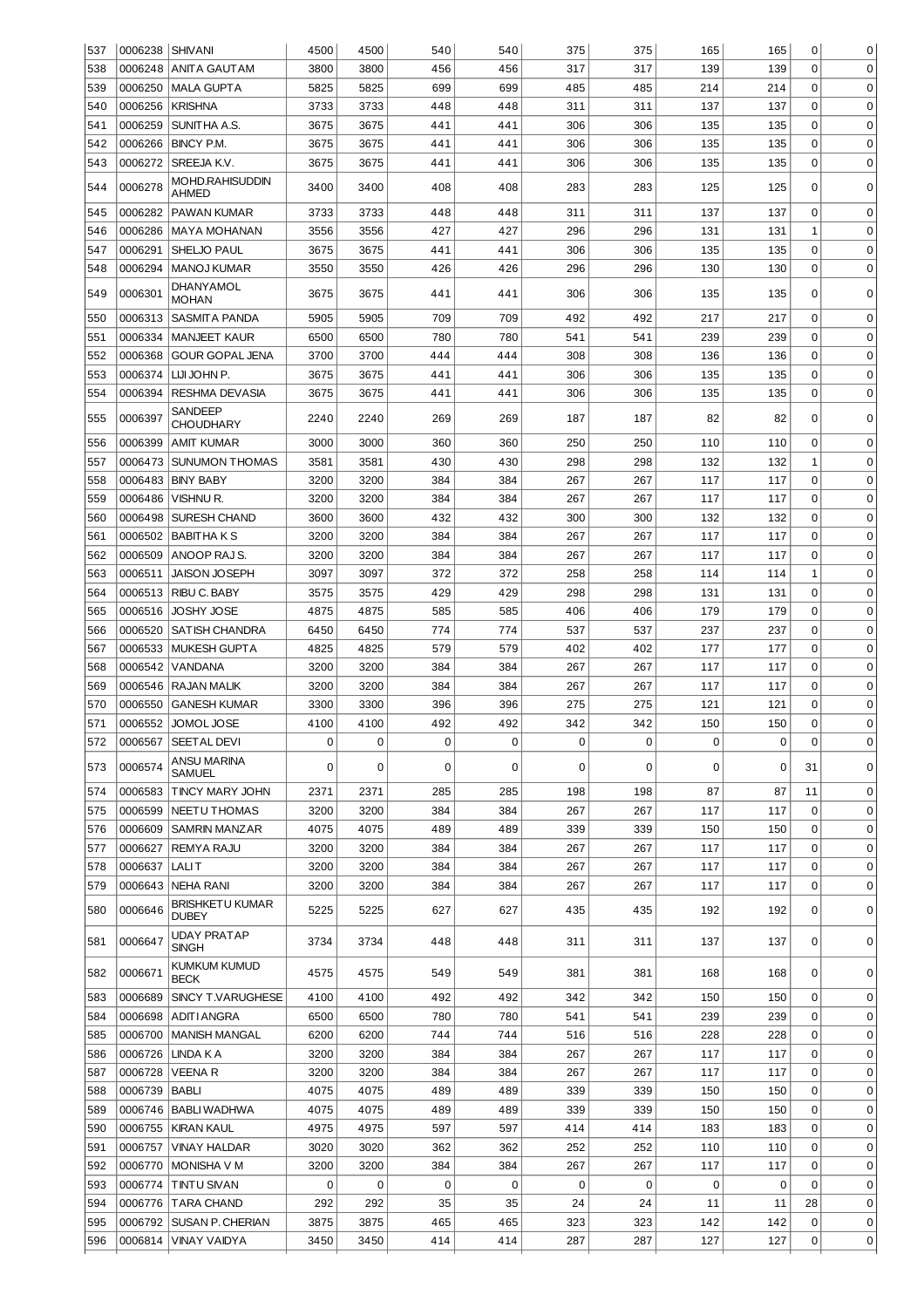| 597        |                   | 0006830   DINESH KATOCH                | 3000         | 3000         | 360                   | 360         | 250         | 250         | 110        | 110        | 0           | 0                |
|------------|-------------------|----------------------------------------|--------------|--------------|-----------------------|-------------|-------------|-------------|------------|------------|-------------|------------------|
| 598        | 0006832           | <b>NEETU SINGH</b>                     | 2808         | 2808         | 337                   | 337         | 234         | 234         | 103        | 103        | $\mathbf 0$ | 0                |
| 599        | 0006837           | <b>RAJKUMAR</b>                        | 1165         | 1165         | 140                   | 140         | 97          | 97          | 43         | 43         | 17          | $\mathbf 0$      |
| 600        | 0006838           | SHANT I PALIWAL                        | 2579         | 2579         | 309                   | 309         | 215         | 215         | 94         | 94         | 0           | $\mathbf 0$      |
| 601        |                   | 0006842 ARPANA KUMARI                  | 2579         | 2579         | 309                   | 309         | 215         | 215         | 94         | 94         | $\mathbf 0$ | $\mathbf 0$      |
| 602        |                   | 0006845 AMIT GULATI                    | 4500         | 4500         | 540                   | 540         | 375         | 375         | 165        | 165        | $\mathbf 0$ | $\mathbf 0$      |
| 603        | 0006847           | <b>RAJKUMAR</b>                        | 3500         | 3500         | 420                   | 420         | 292         | 292         | 128        | 128        | 0           | $\mathbf 0$      |
| 604        | 0006849           | <b>BINCY MARY PHILIP</b>               | 4232         | 4232         | 508                   | 508         | 353         | 353         | 155        | 155        | 0           | $\mathbf 0$      |
| 605        | 0006852           | <b>NAHEEB AHMAD</b>                    | 4000         | 4000         | 480                   | 480         | 333         | 333         | 147        | 147        | 0           | $\mathbf 0$      |
|            |                   | SUMIT KUMAR                            |              |              |                       |             |             |             |            |            |             |                  |
| 606        | 0006853           | <b>DUBEY</b>                           | 6000         | 6000         | 720                   | 720         | 500         | 500         | 220        | 220        | 0           | 0                |
| 607        | 0006855           | <b>PAWAN KAUSHIK</b>                   | 3600         | 3600         | 432                   | 432         | 300         | 300         | 132        | 132        | 0           | $\mathbf 0$      |
| 608        | 0006856           | <b>BHUWAN CHANDER</b>                  | 2579         | 2579         | 309                   | 309         | 215         | 215         | 94         | 94         | 0           | $\mathbf 0$      |
| 609        | 0006857           | <b>CHINTA DEVI</b>                     | 3300         | 3300         | 396                   | 396         | 275         | 275         | 121        | 121        | 0           | $\mathbf 0$      |
| 610        | 0006858           | <b>BHAGAT SINGH</b>                    | 3400         | 3400         | 408                   | 408         | 283         | 283         | 125        | 125        | 0           | $\mathbf 0$      |
| 611        | 0006859           | <b>MANJU</b>                           | 2808         | 2808         | 337                   | 337         | 234         | 234         | 103        | 103        | 0           | $\mathbf 0$      |
| 612        | 0006870           | MOHD. SHAMSHAD                         | 2808         | 2808         | 337                   | 337         | 234         | 234         | 103        | 103        | 0           | $\mathbf 0$      |
| 613        | 0006877           | <b>ALPIN GEORGE</b>                    | 3200         | 3200         | 384                   | 384         | 267         | 267         | 117        | 117        | 0           | $\mathbf 0$      |
|            |                   | UMESH CHANDRA                          |              |              |                       |             |             |             |            |            |             |                  |
| 614        | 0006878           | PANT                                   | 5400         | 5400         | 648                   | 648         | 450         | 450         | 198        | 198        | $\Omega$    | 0                |
| 615        | 0006885           | <b>KUNDAN SINGH</b><br><b>ATWAL</b>    | 1078         | 1078         | 129                   | 129         | 90          | 90          | 39         | 39         | 0           | 0                |
| 616        | 0006895           | SHAMBHOO<br>SHANKAR PANDEY             | 4922         | 4922         | 591                   | 591         | 410         | 410         | 181        | 181        | 0           | 0                |
| 617        | 0006899           | LEET HU C.L.                           | 3097         | 3097         | 372                   | 372         | 258         | 258         | 114        | 114        | 1           | $\mathbf 0$      |
| 618        | 0006901           | SAMINDER PAL<br><b>SINGH</b>           | 3424         | 3424         | 411                   | 411         | 285         | 285         | 126        | 126        | 0           | 0                |
| 619        | 0006906           | SREEJA K.                              | 3875         | 3875         | 465                   | 465         | 323         | 323         | 142        | 142        | $\mathbf 0$ | $\mathbf 0$      |
| 620        | 0006915           | <b>SANTOSH KUMAR</b><br>JHA            | 5136         | 5136         | 616                   | 616         | 428         | 428         | 188        | 188        | 0           | $\mathbf 0$      |
| 621        | 0006918           | <b>ADIL HUSAIN KHAN</b>                | 6262         | 6262         | 751                   | 751         | 522         | 522         | 229        | 229        | 0           | $\mathbf 0$      |
| 622        | 0006919           | <b>HARENDER SINGH</b>                  | 5136         | 5136         | 616                   | 616         | 428         | 428         | 188        | 188        | $\Omega$    | $\mathbf 0$      |
| 623        | 0006928           | <b>JIMMY KHURANA</b>                   | 5993         | 5993         | 719                   | 719         | 499         | 499         | 220        | 220        | $\mathbf 0$ | $\mathbf 0$      |
| 624        | 0006929           | SHAILENDER YADAV                       | 3852         | 3852         | 462                   | 462         | 321         | 321         | 141        | 141        | 0           | $\mathbf 0$      |
| 625        | 0006930           | <b>SIYA RAM MALI</b>                   | 4280         | 4280         | 514                   | 514         | 357         | 357         | 157        | 157        | 0           | $\mathbf 0$      |
| 626        | 0006931           | PUSHPA ADHIKARI                        | 3200         | 3200         | 384                   | 384         | 267         | 267         | 117        | 117        | 0           | $\mathbf 0$      |
| 627        | 0006932           | NEELAM SINGH                           | 3200         | 3200         | 384                   | 384         | 267         | 267         | 117        | 117        | 0           | 0                |
| 628        | 0006933           | <b>ADHIKARI</b><br><b>LAXMAN SINGH</b> | 4400         | 4400         | 528                   | 528         | 367         | 367         | 161        | 161        | 0           | $\mathbf 0$      |
| 629        | 0006952 MONICA    |                                        | 3200         | 3200         | 384                   | 384         | 267         | 267         | 117        | 117        | $\Omega$    | $\Omega$         |
| 630        |                   | 0006966 GEETIKA DUTTA                  | 2890         | 2890         | 347                   | 347         | 241         | 241         | 106        | 106        | 3           | 0                |
| 631        | 0006971           | ALKA BALI                              | 4400         | 4400         | 528                   | 528         | 367         | 367         | 161        | 161        | 0           | 0                |
| 632        |                   | 0006972 RAHUL PANTHRI                  | 4800         | 4800         | 576                   | 576         | 400         | 400         | 176        | 176        | 0           | 0                |
| 633        | 0006973           | KIRAN                                  | 4800         | 4800         | 576                   | 576         | 400         | 400         | 176        | 176        | 0           | 0                |
|            |                   |                                        |              |              |                       |             |             |             |            |            |             |                  |
| 634        | 0006999           | <b>REENA GUPTA</b>                     | 3200         | 3200         | 384                   | 384         | 267         | 267         | 117        | 117        | 0           | 0                |
| 635        | 0007002           | JOSSY VJOSE<br><b>DHARMENDRA</b>       | 3303         | 3303         | 396                   | 396         | 275         | 275         | 121        | 121        | 0           | 0                |
| 636<br>637 | 0007010           | CHOUDHARY<br>0007016 ASWATHY RAJU      | 5000<br>3425 | 5000<br>3425 | 600<br>411            | 600<br>411  | 416<br>285  | 416<br>285  | 184<br>126 | 184<br>126 | 0<br>0      | $\mathbf 0$<br>0 |
|            |                   |                                        |              |              |                       |             |             |             |            |            |             |                  |
| 638        |                   | 0007022 PRIYA PRAKASH                  | 3425         | 3425         | 411<br>$\overline{0}$ | 411         | 285         | 285         | 126        | 126        | 0           | $\mathbf 0$      |
| 639        | 0007024   LEENA A |                                        | 0            | $\mathbf 0$  |                       | $\mathbf 0$ | $\mathbf 0$ | 0           | 0          | 0          | 31          | $\mathbf 0$      |
| 640        |                   | 0007029   RAGHUBIR MANDAL              | 3300         | 3300         | 396                   | 396         | 275         | 275         | 121        | 121        | 0           | $\mathbf 0$      |
| 641        |                   | 0007032 ASWATHY CHARLIE                | 0            | $\mathbf 0$  | 0                     | $\mathbf 0$ | $\mathbf 0$ | $\mathbf 0$ | 0          | 0          | 0           | $\mathbf 0$      |
| 642        |                   | 0007033 JJTENDRA KUMAR                 | 3000         | 3000         | 360                   | 360         | 250         | 250         | 110        | 110        | 0           | $\mathbf 0$      |
| 643        |                   | 0007041   ISHA DHAMIJA                 | 4500         | 4500         | 540                   | 540         | 375         | 375         | 165        | 165        | 0           | $\mathbf 0$      |
| 644        | 0007042   DEEPAK  |                                        | 3600         | 3600         | 432                   | 432         | 300         | 300         | 132        | 132        | 0           | 0                |
| 645        |                   | 0007045   SAMRJEET SINGH               | 6000         | 6000         | 720                   | 720         | 500         | 500         | 220        | 220        | 0           | $\mathbf 0$      |
| 646        |                   | 0007046 RAJ KUMAR                      | 5000         | 5000         | 600                   | 600         | 416         | 416         | 184        | 184        | 0           | $\mathbf 0$      |
| 647        |                   | 0007047 HET SINGH                      | 4800         | 4800         | 576                   | 576         | 400         | 400         | 176        | 176        | 0           | $\mathbf 0$      |
| 648        |                   | 0007048 AJAY KUMAR                     | 4500         | 4500         | 540                   | 540         | 375         | 375         | 165        | 165        | 0           | $\mathbf 0$      |
| 649        |                   | 0007049 ROHIT KUMAR<br>PURAN CHANDRA   | 2500         | 2500         | 300                   | 300         | 208         | 208         | 92         | 92         | $\mathbf 0$ | $\mathbf 0$      |
| 650        | 0007050           | <b>PRUSTY</b>                          | 2600         | 2600         | 312                   | 312         | 217         | 217         | 95         | 95         | 0           | 0                |
| 651        |                   | 0007056 JAIMY JOSE                     | 3716         | 3716         | 446                   | 446         | 310         | 310         | 136        | 136        | 9           | $\mathbf 0$      |
| 652        |                   | 0007065 RAJITHA BISHT                  | 5323         | 5323         | 639                   | 639         | 443         | 443         | 196        | 196        | 1           | $\mathbf 0$      |
| 653        |                   | 0007066 RAJIVA BHARGAVA                | 6500         | 6500         | 2795                  | 2795        | 541         | 541         | 239        | 239        | $\mathbf 0$ | $\mathbf 0$      |
| 654        | 0007079           | SHIRLY MATHEW                          | 3200         | 3200         | 384                   | 384         | 267         | 267         | 117        | 117        | 0           | 0                |
| 655        | 0007084   KAPIL   |                                        | 3000         | 3000         | 360                   | 360         | 250         | 250         | 110        | 110        | 0           | $\pmb{0}$        |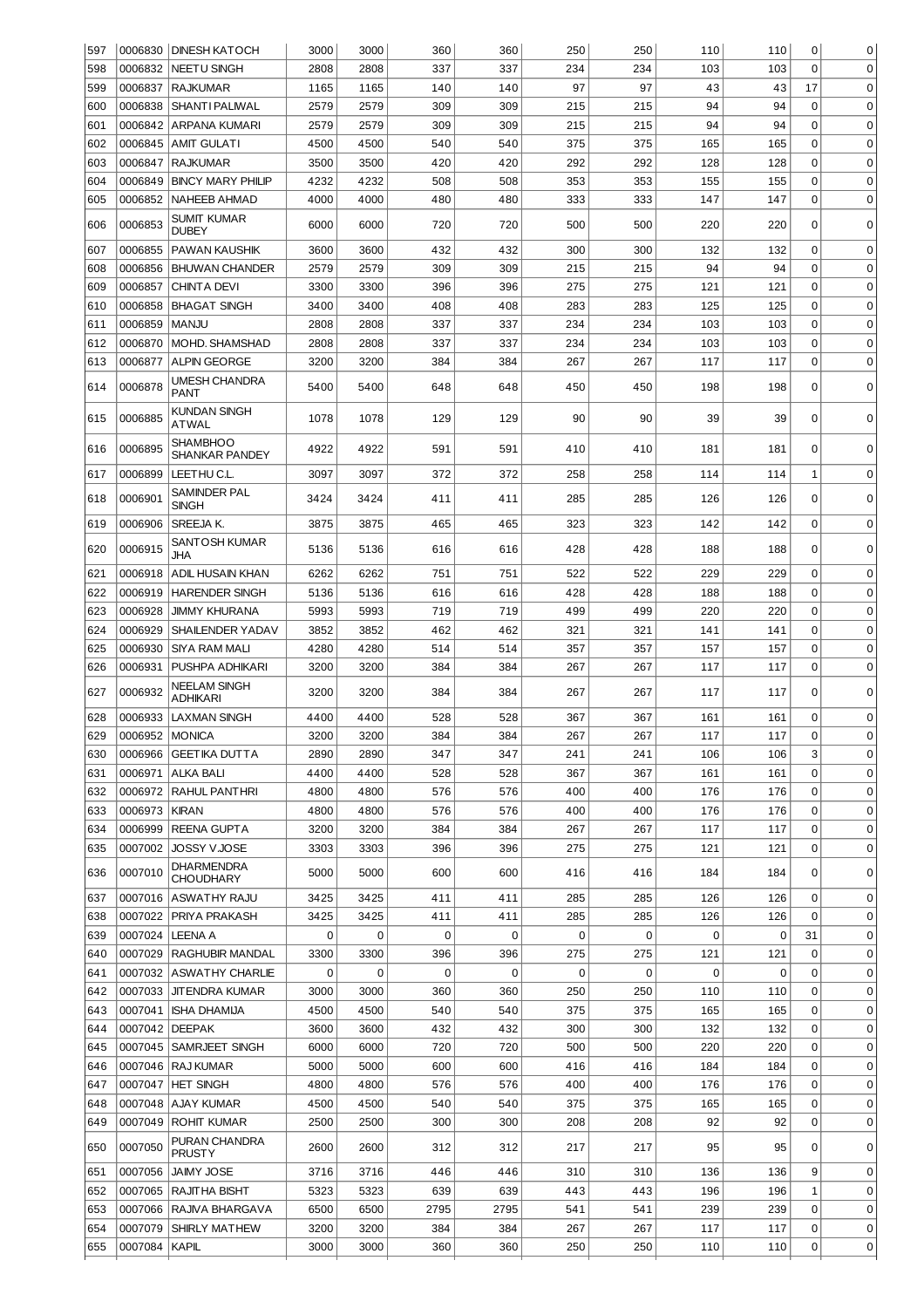| 656 |                   | 0007086 SIMI SAMUEL                  | 3200        | 3200 | 384         | 384         | 267 | 267 | 117 | 117 | 0            | 0           |
|-----|-------------------|--------------------------------------|-------------|------|-------------|-------------|-----|-----|-----|-----|--------------|-------------|
| 657 | 0007091           | <b>LEENA BAXLA</b>                   | 3097        | 3097 | 372         | 372         | 258 | 258 | 114 | 114 | $\mathbf{1}$ | $\mathbf 0$ |
| 658 |                   | 0007093 SOUMYA JOSHY                 | 3675        | 3675 | 441         | 441         | 306 | 306 | 135 | 135 | $\mathbf 0$  | $\mathbf 0$ |
| 659 | 0007095           | <b>JOBY MATHEW</b>                   | 4355        | 4355 | 523         | 523         | 363 | 363 | 160 | 160 | $\mathbf{1}$ | $\mathbf 0$ |
| 660 | 0007096           | <b>SUSHA MAHTEW</b>                  | 3200        | 3200 | 384         | 384         | 267 | 267 | 117 | 117 | $\mathbf 0$  | 0           |
| 661 | 0007097           | KEZIA SUNNY                          | 3097        | 3097 | 372         | 372         | 258 | 258 | 114 | 114 | $\mathbf{1}$ | 0           |
| 662 | 0007099           | <b>SOPHIA VARGHESE</b>               | 3675        | 3675 | 441         | 441         | 306 | 306 | 135 | 135 | $\mathbf 0$  | 0           |
| 663 | 0007106           | VUNGNGAIHLUN                         | 3200        | 3200 | 384         | 384         | 267 | 267 | 117 | 117 | $\mathbf 0$  | 0           |
| 664 | 0007109           | <b>JINCHU VARGHESE</b>               | 3315        | 3315 | 398         | 398         | 276 | 276 | 122 | 122 | $\mathbf{1}$ | 0           |
| 665 |                   | 0007110 ANJANA KUMAR M S             | 4100        | 4100 | 492         | 492         | 342 | 342 | 150 | 150 | $\mathbf 0$  | 0           |
| 666 | 0007112   RENJU V |                                      | 3200        | 3200 | 384         | 384         | 267 | 267 | 117 | 117 | $\mathbf 0$  | 0           |
| 667 | 0007124           | VINOD KUMAR<br>GAUTAM                | 6500        | 6500 | 780         | 780         | 541 | 541 | 239 | 239 | 0            | 0           |
| 668 | 0007125           | <b>BHARAT KUMAR</b>                  | 6500        | 6500 | 780         | 780         | 541 | 541 | 239 | 239 | 0            | $\mathbf 0$ |
| 669 | 0007126           | SANJEEV KOUL                         | 4050        | 4050 | 486         | 486         | 337 | 337 | 149 | 149 | 0            | $\mathbf 0$ |
| 670 | 0007128           | <b>SHAMIM</b>                        | 2400        | 2400 | 288         | 288         | 200 | 200 | 88  | 88  | 0            | $\mathbf 0$ |
| 671 | 0007129           | <b>SUSHMA</b>                        | 2790        | 2790 | 335         | 335         | 232 | 232 | 103 | 103 | 0            | $\mathbf 0$ |
| 672 | 0007130           | SOPHIYA K RAJU                       | 3200        | 3200 | 384         | 384         | 267 | 267 | 117 | 117 | $\mathbf 0$  | $\mathbf 0$ |
| 673 | 0007134           | ANIT.K                               | 4300        | 4300 | 516         | 516         | 358 | 358 | 158 | 158 | 0            | $\mathbf 0$ |
| 674 | 0007136           | <b>IMEMINGANGOM</b>                  | $\mathbf 0$ | 0    | $\mathbf 0$ | $\mathbf 0$ | 0   | 0   | 0   | 0   | 31           | $\mathbf 0$ |
| 675 | 0007141           | DINESH SHARMA                        | 2785        | 2785 | 334         | 334         | 232 | 232 | 102 | 102 | 0            | $\mathbf 0$ |
| 676 |                   | 0007143 CHET RAM                     | 2106        | 2106 | 253         | 253         | 175 | 175 | 78  | 78  | 0            | $\mathbf 0$ |
| 677 | 0007144           | MEHAR CHAND                          | 2106        | 2106 | 253         | 253         | 175 | 175 | 78  | 78  | 0            | $\mathbf 0$ |
| 678 |                   | 0007145   TANUJA JOSHI               | 2644        | 2644 | 317         | 317         | 220 | 220 | 97  | 97  | 0            | $\mathbf 0$ |
| 679 | 0007146           | MAHESH KUMAR                         | 2785        | 2785 | 334         | 334         | 232 | 232 | 102 | 102 | 0            | $\mathbf 0$ |
|     |                   |                                      |             |      |             |             |     |     | 94  | 94  | 0            | $\mathbf 0$ |
| 680 |                   | 0007147   SAKSHI MISHRA              | 2558        | 2558 | 307         | 307         | 213 | 213 |     |     |              |             |
| 681 |                   | 0007149   KAMLESH KUMARI             | 2785        | 2785 | 334         | 334         | 232 | 232 | 102 | 102 | 0            | $\mathbf 0$ |
| 682 | 0007150           | <b>MINATI SAMAL</b>                  | 270         | 270  | 32          | 32          | 22  | 22  | 10  | 10  | 0            | 0           |
| 683 | 0007151           | <b>NAVEEN KUMAR</b>                  | 2558        | 2558 | 307         | 307         | 213 | 213 | 94  | 94  | $\mathbf 0$  | $\mathbf 0$ |
| 684 | 0007154           | NEERAJ SHARMA                        | 2560        | 2560 | 307         | 307         | 213 | 213 | 94  | 94  | 0            | 0           |
| 685 | 0007156           | JOSEPRIYA JOSE                       | 3200        | 3200 | 384         | 384         | 267 | 267 | 117 | 117 | 0            | 0           |
| 686 | 0007157           | <b>JEENA JOSEPH</b>                  | 3200        | 3200 | 384         | 384         | 267 | 267 | 117 | 117 | 0            | 0           |
| 687 | 0007161           | SANJARI KHATOON                      | 3675        | 3675 | 441         | 441         | 306 | 306 | 135 | 135 | 0            | 0           |
| 688 | 0007162           | CHINCHU ANNA<br>JACOB                | 3097        | 3097 | 372         | 372         | 258 | 258 | 114 | 114 | 1            | 0           |
| 689 | 0007163           | ASHA CHACKO                          | 3200        | 3200 | 384         | 384         | 267 | 267 | 117 | 117 | 0            | $\mathbf 0$ |
| 690 | 0007165           | RADHIKA N.                           | 3200        | 3200 | 384         | 384         | 267 | 267 | 117 | 117 | 0            | 0           |
| 691 | 0007166           | JOLLYMOL JOY                         | 3200        | 3200 | 384         | 384         | 267 | 267 | 117 | 117 | 0            | 0           |
| 692 |                   | 0007168   SRUTHIMOL T.S              | 3097        | 3097 | 372         | 372         | 258 | 258 | 114 | 114 | 1            | 0           |
| 693 |                   | 0007169 SIJIMOL VARGHESE             | 3200        | 3200 | 384         | 384         | 267 | 267 | 117 | 117 | $\Omega$     | 0           |
| 694 |                   | 0007177 SONIYA ANTONY                | 4100        | 4100 | 492         | 492         | 342 | 342 | 150 | 150 | 0            | 0           |
| 695 | 0007187           | LAKHAN PAL                           | 2558        | 2558 | 307         | 307         | 213 | 213 | 94  | 94  | 0            | 0           |
| 696 |                   | 0007188   NEENU JOY                  | 3200        | 3200 | 384         | 384         | 267 | 267 | 117 | 117 | 0            | $\mathbf 0$ |
| 697 | 0007189           | PRADEEP KUMAR<br><b>SINGH</b>        | 2558        | 2558 | 307         | 307         | 213 | 213 | 94  | 94  | $\Omega$     | $\mathbf 0$ |
| 698 |                   | 0007194   REGIMOL K.V                | 0           | 0    | 0           | 0           | 0   | 0   | 0   | 0   | 31           | $\mathbf 0$ |
| 699 |                   | 0007199 SHANU S KOSHY                | 3675        | 3675 | 441         | 441         | 306 | 306 | 135 | 135 | 0            | $\mathbf 0$ |
| 700 |                   | 0007200 RINY C BABY                  | 3319        | 3319 | 398         | 398         | 276 | 276 | 122 | 122 | 3            | $\mathbf 0$ |
| 701 | 0007201           | JEENAMOL JOSE                        | 3675        | 3675 | 441         | 441         | 306 | 306 | 135 | 135 | $\mathbf 0$  | $\mathbf 0$ |
| 702 |                   | 0007203 RUBY M ZACHARIAS             | 3675        | 3675 | 441         | 441         | 306 | 306 | 135 | 135 | $\mathbf 0$  | $\mathbf 0$ |
| 703 |                   | 0007205   ARCHANA K.S                | 3912        | 3912 | 469         | 469         | 326 | 326 | 143 | 143 | 4            | 0           |
| 704 | 0007211           | NIRANJAN                             | 3750        | 3750 | 450         | 450         | 312 | 312 | 138 | 138 | 0            | 0           |
| 705 |                   | 0007212 ALOK CHAND                   | 3750        | 3750 | 450         | 450         | 312 | 312 | 138 | 138 | 0            | 0           |
| 706 |                   | 0007213   SIBI VARGHESE              | 3200        | 3200 | 384         | 384         | 267 | 267 | 117 | 117 | 0            | 0           |
| 707 |                   | 0007219   SURAJI K.S                 | 3200        | 3200 | 384         | 384         | 267 | 267 | 117 | 117 | 0            | 0           |
| 708 |                   | 0007224   MAHENDRA SINGH             | 2558        | 2558 | 307         | 307         | 213 | 213 | 94  | 94  | 0            | 0           |
| 709 | 0007225           | SUBRATA KUMAR<br><b>MUDLI</b>        | 3600        | 3600 | 432         | 432         | 300 | 300 | 132 | 132 | 0            | 0           |
| 710 | 0007226           | ANU THOMAS                           | 3600        | 3600 | 432         | 432         | 300 | 300 | 132 | 132 | $\mathbf 0$  | 0           |
| 711 | 0007230           | <b>MARIA TREESA</b><br><b>JOSEPH</b> | 4355        | 4355 | 523         | 523         | 363 | 363 | 160 | 160 | 1            | $\mathbf 0$ |
| 712 |                   | 0007233 KUSUM JOSHI                  | 3900        | 3900 | 468         | 468         | 325 | 325 | 143 | 143 | 0            | $\mathbf 0$ |
| 713 |                   | 0007237 SOJI PAUL                    | 3300        | 3300 | 396         | 396         | 275 | 275 | 121 | 121 | 0            | $\mathbf 0$ |
| 714 |                   | 0007242 CHING HOIH KIM               | 3194        | 3194 | 383         | 383         | 266 | 266 | 117 | 117 | 1            | $\mathbf 0$ |
| 715 |                   | 0007245   ABHISHEK KUMAR             | 5100        | 5100 | 612         | 612         | 425 | 425 | 187 | 187 | 0            | 0           |
| 716 |                   | 0007249 KULDEEP KAUR                 | 3150        | 3150 | 378         | 378         | 262 | 262 | 116 | 116 | 0            | 0           |
| 717 |                   | 0007250   RAMANDEEP KAUR             | 1321        | 1321 | 159         | 159         | 110 | 110 | 49  | 49  | 18           | 0           |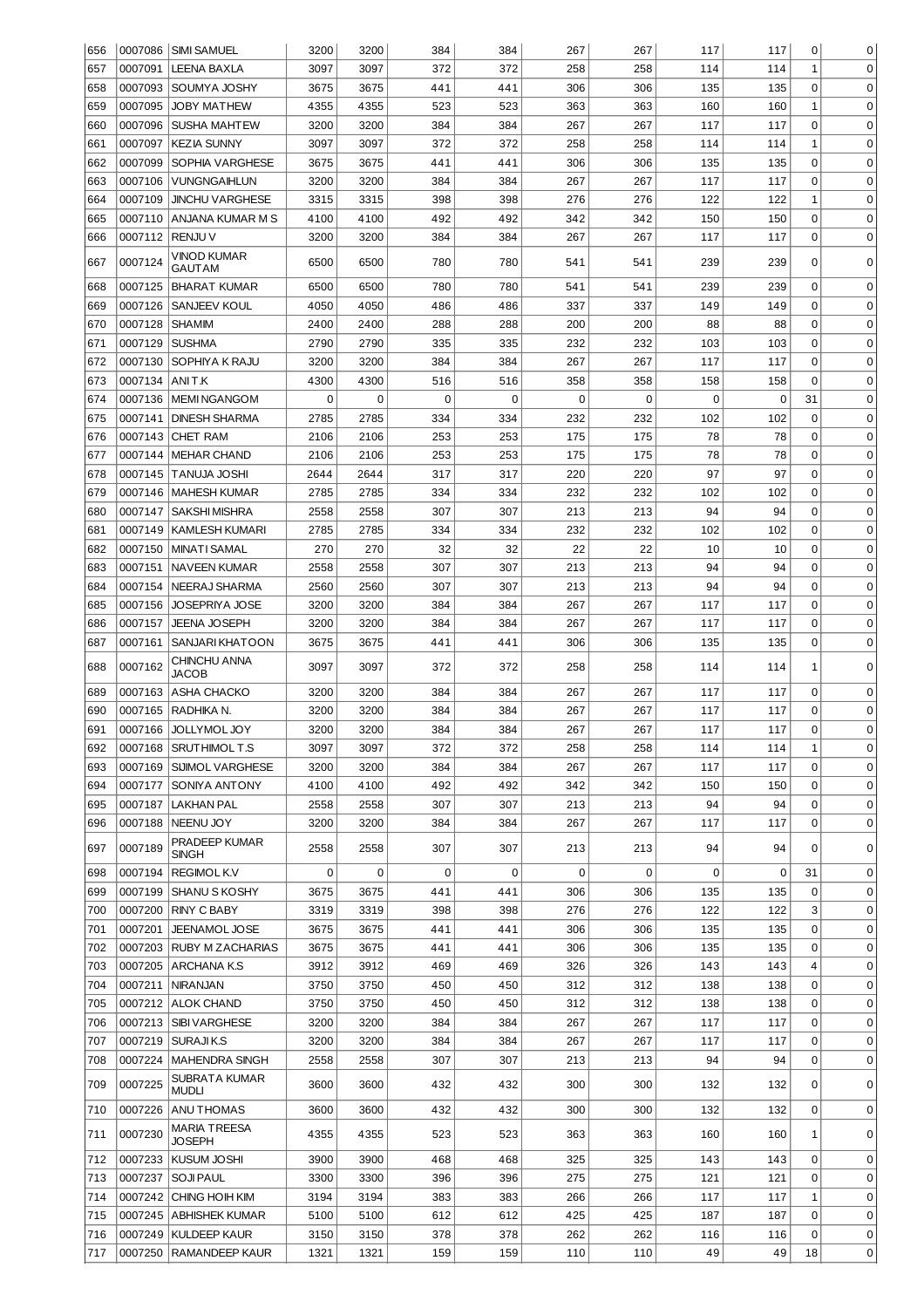| 718        |                    | 0007251   Amandeep Kaur                      | 3150         | 3150         | 378         | 378         | 262         | 262        | 116       | 116         | 0              | 0                          |
|------------|--------------------|----------------------------------------------|--------------|--------------|-------------|-------------|-------------|------------|-----------|-------------|----------------|----------------------------|
| 719        | 0007252            | Amandeep Kaur                                | 2642         | 2642         | 317         | 317         | 220         | 220        | 97        | 97          | 5              | $\mathbf 0$                |
| 720        | 0007253            | <b>MONIKA DEVI</b>                           | 2845         | 2845         | 341         | 341         | 237         | 237        | 104       | 104         | 3              | $\mathbf 0$                |
| 721        | 0007254            | <b>GAUTAM KUMAR</b>                          | 3300         | 3300         | 396         | 396         | 275         | 275        | 121       | 121         | 0              | 0                          |
| 722        | 0007255            | <b>MISHRA</b><br><b>ARVIND SHARMA</b>        | 3750         | 3750         | 450         | 450         | 312         | 312        | 138       | 138         | 0              | $\mathbf 0$                |
| 723        | 0007256            | <b>JISSA ABRAHAM</b>                         | 3300         | 3300         | 396         | 396         | 275         | 275        | 121       | 121         | $\mathbf 0$    | $\mathbf 0$                |
| 724        | 0007259            | PRIYA THOTTUVELIL                            | 3065         | 3065         | 368         | 368         | 255         | 255        | 113       | 113         | 6              | $\mathbf 0$                |
| 725        | 0007269            | <b>RAJ KUMAR</b>                             | 3600         | 3600         | 432         | 432         | 300         | 300        | 132       | 132         | $\mathbf 0$    | $\mathbf 0$                |
| 726        | 0007273            | <b>FARIDA BANO</b>                           | 3600         | 3600         | 432         | 432         | 300         | 300        | 132       | 132         | $\mathbf 0$    | $\mathbf 0$                |
| 727        | 0007274            | POOJA SHARMA                                 | 774          | 774          | 93          | 93          | 64          | 64         | 29        | 29          | 23             | $\mathbf 0$                |
| 728        | 0007275            | RAJENDRA KUMAR                               | 2558         | 2558         | 307         | 307         | 213         | 213        | 94        | 94          | 0              | $\mathbf 0$                |
| 729        | 0007279            | <b>BIJAY KUMAR</b>                           | 4500         | 4500         | 540         | 540         | 375         | 375        | 165       | 165         | 0              | $\mathbf 0$                |
| 730        | 0007282            | NIMMY JOHN                                   | 3300         | 3300         | 396         | 396         | 275         | 275        | 121       | 121         | 0              | $\mathbf 0$                |
| 731        | 0007284            | <b>SILVIYA DANIEL</b>                        | 1277         | 1277         | 153         | 153         | 106         | 106        | 47        | 47          | 20             | $\mathbf 0$                |
| 732        | 0007287            | PRIYAMOL THOMAS                              | 3900         | 3900         | 468         | 468         | 325         | 325        | 143       | 143         | 0              | $\mathbf 0$                |
| 733        | 0007292            | <b>NANCY T</b>                               | 3690         | 3690         | 443         | 443         | 307         | 307        | 136       | 136         | 0              | $\mathbf 0$                |
| 734        | 0007293            | <b>SHYVI</b>                                 | 3530         | 3530         | 424         | 424         | 294         | 294        | 130       | 130         | 0              | 0                          |
|            |                    | VISWANADHAN                                  |              |              |             |             |             |            |           |             |                |                            |
| 735        | 0007294            | <b>LISHA CHERIYAN</b>                        | 1788         | 1788         | 215         | 215         | 149         | 149        | 66        | 66          | 19             | $\mathbf 0$                |
| 736        | 0007296            | <b>DIVYA MISHRA</b>                          | 3900         | 3900         | 468         | 468         | 325         | 325        | 143       | 143         | 0              | 0                          |
| 737        | 0007301            | ROJILY K JOY                                 | 3530         | 3530         | 424         | 424         | 294         | 294        | 130       | 130         | 0              | 0                          |
| 738        | 0007307            | <b>BIBIYA AUGUSTINE</b>                      | 3450         | 3450         | 414         | 414         | 287         | 287        | 127       | 127         | 0              | $\mathbf 0$                |
| 739        | 0007308            | <b>SUNSU MARIA</b><br><b>JOSEPH</b>          | 3300         | 3300         | 396         | 396         | 275         | 275        | 121       | 121         | 0              | 0                          |
| 740        | 0007310            | <b>MEENAKSHI BAKSHI</b>                      | 3194         | 3194         | 383         | 383         | 266         | 266        | 117       | 117         | $\mathbf 1$    | 0                          |
| 741        | 0007312            | <b>JOGINDER SINGH</b>                        | 4500         | 4500         | 540         | 540         | 375         | 375        | 165       | 165         | 0              | $\mathbf 0$                |
| 742        | 0007313            | RICHA GOSWAMI                                | 3600         | 3600         | 432         | 432         | 300         | 300        | 132       | 132         | $\mathbf 0$    | $\mathbf 0$                |
| 743        | 0007314            | <b>TULSA RAM</b>                             | 5100         | 5100         | 612         | 612         | 425         | 425        | 187       | 187         | $\mathbf 0$    | $\mathbf 0$                |
| 744        | 0007315            | <b>GURJEET KAUR</b>                          | 3300         | 3300         | 396         | 396         | 275         | 275        | 121       | 121         | $\mathbf 1$    | $\mathbf 0$                |
| 745        | 0007317            | <b>NIDHI SINGH</b>                           | 3919         | 3919         | 470         | 470         | 326         | 326        | 144       | 144         | 4              | $\mathbf 0$                |
| 746        | 0007319            | <b>DIMPLE VERMA</b>                          | 5600         | 5600         | 672         | 672         | 466         | 466        | 206       | 206         | $\mathbf 0$    | $\mathbf 0$                |
| 747        | 0007322            | <b>SMITHA SHIBI</b>                          | 5280         | 5280         | 634         | 634         | 440         | 440        | 194       | 194         | $\mathbf 0$    | $\mathbf 0$                |
| 748        | 0007323            | <b>MONIKA SHARMA</b>                         | 3194         | 3194         | 383         | 383         | 266         | 266        | 117       | 117         | $\mathbf 1$    | $\mathbf 0$                |
| 749        | 0007326            | MADHUBALA<br><b>BAGHEL</b>                   | 3087         | 3087         | 370         | 370         | 257         | 257        | 113       | 113         | $\overline{c}$ | 0                          |
| 750        | 0007329            | <b>JYOTIPAL</b>                              | 2981         | 2981         | 358         | 358         | 248         | 248        | 110       | 110         | 3              | 0                          |
| 751        | 0007330            | <b>SEEMA ANEJA</b>                           | 6000         | 6000         | 720         | 720         | 500         | 500        | 220       | 220         | 0              | 0                          |
| 752        | 0007333            | <b>JUBY SAM</b>                              | 3450         | 3450         | 414         | 414         | 287         | 287        | 127       | 127         | $\Omega$       | $\Omega$                   |
| 753        | 0007334            | <b>TINU ANTONY</b>                           | 3450         | 3450         | 414         | 414         | 287         | 287        | 127       | 127         | 0              | 0                          |
| 754        | 0007335            | <b>BINIYA BANU</b>                           | 3339         | 3339         | 401         | 401         | 278         | 278        | 123       | 123         | 1              | 0                          |
|            |                    | <b>NUTAN KUMAR</b>                           |              |              |             |             |             |            |           |             |                |                            |
| 755        | 0007336            | SHARMA                                       | 2644         | 2644         | 317         | 317         | 220         | 220        | 97        | 97          | 0              | $\mathbf 0$                |
| 756        | 0007337            | <b>SHIV PRAKASH</b>                          | 4050         | 4050         | 486         | 486         | 337         | 337        | 149       | 149         | 0              | 0                          |
|            |                    | <b>TRIPATHI</b>                              |              |              | 684         | 684         |             |            |           |             | $\mathbf 0$    | $\mathbf 0$                |
| 757        | 0007338            | NAZIMA THOMAS                                | 5700         | 5700         |             |             | 475         | 475        | 209       | 209         |                |                            |
| 758        | 0007343            | ANIMATE RAJAN<br><b>VARGHESE</b>             | 3855         | 3855         | 463         | 463         | 321         | 321        | 142       | 142         | 0              | 0                          |
| 759        | 0007347            | SREEKALA SIVAN                               | 3530         | 3530         | 424         | 424         | 294         | 294        | 130       | 130         | $\mathbf 0$    | $\mathbf 0$                |
| 760        | 0007348            | AMLU                                         | 3300         | 3300         | 396         | 396         | 275         | 275        | 121       | 121         | 0              | $\mathbf 0$                |
|            |                    | <b>JANARDHANAN</b>                           |              |              |             |             |             |            |           |             |                |                            |
| 761        | 0007350            | DALFEENA JOSE                                | 3571         | 3571         | 429         | 429         | 297         | 297        | 132       | 132         | 1              | $\mathbf 0$                |
| 762        | 0007351            | <b>JOMINI GEORGE</b>                         | 4355         | 4355         | 523         | 523         | 363         | 363        | 160       | 160         | $\mathbf 1$    | $\mathbf 0$                |
| 763        |                    | 0007352 MONICA YADAV                         | 4200         | 4200         | 504         | 504         | 350         | 350        | 154       | 154         | $\mathbf 0$    | $\mathbf 0$                |
| 764<br>765 | 0007357<br>0007358 | <b>JERLY ABRAHAM</b><br><b>SURBHI SEHGAL</b> | 2168<br>4200 | 2168<br>4200 | 260<br>504  | 260<br>504  | 181<br>350  | 181<br>350 | 79<br>154 | 79<br>154   | 0<br>0         | $\mathbf 0$<br>$\mathbf 0$ |
| 766        | 0007359            | NIRAJ KUMAR                                  | 2661         | 2661         | 319         | 319         | 222         | 222        | 97        | 97          | 6              | $\mathbf 0$                |
| 767        |                    | 0007360 ANSU V SAM                           | $\mathbf 0$  | $\mathbf 0$  | $\mathbf 0$ | $\mathbf 0$ | $\mathbf 0$ | 0          | 0         | $\mathbf 0$ | 0              | $\mathbf 0$                |
| 768        |                    | 0007365   PHEBA MIRIAM JOHN                  | 3750         | 3750         | 450         | 450         | 312         | 312        | 138       | 138         | 0              | $\mathbf 0$                |
|            |                    | <b>GINNY ANN</b>                             |              |              |             |             |             |            |           |             |                |                            |
| 769        | 0007366            | VARGHESE                                     | 3750         | 3750         | 450         | 450         | 312         | 312        | 138       | 138         | 0              | 0                          |
| 770        | 0007368            | <b>BIJIMOLE BABY</b>                         | 3561         | 3561         | 427         | 427         | 297         | 297        | 130       | 130         | $\mathbf 0$    | $\mathbf 0$                |
| 771        | 0007372            | <b>RAJIV KUMAR</b>                           | 3600         | 3600         | 432         | 432         | 300         | 300        | 132       | 132         | $\Omega$       | 0                          |
| 772        | 0007373            | <b>AMARDIP KAUR</b>                          | 2044         | 2044         | 245         | 245         | 170         | 170        | 75        | 75          | 19             | 0                          |
| 773        | 0007374            | <b>SEET AL SUNNY</b>                         | 3339         | 3339         | 401         | 401         | 278         | 278        | 123       | 123         | 1              | 0                          |
| 774        | 0007375            | ASHISH KASHYAP                               | 2850         | 2850         | 342         | 342         | 237         | 237        | 105       | 105         | 0              | 0                          |
| 775        | 0007377            | SHEEBA VINOD                                 | 4500         | 4500         | 540         | 540         | 375         | 375        | 165       | 165         | 1              | 0                          |
| 776        | 0007378            | NIMITHA ROSE ALEX                            | 3530         | 3530         | 424         | 424         | 294         | 294        | 130       | 130         | 0              | 0                          |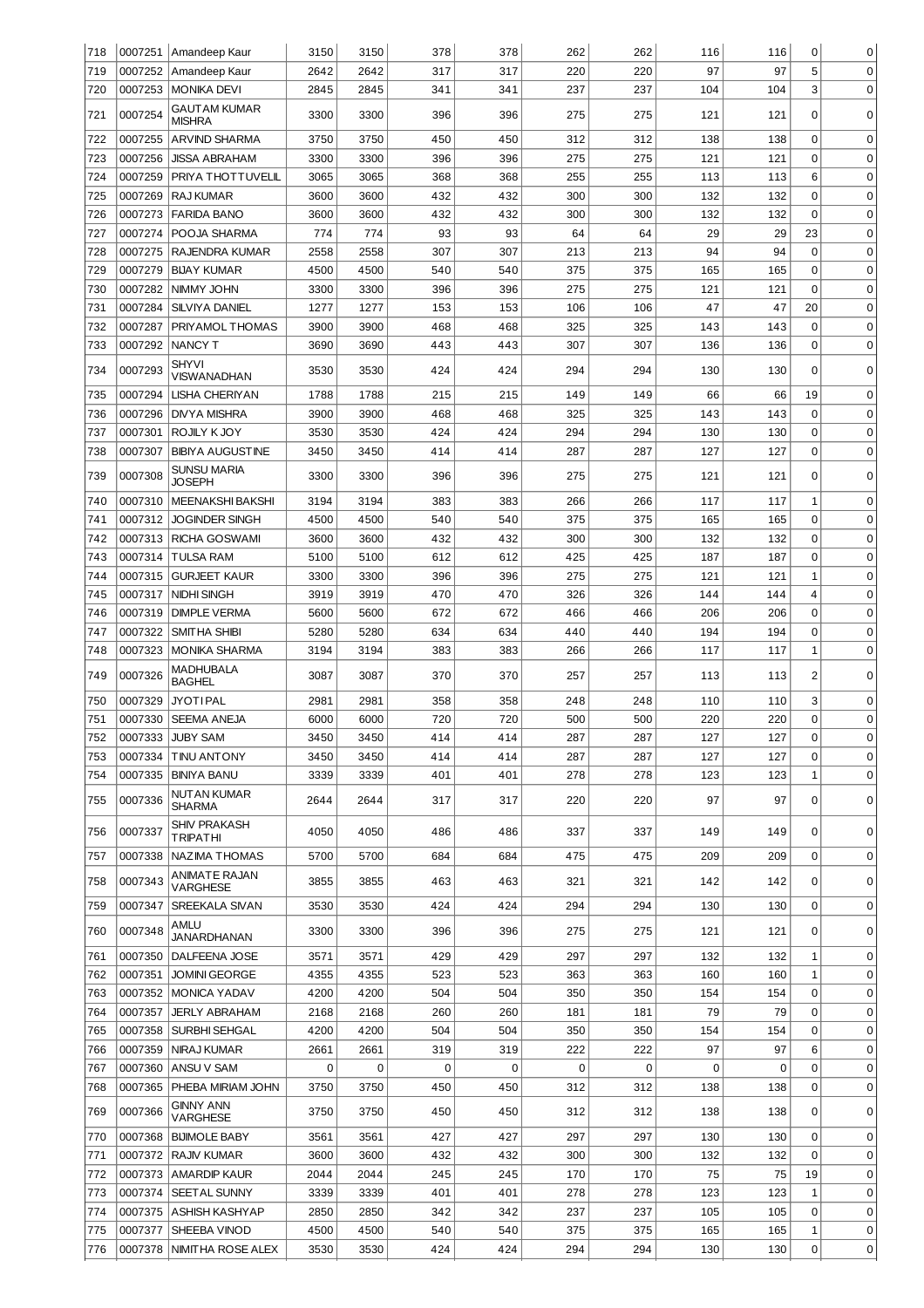| 777 |               | 0007380 JJTENDER PANCHAL          | 2816 | 2816 | 338         | 338 | 235      | 235         | 103 | 103 | 0              | 0           |
|-----|---------------|-----------------------------------|------|------|-------------|-----|----------|-------------|-----|-----|----------------|-------------|
| 778 | 0007383       | REEBA BABU                        | 3450 | 3450 | 414         | 414 | 287      | 287         | 127 | 127 | 0              | 0           |
| 779 | 0007384       | <b>VIJI MOHAN</b>                 | 4500 | 4500 | 540         | 540 | 375      | 375         | 165 | 165 | 0              | $\mathbf 0$ |
| 780 | 0007385       | <b>TEENA KOSHY</b>                | 3450 | 3450 | 414         | 414 | 287      | 287         | 127 | 127 | 0              | $\mathbf 0$ |
| 781 | 0007386       | PREEJA PRASAD                     | 3116 | 3116 | 374         | 374 | 260      | 260         | 114 | 114 | 3              | $\mathbf 0$ |
| 782 | 0007388       | <b>RIA MATHEW</b>                 | 3450 | 3450 | 414         | 414 | 287      | 287         | 127 | 127 | $\mathbf 0$    | $\mathbf 0$ |
|     |               |                                   |      |      |             |     |          |             | 99  |     | 7              | $\mathbf 0$ |
| 783 | 0007390       | <b>SRUTHY SASIDHAR</b>            | 2671 | 2671 | 321         | 321 | 222      | 222         |     | 99  |                |             |
| 784 | 0007391       | <b>JYOTHIMOL V</b>                | 3450 | 3450 | 414         | 414 | 287      | 287         | 127 | 127 | 0              | $\mathbf 0$ |
| 785 | 0007392       | <b>ANUP KUMAR</b>                 | 3150 | 3150 | 378         | 378 | 262      | 262         | 116 | 116 | 0              | $\mathbf 0$ |
| 786 | 0007393       | <b>JINU PRINCE</b>                | 3233 | 3233 | 388         | 388 | 269      | 269         | 119 | 119 | 5              | $\mathbf 0$ |
| 787 | 0007394       | SUNIL KUMAR<br>SHAKYA             | 3065 | 3065 | 368         | 368 | 255      | 255         | 113 | 113 | 0              | 0           |
| 788 | 0007395       | VIJAY KUMAR                       | 5823 | 5823 | 699         | 699 | 485      | 485         | 214 | 214 | 0              | $\mathbf 0$ |
| 789 | 0007397       | MEENAKSHI SHARMA                  | 3530 | 3530 | 424         | 424 | 294      | 294         | 130 | 130 | 0              | $\mathbf 0$ |
| 790 | 0007400       | <b>MONISHA MOHAN</b>              | 4290 | 4290 | 515         | 515 | 357      | 357         | 158 | 158 | 0              | $\mathbf 0$ |
| 791 | 0007402       | <b>SUMI SEBASTIAN</b>             | 4290 | 4290 | 515         | 515 | 357      | 357         | 158 | 158 | 0              | $\mathbf 0$ |
| 792 | 0007403       | <b>NEETHU BABUS</b>               | 3339 | 3339 | 401         | 401 | 278      | 278         | 123 | 123 | 1              | $\mathbf 0$ |
| 793 | 0007404       | <b>JOLLY ABRAHAM</b>              | 3290 | 3290 | 395         | 395 | 274      | 274         | 121 | 121 | 14             | $\mathbf 0$ |
| 794 | 0007405       | SEETHAL V<br>PANICKER             | 4455 | 4455 | 535         | 535 | 371      | 371         | 164 | 164 | 0              | $\mathbf 0$ |
| 795 | 0007407       | <b>BETTY M. THOMAS</b>            | 3450 | 3450 | 414         | 414 | 287      | 287         | 127 | 127 | 0              | 0           |
| 796 | 0007408       | MAHITHA MADHU                     | 3855 | 3855 | 463         | 463 | 321      | 321         | 142 | 142 | 0              | 0           |
|     |               |                                   |      |      |             |     |          |             |     |     |                |             |
| 797 | 0007413       | <b>CHRISTY DENNIS</b>             | 0    | 0    | $\mathbf 0$ | 0   | $\Omega$ | $\mathbf 0$ | 0   | 0   | 0              | 0           |
| 798 | 0007416       | <b>RAM SANJEEWAN</b>              | 6500 | 6500 | 780         | 780 | 541      | 541         | 279 | 279 | 0              | 0           |
| 799 | 0007417       | <b>JAGVIR SINGH</b>               | 3900 | 3900 | 468         | 468 | 325      | 325         | 143 | 143 | 0              | 0           |
| 800 | 0007418       | SANJAY TIWARI                     | 6500 | 6500 | 780         | 780 | 541      | 541         | 279 | 279 | 0              | $\mathbf 0$ |
| 801 | 0007420       | SANJEET KUMAR<br>MANDAL           | 6500 | 6500 | 780         | 780 | 541      | 541         | 279 | 279 | 0              | $\Omega$    |
| 802 | 0007423       | HARJAS KAUR<br>KAKKAR             | 3870 | 3870 | 464         | 464 | 322      | 322         | 142 | 142 | 0              | 0           |
| 803 | 0007426       | SARANYA SOMAN                     | 4080 | 4080 | 490         | 490 | 340      | 340         | 150 | 150 | 0              | $\mathbf 0$ |
| 804 | 0007428       | ASHA MARY<br>MATHEW               | 4080 | 4080 | 490         | 490 | 340      | 340         | 150 | 150 | 0              | 0           |
| 805 | 0007432       | SMITHA SAMUEL                     | 3900 | 3900 | 468         | 468 | 325      | 325         | 143 | 143 | 0              | 0           |
| 806 | 0007435       | <b>SUNITA KUMARI</b>              | 5357 | 5357 | 643         | 643 | 446      | 446         | 197 | 197 | 0              | $\mathbf 0$ |
| 807 | 0007437       | <b>JEAN ABRAHAM</b>               | 3900 | 3900 | 468         | 468 | 325      | 325         | 143 | 143 | 0              | $\mathbf 0$ |
| 808 | 0007438       | <b>SANCY THOMAS</b>               | 3900 | 3900 | 468         | 468 | 325      | 325         | 143 | 143 | 0              | $\mathbf 0$ |
|     |               |                                   |      |      |             |     |          |             |     |     |                |             |
|     |               |                                   |      |      |             |     |          |             |     |     |                |             |
| 809 | 0007440       | <b>SINIJOY</b>                    | 3840 | 3840 | 461         | 461 | 320      | 320         | 141 | 141 | 0              | 0           |
| 810 |               | 0007441   BINDHUJA P              | 3840 | 3840 | 461         | 461 | 320      | 320         | 141 | 141 | $\Omega$       | $\mathbf 0$ |
| 811 |               | 0007442 SHINTU GEOGRE             | 3840 | 3840 | 461         | 461 | 320      | 320         | 141 | 141 | 0              | 0           |
| 812 |               | 0007443   MINI JOSEPH             | 3900 | 3900 | 468         | 468 | 325      | 325         | 143 | 143 | $\Omega$       | $\mathbf 0$ |
| 813 |               | 0007445   PREETHYMOL B            | 4080 | 4080 | 490         | 490 | 340      | 340         | 150 | 150 | 0              | 0           |
| 814 |               | 0007446   D.S.AGARWAL             | 5400 | 5400 | 648         | 648 | 450      | 450         | 198 | 198 | 0              | 0           |
| 815 |               | 0007447 ABDUL HANNAN              | 3300 | 3300 | 396         | 396 | 275      | 275         | 121 | 121 | 0              | 0           |
| 816 |               | 0007449   SAROJINI SAMAL          | 3150 | 3150 | 378         | 378 | 262      | 262         | 116 | 116 | 0              | 0           |
| 817 |               | 0007451 Ankit kumar Joshi         | 3150 | 3150 | 378         | 378 | 262      | 262         | 116 | 116 | 0              | 0           |
| 818 |               | 0007454 SIJI SEBASTIAN            | 4350 | 4350 | 522         | 522 | 362      | 362         | 160 | 160 | 0              | 0           |
|     |               |                                   |      |      |             |     |          |             |     |     | 0              |             |
| 819 |               | 0007456   KANCHAN SINGH           | 3840 | 3840 | 461         | 461 | 320      | 320         | 141 | 141 |                | 0           |
| 820 |               | 0007457 ANGEL DECRUZ              | 5400 | 5400 | 648         | 648 | 450      | 450         | 198 | 198 | 0              | 0           |
| 821 |               | 0007459   DEXCY POULOSE           | 0    | 0    | 0           | 0   | 0        | $\mathbf 0$ | 0   | 0   | 31             | 0           |
| 822 |               | 0007460 JAGVIR SINGH              | 2558 | 2558 | 307         | 307 | 213      | 213         | 94  | 94  | 0              | 0           |
| 823 |               | 0007462   PREETI DAHIYA           | 3900 | 3900 | 468         | 468 | 325      | 325         | 143 | 143 | 0              | 0           |
| 824 | 0007463 SONIA |                                   | 3774 | 3774 | 453         | 453 | 314      | 314         | 139 | 139 | 1              | 0           |
| 825 |               | 0007464 RUBY J.R                  | 3900 | 3900 | 468         | 468 | 325      | 325         | 143 | 143 | 0              | 0           |
| 826 |               | 0007465 BIJIT HA P.U              | 4050 | 4050 | 486         | 486 | 337      | 337         | 149 | 149 | 0              | $\mathbf 0$ |
| 827 |               | 0007467 ANITHAMOL JOHNY           | 3900 | 3900 | 468         | 468 | 325      | 325         | 143 | 143 | 0              | $\mathbf 0$ |
| 828 |               | 0007471   SEEMA DEVI              | 3484 | 3484 | 418         | 418 | 290      | 290         | 128 | 128 | 1              | $\mathbf 0$ |
| 829 | 0007472       | REKHA<br><b>BALAKRISHNAN</b>      | 5250 | 5250 | 630         | 630 | 437      | 437         | 193 | 193 | 0              | 0           |
| 830 |               | 0007473 TARUNA PASWAN             | 3648 | 3648 | 438         | 438 | 304      | 304         | 134 | 134 | $\overline{2}$ | $\mathbf 0$ |
| 831 |               | 0007474   POONAM                  | 3774 | 3774 | 453         | 453 | 314      | 314         | 139 | 139 | $\mathbf 1$    | $\mathbf 0$ |
| 832 |               | 0007475   RAGINI RAI              | 3145 | 3145 | 377         | 377 | 262      | 262         | 115 | 115 | 6              | 0           |
|     |               |                                   |      |      |             |     |          |             |     |     | 0              | 0           |
| 833 |               | 0007476   DENIMOL DAVID           | 4650 | 4650 | 558         | 558 | 387      | 387         | 171 | 171 |                |             |
| 834 |               | 0007478 ASHLY BABU                | 3716 | 3716 | 446         | 446 | 310      | 310         | 136 | 136 | 1              | 0           |
| 835 | 0007479       | <b>CINI SARA BOBY</b>             | 3774 | 3774 | 453         | 453 | 314      | 314         | 139 | 139 | 1              | 0           |
| 836 | 0007480       | <b>JEENA THOMAS</b><br>ANJU SUSAN | 3900 | 3900 | 468         | 468 | 325      | 325         | 143 | 143 | 0              | 0           |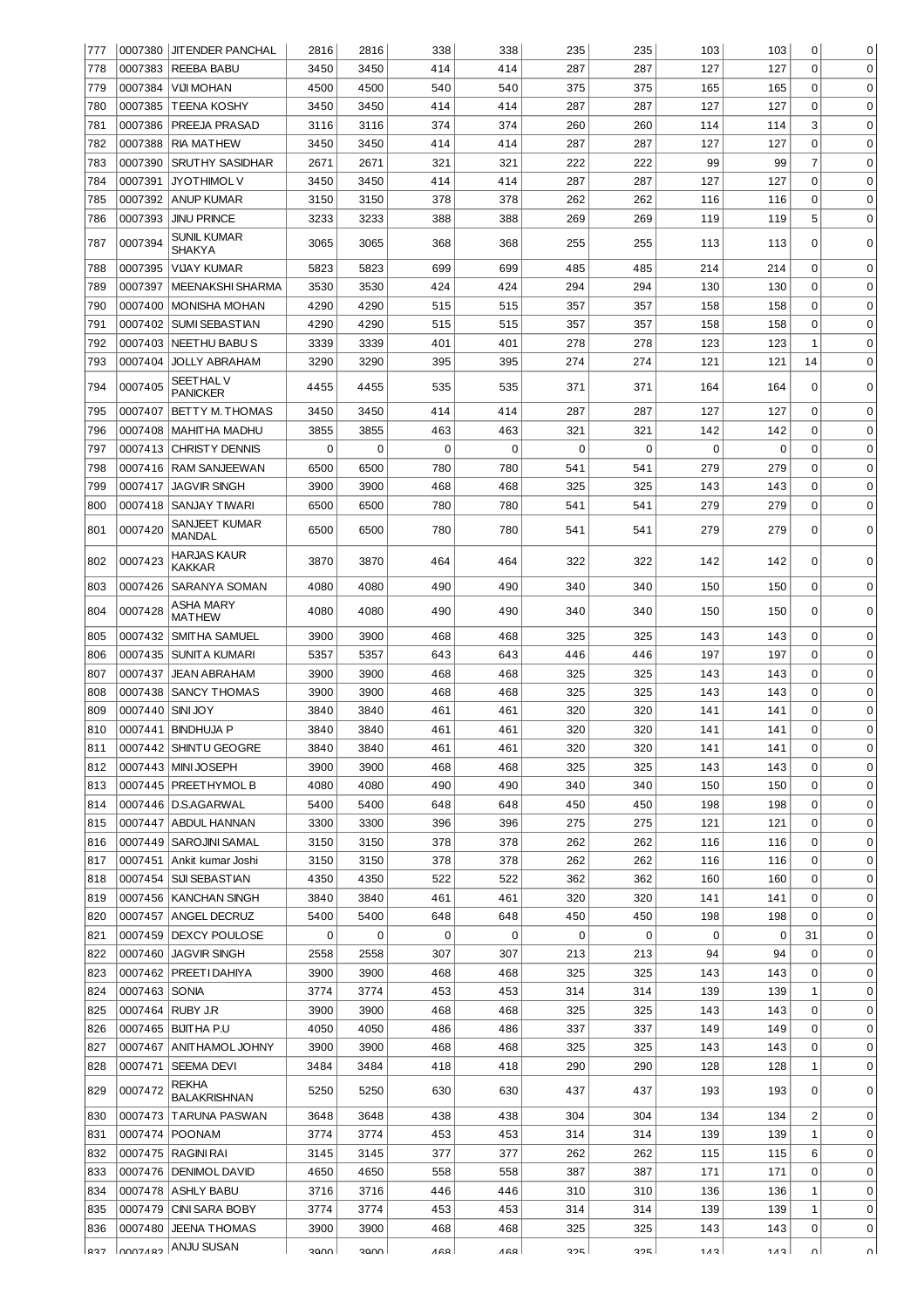| <b>031</b> |         | UUU / 404   VARGHESE              | วงบบ | <b>JANN</b> | 400 | 400         | ა∠ა      | ა∠ა         | 143 | 143 | U           |              |
|------------|---------|-----------------------------------|------|-------------|-----|-------------|----------|-------------|-----|-----|-------------|--------------|
| 838        | 0007484 | PERCIS ACCAMMA<br><b>SCARIA</b>   | 3716 | 3716        | 446 | 446         | 310      | 310         | 136 | 136 | 1           | 0            |
| 839        | 0007485 | AKHILA E.K                        | 4428 | 4428        | 531 | 531         | 369      | 369         | 162 | 162 | $\Omega$    | 0            |
| 840        | 0007487 | <b>MADHU KUMARI</b>               | 2323 | 2323        | 279 | 279         | 194      | 194         | 85  | 85  | 11          | 0            |
| 841        | 0007489 | <b>BEENA ALEX</b>                 | 3600 | 3600        | 432 | 432         | 300      | 300         | 132 | 132 | $\Omega$    | 0            |
| 842        | 0007490 | SOUMYA V.S                        | 4650 | 4650        | 558 | 558         | 387      | 387         | 171 | 171 | $\Omega$    | 0            |
| 843        | 0007491 | <b>ANJALI VARGHESE</b>            | 3600 | 3600        | 432 | 432         | 300      | 300         | 132 | 132 | $\Omega$    | 0            |
| 844        | 0007496 | <b>ATHIRA P.S</b>                 | 3600 | 3600        | 432 | 432         | 300      | 300         | 132 | 132 | 0           | 0            |
| 845        | 0007498 | SIJI MARY CHANDY                  | 3087 | 3087        | 370 | 370         | 257      | 257         | 113 | 113 | 0           | $\mathbf 0$  |
| 846        | 0007502 | <b>SHINY WILSON</b>               | 4181 | 4181        | 502 | 502         | 348      | 348         | 154 | 154 | 0           | $\mathbf 0$  |
| 847        | 0007503 | <b>JINU AUGUSTIN</b>              | 4200 | 4200        | 504 | 504         | 350      | 350         | 154 | 154 | 0           | 0            |
| 848        | 0007509 | JIJI CHINNAMMA<br>СНАСКО          | 3840 | 3840        | 461 | 461         | 320      | 320         | 141 | 141 | 0           | $\Omega$     |
| 849        | 0007510 | ANGEL AKANKSHA<br>THOMAS          | 3774 | 3774        | 453 | 453         | 314      | 314         | 139 | 139 | 1           | 0            |
| 850        | 0007513 | ANUPRIYA MATHEW                   | 3774 | 3774        | 453 | 453         | 314      | 314         | 139 | 139 | 1           | 0            |
| 851        | 0007515 | <b>ANISUL HAQUE</b>               | 4680 | 4680        | 562 | 562         | 390      | 390         | 172 | 172 | $\mathbf 0$ | 0            |
| 852        | 0007516 | HARI NATH YADAV                   | 2850 | 2850        | 342 | 342         | 237      | 237         | 105 | 105 | $\mathbf 0$ | 0            |
| 853        | 0007517 | <b>DINESH KUMAR</b>               | 3150 | 3150        | 378 | 378         | 262      | 262         | 116 | 116 | $\mathbf 0$ | 0            |
| 854        | 0007519 | <b>VICKY CHAUDHARY</b>            | 3150 | 3150        | 378 | 378         | 262      | 262         | 116 | 116 | $\mathbf 0$ | 0            |
| 855        | 0007520 | <b>ALEYAMMA ALEX</b>              | 5550 | 5550        | 666 | 666         | 462      | 462         | 204 | 204 | $\mathbf 0$ | 0            |
| 856        | 0007521 | <b>RAJENDRA SINGH</b>             | 5295 | 5295        | 635 | 635         | 441      | 441         | 194 | 194 | 0           | $\mathbf 0$  |
| 857        | 0007523 | <b>VIJAY</b>                      | 0    | 0           | 0   | $\mathbf 0$ | $\Omega$ | $\mathbf 0$ | 0   | 0   | 31          | 0            |
| 858        | 0007524 | <b>RESMY ANIL KUMAR</b>           | 3900 | 3900        | 468 | 468         | 325      | 325         | 143 | 143 | $\mathbf 0$ | 0            |
| 859        | 0007525 | BALRAJ KAUR                       | 3840 | 3840        | 461 | 461         | 320      | 320         | 141 | 141 | 0           | $\mathbf 0$  |
| 860        | 0007526 | DELLAMOL<br><b>VARGHSES</b>       | 3900 | 3900        | 468 | 468         | 325      | 325         | 143 | 143 | 0           | 0            |
| 861        | 0007527 | <b>INDU BALA</b>                  | 3716 | 3716        | 446 | 446         | 310      | 310         | 136 | 136 | 1           | $\mathbf 0$  |
| 862        | 0007529 | <b>DEEPTHY FRANCIS</b>            | 2106 | 2106        | 253 | 253         | 175      | 175         | 78  | 78  | 14          | $\mathbf 0$  |
| 863        | 0007530 | ARATHIP ASHOK                     | 3900 | 3900        | 468 | 468         | 325      | 325         | 143 | 143 | 0           | 0            |
| 864        | 0007531 | SAVITHA S.J                       | 3484 | 3484        | 418 | 418         | 290      | 290         | 128 | 128 | 1           | $\mathbf 0$  |
| 865        | 0007536 | <b>JUBY SARA ISSAC</b>            | 3774 | 3774        | 453 | 453         | 314      | 314         | 139 | 139 | 1           | $\mathbf 0$  |
| 866        | 0007538 | <b>INDU BALA</b>                  | 4080 | 4080        | 490 | 490         | 340      | 340         | 150 | 150 | 0           | $\mathbf 0$  |
| 867        | 0007539 | <b>VIJI VARGHESE</b>              | 3523 | 3523        | 423 | 423         | 293      | 293         | 130 | 130 | 3           | 0            |
| 868        | 0007540 | <b>SONAM THOMAS</b>               | 3900 | 3900        | 468 | 468         | 325      | 325         | 143 | 143 | 0           | 0            |
| 869        | 0007541 | <b>DAISY DANIEL</b>               | 3774 | 3774        | 453 | 453         | 314      | 314         | 139 | 139 | 1           | 0            |
| 870        |         | 0007542 ANGEL SAMUEL              | 3900 | 3900        | 468 | 468         | 325      | 325         | 143 | 143 | 0           | 0            |
| 871        |         | 0007543 ASWATHIV                  | 3900 | 3900        | 468 | 468         | 325      | 325         | 143 | 143 | 0           | <sup>0</sup> |
| 872        |         | 0007544   ARIF KHAN               | 3300 | 3300        | 396 | 396         | 275      | 275         | 121 | 121 | 0           | 0            |
| 873        |         | 0007545   DNYA RAJ                | 3900 | 3900        | 468 | 468         | 325      | 325         | 143 | 143 | 0           | 0            |
| 874        |         | 0007547   VINEETA SINGH           | 1510 | 1510        | 181 | 181         | 126      | 126         | 55  | 55  | 19          | 0            |
| 875        |         | 0007548   ANU BABY                | 3900 | 3900        | 468 | 468         | 325      | 325         | 143 | 143 | 0           | 0            |
| 876        |         | 0007550 JULIET FRANCIS            | 3900 | 3900        | 468 | 468         | 325      | 325         | 143 | 143 | 0           | 0            |
| 877        |         | 0007551   SHINTO P. SAMUEL        | 3900 | 3900        | 468 | 468         | 325      | 325         | 143 | 143 | 0           | 0            |
| 878        |         | 0007552 KARTHIKA VIJAYAN          | 2894 | 2894        | 347 | 347         | 241      | 241         | 106 | 106 | 8           | 0            |
| 879        |         | 0007553   FEBA THOMAS             | 3900 | 3900        | 468 | 468         | 325      | 325         | 143 | 143 | 0           | $\mathbf 0$  |
| 880        | 0007554 | ANJALI MARY<br>THOMAS             | 3900 | 3900        | 468 | 468         | 325      | 325         | 143 | 143 | 0           | $\mathbf 0$  |
| 881        | 0007555 | <b>PRIYATA</b>                    | 4200 | 4200        | 504 | 504         | 350      | 350         | 154 | 154 | 0           | $\mathbf 0$  |
| 882        | 0007556 | ARSHA PARVATHY<br>RAJ             | 4080 | 4080        | 490 | 490         | 340      | 340         | 150 | 150 | 0           | 0            |
| 883        | 0007557 | RAJI M.K                          | 3948 | 3948        | 474 | 474         | 329      | 329         | 145 | 145 | 1           | $\mathbf 0$  |
| 884        | 0007559 | <b>ANIE MATHEW</b>                | 5081 | 5081        | 610 | 610         | 423      | 423         | 187 | 187 | 1           | 0            |
| 885        | 0007561 | <b>REVATHY GEORGE</b>             | 867  | 867         | 104 | 104         | 72       | 72          | 32  | 32  | 24          | 0            |
| 886        | 0007563 | MEREENA ROY                       | 5400 | 5400        | 648 | 648         | 450      | 450         | 198 | 198 | 0           | 0            |
| 887        | 0007566 | POOJA JANIFER                     | 3600 | 3600        | 432 | 432         | 300      | 300         | 132 | 132 | 0           | 0            |
| 888        | 0007567 | ANU JOHN                          | 3900 | 3900        | 468 | 468         | 325      | 325         | 143 | 143 | 0           | 0            |
| 889        | 0007569 | nisha b                           | 5190 | 5190        | 623 | 623         | 432      | 432         | 191 | 191 | 0           | 0            |
| 890        | 0007573 | <b>TINTU JOHN</b>                 | 4281 | 4281        | 514 | 514         | 357      | 357         | 157 | 157 | 3           | 0            |
| 891        |         | 0007576   PARUL NAYYAR            | 4500 | 4500        | 540 | 540         | 375      | 375         | 165 | 165 | 0           | 0            |
| 892        | 0007577 | <b>CHARU KAUSHIK</b>              | 4500 | 4500        | 540 | 540         | 375      | 375         | 165 | 165 | 0           | $\mathbf 0$  |
| 893        | 0007578 | VIVEK RAJAN                       | 3150 | 3150        | 378 | 378         | 262      | 262         | 116 | 116 | $\mathbf 0$ | $\mathbf 0$  |
| 894        | 0007581 | NEETHU G                          | 4290 | 4290        | 515 | 515         | 357      | 357         | 158 | 158 | 0           | $\mathbf 0$  |
| 895        | 0007583 | <b>ANU DEVASSY</b>                | 2265 | 2265        | 272 | 272         | 189      | 189         | 83  | 83  | 13          | 0            |
| 896        | 0007584 | <b>ROSE MARY</b><br><b>THOMAS</b> | 2390 | 2390        | 287 | 287         | 199      | 199         | 88  | 88  | 12          | 0            |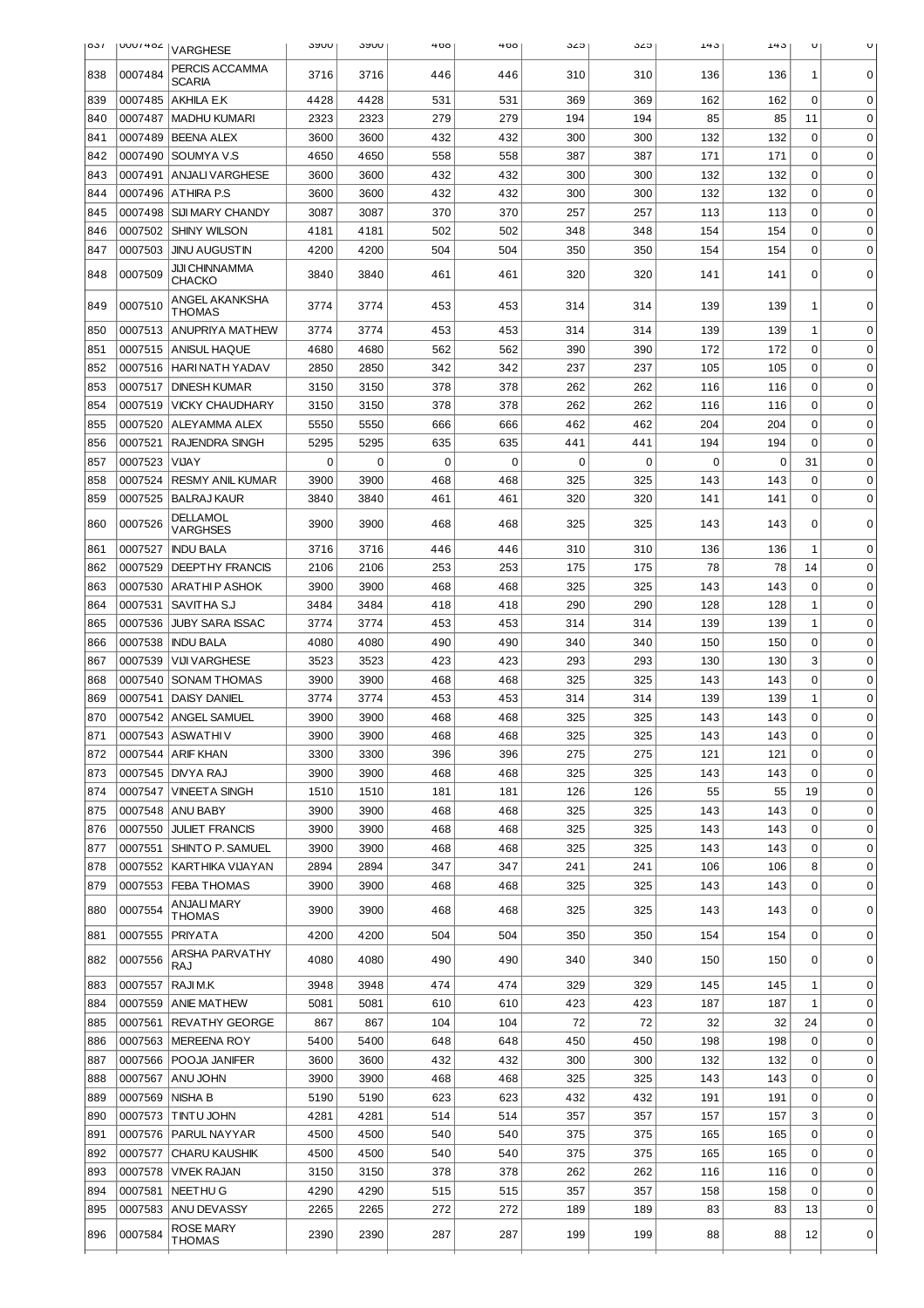| 897 |                | 0007585 JOMI JOHN             | 4050 | 4050     | 486      | 486         | 337      | 337 | 149         | 149 | 0              | 0           |
|-----|----------------|-------------------------------|------|----------|----------|-------------|----------|-----|-------------|-----|----------------|-------------|
| 898 | 0007586        | PREEJAMOLE.J                  | 1843 | 1843     | 221      | 221         | 154      | 154 | 67          | 67  | 17             | $\mathbf 0$ |
| 899 | 0007587        | NIMMYMOL                      | 4080 | 4080     | 490      | 490         | 340      | 340 | 150         | 150 | 0              | 0           |
|     |                | SEBASTIAN                     |      |          |          |             |          |     |             |     |                |             |
| 900 | 0007591        | <b>SALIMA KHAN</b>            | 4500 | 4500     | 540      | 540         | 375      | 375 | 165         | 165 | 0              | 0           |
| 901 | 0007592        | DEEPAM KUMARI<br>CHAUHAN      | 4500 | 4500     | 540      | 540         | 375      | 375 | 165         | 165 | 0              | $\mathbf 0$ |
| 902 | 0007593        | <b>ASIF IQBAL</b>             | 4200 | 4200     | 504      | 504         | 350      | 350 | 154         | 154 | $\mathbf 0$    | $\mathbf 0$ |
| 903 | 0007594        | POOJA SHUKLA                  | 6500 | 6500     | 780      | 780         | 541      | 541 | 239         | 239 | 0              | $\mathbf 0$ |
| 904 | 0007595        | <b>ISHTIYAQ AHMAD</b>         | 6500 | 6500     | 780      | 780         | 541      | 541 | 239         | 239 | $\mathbf 0$    | $\mathbf 0$ |
| 905 | 0007596        | PARMOD                        | 6500 | 6500     | 780      | 780         | 541      | 541 | 239         | 239 | $\mathbf 0$    | 0           |
|     |                | <b>MANOJ KUMAR</b>            |      |          |          |             |          |     |             |     |                |             |
| 906 | 0007597        | PODDAR                        | 3064 | 3064     | 368      | 368         | 255      | 255 | 113         | 113 | 0              | 0           |
| 907 | 0007599        | <b>LINCY MATHEW</b>           | 3648 | 3648     | 438      | 438         | 304      | 304 | 134         | 134 | $\overline{c}$ | $\mathbf 0$ |
| 908 | 0007600        | SAJITHA SCARIA                | 3716 | 3716     | 446      | 446         | 310      | 310 | 136         | 136 | $\mathbf 1$    | 0           |
| 909 | 0007601        | CHONGNEIKIM                   | 3900 | 3900     | 468      | 468         | 325      | 325 | 143         | 143 | 0              | 0           |
|     |                | <b>SINGSON</b>                |      |          |          |             |          |     |             |     |                |             |
| 910 | 0007603        | SAJU M.D.                     | 2032 | 2032     | 244      | 244         | 169      | 169 | 75          | 75  | 17             | 0           |
| 911 | 0007604        | NEETHU<br><b>SUNRENDRAN</b>   | 3648 | 3648     | 438      | 438         | 304      | 304 | 134         | 134 | $\overline{2}$ | 0           |
| 912 | 0007605        | DIVYAMOL T.S                  | 3774 | 3774     | 453      | 453         | 314      | 314 | 139         | 139 | 1              | $\mathbf 0$ |
| 913 | 0007606        | <b>BIBITHA THOMAS</b>         | 4181 | 4181     | 502      | 502         | 348      | 348 | 154         | 154 | 0              | $\mathbf 0$ |
| 914 | 0007607        | PRATIBHA KHOKHAR              | 0    | $\Omega$ | 0        | $\mathbf 0$ | $\Omega$ | 0   | 0           | 0   | 31             | $\mathbf 0$ |
| 915 | 0007608        | ANITTA MATHEW                 | 3135 | 3135     | 376      | 376         | 261      | 261 | 115         | 115 | 13             | $\mathbf 0$ |
| 916 | 0007611        | <b>GEETHU BENNY</b>           | 1006 | 1006     | 121      | 121         | 84       | 84  | 37          | 37  | 23             | $\mathbf 0$ |
| 917 | 0007612        | SANDHYA K NAIR                | 6000 | 6000     | 720      | 720         | 500      | 500 | 220         | 220 | 0              | $\mathbf 0$ |
| 918 | 0007613        | LIBY K. JACOB                 | 5400 | 5400     | 648      | 648         | 450      | 450 | 198         | 198 | 0              | 0           |
| 919 | 0007616        | <b>JENCY JOHNSON</b>          | 3774 | 3774     | 453      | 453         | 314      | 314 | 139         | 139 | 1              | 0           |
| 920 | 0007617        | JAYASREE VIJAYAN              | 4080 | 4080     | 490      | 490         | 340      | 340 | 150         | 150 | 0              | 0           |
| 921 | 0007618        | <b>NIT ESH SINGH</b>          | 3150 | 3150     | 378      | 378         | 262      | 262 | 116         | 116 | 0              | 0           |
| 922 | 0007619        | <b>RAJI BINISH</b>            | 4950 | 4950     | 594      | 594         | 412      | 412 | 182         | 182 | 0              | 0           |
| 923 | 0007620        | <b>MANU BINOJ</b>             | 5023 | 5023     | 603      | 603         | 418      | 418 | 185         | 185 | $\mathbf 1$    | 0           |
|     |                | SAYYED NOMAN                  |      |          |          |             |          |     |             |     |                |             |
| 924 | 0007621        | <b>NAQVI</b>                  | 2903 | 2903     | 348      | 348         | 242      | 242 | 106         | 106 | 4              | 0           |
| 925 | 0007622        | <b>SUSMITHA L</b>             | 0    | 0        | 0        | $\mathbf 0$ | 0        | 0   | $\mathbf 0$ | 0   | $\mathbf 0$    | $\mathbf 0$ |
| 926 | 0007623        | T INI THANKACHAN              | 3900 | 3900     | 468      | 468         | 325      | 325 | 143         | 143 | $\mathbf 0$    | $\mathbf 0$ |
| 927 | 0007624        | <b>ANILA VARGHESE</b>         | 3900 | 3900     | 468      | 468         | 325      | 325 | 143         | 143 | $\mathbf 0$    | $\mathbf 0$ |
| 928 | 0007625        | <b>NEENU MOHANAN</b>          | 4080 | 4080     | 490      | 490         | 340      | 340 | 150         | 150 | $\mathbf 0$    | $\mathbf 0$ |
| 929 | 0007626        | <b>LINSU THOMAS</b>           | 3048 | 3048     | 366      | 366         | 254      | 254 | 112         | 112 | 10             | $\mathbf 0$ |
| 930 | 0007627 RASHMI |                               | 4500 | 4500     | 540      | 540         | 375      | 375 | 165         | 165 | 0              | 0           |
| 931 | 0007628        | <b>ATHIRA SASI</b>            | 4050 | 4050     | 486      | 486         | 337      | 337 | 149         | 149 | $\mathbf 0$    | $\mathbf 0$ |
| 932 | 0007629        | <b>VAISHALI SINGH</b>         | 3774 | 3774     | 453      | 453         | 314      | 314 | 139         | 139 | 1              | $\mathbf 0$ |
| 933 | 0007630        | <b>NINI MATHEW</b>            | 3353 | 3353     | 402      | 402         | 279      | 279 | 123         | 123 | 10             | 0           |
| 934 | 0007631        | <b>BINCY BABU</b>             | 4050 | 4050     | 486      | 486         | 337      | 337 | 149         | 149 | 0              | 0           |
| 935 | 0007632        | <b>SHINY ABRAHAM</b>          | 4650 | 4650     | 558      | 558         | 387      | 387 | 171         | 171 | 0              | 0           |
| 936 | 0007633        | <b>JOYCY GEORGE</b>           | 3840 | 3840     | 461      | 461         | 320      | 320 | 141         | 141 | 0              | 0           |
| 937 | 0007634        | MANJUSHA P.M                  | 4080 | 4080     | 490      | 490         | 340      | 340 | 150         | 150 | 0              | 0           |
| 938 | 0007635        | İSILIJA JAIN JOSE             | 4080 | 4080     | 490      | 490         | 340      | 340 | 150         | 150 | 0              | 0           |
| 939 | 0007636        | KAMAL KUMAR                   | 3150 | 3150     | 378      | 378         | 262      | 262 | 116         | 116 | 0              | 0           |
| 940 | 0007637        | NEHA PATWAL                   | 3150 | 3150     | 378      | 378         | 262      | 262 | 116         | 116 | 0              | 0           |
| 941 | 0007638        | FRINCY MATHEW                 | 4116 | 4116     | 494      | 494         | 343      | 343 | 151         | 151 | 0              | 0           |
| 942 | 0007639        | <b>SHILPA DOGRA</b>           | 3716 | 3716     | 446      | 446         | 310      | 310 | 136         | 136 | 1              | 0           |
| 943 |                | 0007640 DNYA JOY              | 4200 | 4200     | 504      | 504         | 350      | 350 | 154         | 154 | 0              | 0           |
| 944 | 0007641        | CHINNU MERIN<br>THOMAS        | 4065 | 4065     | 488      | 488         | 339      | 339 | 149         | 149 | 1              | 0           |
| 945 | 0007645        | ASHA SUNI VISWAN              | 4050 | 4050     | 486      | 486         | 337      | 337 | 149         | 149 | 0              | 0           |
| 946 | 0007646        | MUJTEBA HASAN                 | 3510 | 3510     | 421      | 421         | 292      | 292 | 129         | 129 | 0              | 0           |
| 947 |                | 0007648 SUCHITHRA A           | 4311 | 4311     | 517      | 517         | 359      | 359 | 158         | 158 | 0              | 0           |
| 948 | 0007649        | <b>MONIKA DEVI</b>            | 0    | 0        | 0        | $\mathbf 0$ | 0        | 0   | 0           | 0   | $\mathbf 0$    | $\mathbf 0$ |
| 949 | 0007650        | SOUMYA MATHEW                 | 4290 | 4290     | 515      | 515         | 357      | 357 | 158         | 158 | $\mathbf 0$    | $\mathbf 0$ |
| 950 | 0007652        | SANJEEV KUMAR<br><b>SINGH</b> | 3150 | 3150     | 378      | 378         | 262      | 262 | 116         | 116 | 0              | 0           |
| 951 |                | 0007653   HIMANI UPRETI       | 3150 | 3150     | 378      | 378         | 262      | 262 | 116         | 116 | 0              | 0           |
| 952 |                | 0007654   NIT IN SHARMA       | 4800 | 4800     | 576      | 576         | 400      | 400 | 176         | 176 | 0              | 0           |
| 953 |                | 0007656 JUBY RAJU             | 0    | 0        | $\Omega$ | $\Omega$    | 0        | 0   | 0           | 0   | 0              | 0           |
| 954 |                | 0007659   NEETHU CHERIAN      | 4350 | 4350     | 522      | 522         | 362      | 362 | 160         | 160 | 0              | 0           |
| 955 | 0007660        | LINTA LAILA JOHN              | 4290 | 4290     | 515      | 515         | 357      | 357 | 158         | 158 | 0              | 0           |
| 956 | 0007661        | <b>CILPA MARIUM EASO</b>      | 3900 | 3900     | 468      | 468         | 325      | 325 | 143         | 143 | 0              | 0           |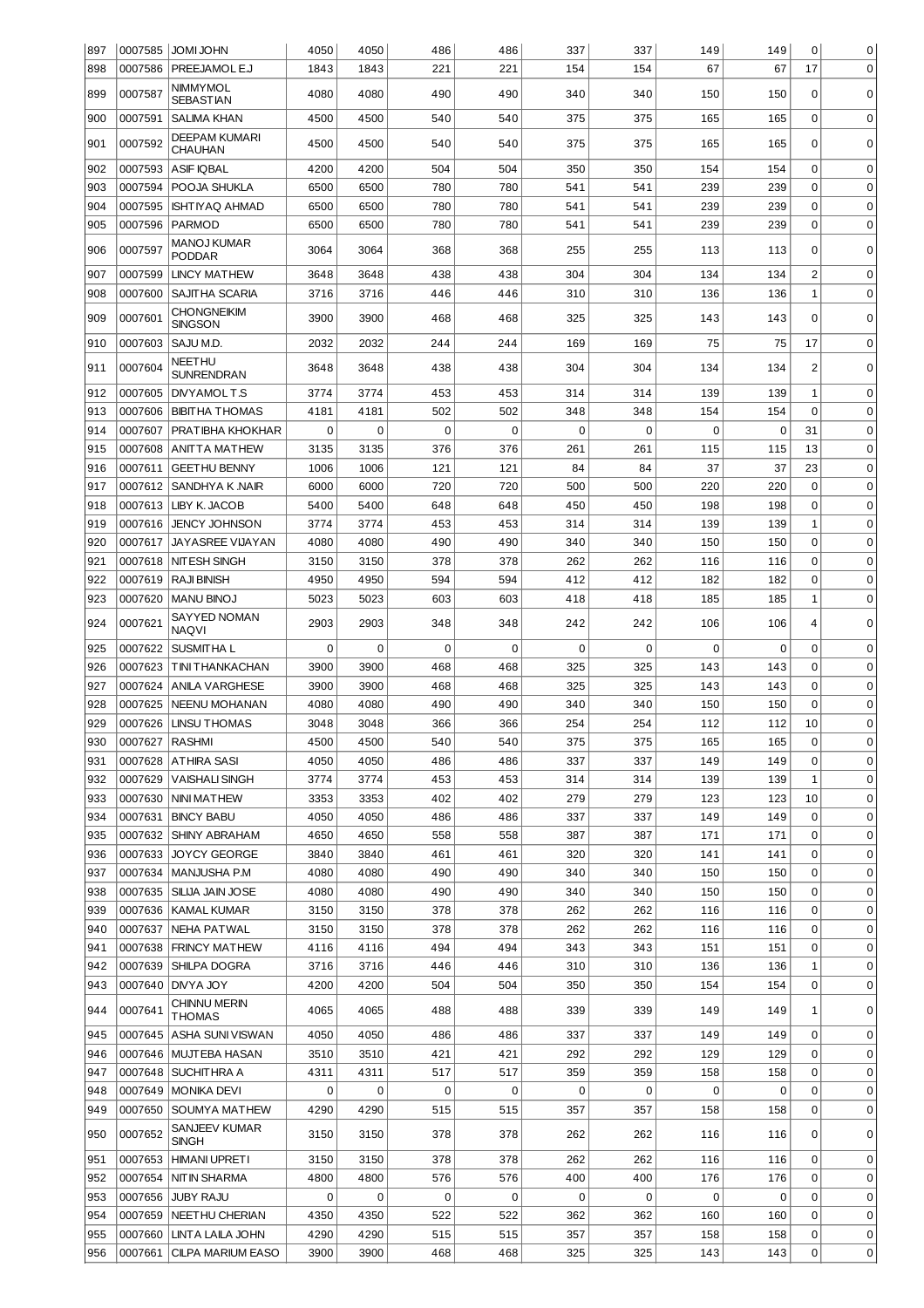| 957  |              | 0007662 NISHA THOMAS                | 3600 | 3600        | 432         | 432         | 300 | 300 | 132 | 132 | 0              | 0           |
|------|--------------|-------------------------------------|------|-------------|-------------|-------------|-----|-----|-----|-----|----------------|-------------|
| 958  | 0007663      | <b>SNEHA SAI</b>                    | 2516 | 2516        | 302         | 302         | 210 | 210 | 92  | 92  | 11             | $\mathbf 0$ |
| 959  | 0007664      | <b>ARCHANA SINGH</b>                | 3210 | 3210        | 385         | 385         | 267 | 267 | 118 | 118 | $\mathbf 0$    | $\mathbf 0$ |
| 960  | 0007665      | NEETU JAKHMOLA                      | 3600 | 3600        | 432         | 432         | 300 | 300 | 132 | 132 | $\mathbf 0$    | $\mathbf 0$ |
| 961  | 0007666      | <b>MAMTA KUMARI</b>                 | 3368 | 3368        | 404         | 404         | 281 | 281 | 123 | 123 | $\overline{c}$ | $\mathbf 0$ |
| 962  | 0007667      | <b>KIRAN</b>                        | 3600 | 3600        | 432         | 432         | 300 | 300 | 132 | 132 | $\mathbf 0$    | $\mathbf 0$ |
| 963  | 0007669      | SIMI K SHAJI                        | 2613 | 2613        | 314         | 314         | 218 | 218 | 96  | 96  | 11             | 0           |
| 964  | 0007671      | ANISHA T. ELDHOSE                   | 4050 | 4050        | 486         | 486         | 337 | 337 | 149 | 149 | $\mathbf 0$    | $\mathbf 0$ |
| 965  | 0007672      | <b>ALPHONSA JOSEPH</b>              | 3900 | 3900        | 468         | 468         | 325 | 325 | 143 | 143 | $\mathbf 0$    | $\mathbf 0$ |
| 966  | 0007673      | <b>FEMY FRANCIS</b>                 | 3929 | 3929        | 471         | 471         | 327 | 327 | 144 | 144 | 3              | $\mathbf 0$ |
| 967  | 0007674      | LOVELY KHOKHAR                      | 3600 | 3600        | 432         | 432         | 300 | 300 | 132 | 132 | $\mathbf 0$    | $\mathbf 0$ |
| 968  | 0007675      | <b>CHILY ABRAHAM</b>                | 3716 | 3716        | 446         | 446         | 310 | 310 | 136 | 136 | $\mathbf{1}$   | $\mathbf 0$ |
| 969  | 0007676      | <b>EKTA</b>                         | 3150 | 3150        | 378         | 378         | 262 | 262 | 116 | 116 | $\mathbf 0$    | $\mathbf 0$ |
| 970  | 0007677      | KAVITHA MANAS                       | 4790 | 4790        | 575         | 575         | 399 | 399 | 176 | 176 | $\mathbf{1}$   | $\mathbf 0$ |
| 971  | 0007679      | KIMI                                | 3840 | 3840        | 461         | 461         | 320 | 320 | 141 | 141 | $\mathbf 0$    | $\mathbf 0$ |
| 972  | 0007680      | <b>RENU BALA</b>                    | 3840 | 3840        | 461         | 461         | 320 | 320 | 141 | 141 | $\Omega$       | $\mathbf 0$ |
| 973  | 0007681      | <b>CHANDNI KUMARI</b>               | 1115 | 1115        | 134         | 134         | 93  | 93  | 41  | 41  | 22             | $\mathbf 0$ |
| 974  | 0007683      | <b>SUNITA</b>                       | 3206 | 3206        | 385         | 385         | 267 | 267 | 118 | 118 | $\mathbf 0$    | $\mathbf 0$ |
| 975  | 0007684      | <b>JESSY P.Y</b>                    | 3948 | 3948        | 474         | 474         | 329 | 329 | 145 | 145 | $\mathbf{1}$   | $\mathbf 0$ |
| 976  | 0007686      | <b>DEEPTHI DEVESIA</b>              | 4950 | 4950        | 594         | 594         | 412 | 412 | 182 | 182 | $\mathbf 0$    | $\mathbf 0$ |
| 977  | 0007687      | JUBITHA JOY                         | 4080 | 4080        | 490         | 490         | 340 | 340 | 150 | 150 | $\mathbf 0$    | $\mathbf 0$ |
| 978  | 0007688      | <b>DOLLY MASSEY</b>                 | 3368 | 3368        | 404         | 404         | 281 | 281 | 123 | 123 | $\overline{2}$ | $\mathbf 0$ |
| 979  | 0007689      | <b>AAKRITI FRANCIS</b>              | 3271 | 3271        | 393         | 393         | 272 | 272 | 121 | 121 | 5              | $\mathbf 0$ |
| 980  | 0007690      | RAKHI A.R                           | 3900 | 3900        | 468         | 468         | 325 | 325 | 143 | 143 | $\mathbf 0$    | $\mathbf 0$ |
| 981  | 0007691      | <b>JISHA VARGHESE</b>               | 4650 | 4650        | 558         | 558         | 387 | 387 | 171 | 171 | $\mathbf 0$    | $\mathbf 0$ |
| 982  | 0007693      | LIGIMOL M.J                         | 4200 | 4200        | 504         | 504         | 350 | 350 | 154 | 154 | $\mathbf 0$    | $\mathbf 0$ |
| 983  | 0007694      | <b>JINU JOSE</b>                    | 4650 | 4650        | 558         | 558         | 387 | 387 | 171 | 171 | 0              | $\mathbf 0$ |
| 984  | 0007695      | RAKHIMOL R                          | 4080 | 4080        | 490         | 490         | 340 | 340 | 150 | 150 | 0              | $\mathbf 0$ |
| 985  | 0007696      | SONU P.<br>ACHENKUNJU               | 4200 | 4200        | 504         | 504         | 350 | 350 | 154 | 154 | 0              | $\mathbf 0$ |
| 986  | 0007697      | NGAIRANGBAM<br><b>ESHORIYA DEVI</b> | 5190 | 5190        | 623         | 623         | 432 | 432 | 191 | 191 | 0              | $\Omega$    |
| 987  | 0007699      | NEHA KANWAR                         | 3658 | 3658        | 439         | 439         | 305 | 305 | 134 | 134 | 10             | $\mathbf 0$ |
| 988  | 0007700      | <b>GOPAL CHANDRA</b><br>PATHAK      | 3116 | 3116        | 374         | 374         | 260 | 260 | 114 | 114 | 8              | 0           |
| 989  | 0007701      | SARFRAJ AHMED                       | 4800 | 4800        | 576         | 576         | 400 | 400 | 176 | 176 | 0              | $\mathbf 0$ |
| 990  | 0007702      | <b>HELNA M. GEEVAR</b>              | 3900 | 3900        | 468         | 468         | 325 | 325 | 143 | 143 | 0              | 0           |
| 991  | 0007703      | <b>NEENU VARGHESE</b>               | 3900 | 3900        | 468         | 468         | 325 | 325 | 143 | 143 | 0              | $\mathbf 0$ |
| 992  |              | 0007704   NAYANA JYOTHISH           | 3648 | 3648        | 438         | 438         | 304 | 304 | 134 | 134 | 2              | 0           |
| 993  | 0007705      | <b>IRASMY RAJAN</b>                 | 3900 | 3900        | 468         | 468         | 325 | 325 | 143 | 143 | 0              | 0           |
| 994  | 0007706      | <b>SREENA SANKAR</b>                | 3900 | 3900        | 468         | 468         | 325 | 325 | 143 | 143 | 0              | 0           |
| 995  | 0007707      | <b>CIJO MERIN SKARIA</b>            | 5250 | 5250        | 630         | 630         | 437 | 437 | 193 | 193 | 0              | 0           |
| 996  | 0007708      | <b>BHAGWAT PRASAD</b>               | 3150 | 3150        | 378         | 378         | 262 | 262 | 116 | 116 | 0              | 0           |
| 997  | 0007709      | SARITA PRASAD                       | 3948 | 3948        | 474         | 474         | 329 | 329 | 145 | 145 | 1              | 0           |
| 998  | 0007710      | NEETHUMOL RAJU                      | 0    | 0           | 0           | 0           | 0   | 0   | 0   | 0   | 0              | 0           |
| 999  |              | 0007711   LINU FRANCIS              | 0    | 0           | 0           | 0           | 0   | 0   | 0   | 0   | 0              | $\mathbf 0$ |
| 1000 |              | 0007712   MEERA PAUL                | 0    | $\mathbf 0$ | $\mathbf 0$ | $\mathbf 0$ | 0   | 0   | 0   | 0   | 0              | 0           |
| 1001 |              | 0007713 APARNA RAJAN P.K            | 4200 | 4200        | 504         | 504         | 350 | 350 | 154 | 154 | 0              | 0           |
| 1002 |              | 0007714 SREENA V.B                  | 4200 | 4200        | 504         | 504         | 350 | 350 | 154 | 154 | 0              | 0           |
| 1003 |              | 0007715   TINU M. JACOB             | 4200 | 4200        | 504         | 504         | 350 | 350 | 154 | 154 | 0              | 0           |
| 1004 |              | 0007716 SUSAN KY                    | 4290 | 4290        | 515         | 515         | 357 | 357 | 158 | 158 | 0              | 0           |
| 1005 |              | 0007717 SOUMYA S. NAIR              | 5192 | 5192        | 623         | 623         | 432 | 432 | 191 | 191 | 2              | 0           |
| 1006 |              | 0007718   RANJEET A                 | 3600 | 3600        | 432         | 432         | 300 | 300 | 132 | 132 | 0              | 0           |
| 1007 |              | 0007719   RAJNI DIXIT               | 3484 | 3484        | 418         | 418         | 290 | 290 | 128 | 128 | 1              | 0           |
| 1008 | 0007720      | <b>JOICY MA</b>                     | 5190 | 5190        | 623         | 623         | 432 | 432 | 191 | 191 | 0              | $\mathbf 0$ |
| 1009 |              | 0007721 ASWATHY R. NAIR             | 3658 | 3658        | 439         | 439         | 305 | 305 | 134 | 134 | 3              | 0           |
| 1010 |              | 0007722 GREESHMA JOSE               | 3900 | 3900        | 468         | 468         | 325 | 325 | 143 | 143 | 0              | 0           |
| 1011 |              | 0007723 SHENTU KURIAKOSE            | 3900 | 3900        | 468         | 468         | 325 | 325 | 143 | 143 | 0              | 0           |
| 1012 |              | 0007724   SHERIN C. JOSE            | 3774 | 3774        | 453         | 453         | 314 | 314 | 139 | 139 | 1              | 0           |
| 1013 |              | 0007725   RENI RAPHEL               | 3900 | 3900        | 468         | 468         | 325 | 325 | 143 | 143 | 0              | 0           |
| 1014 | 0007726      | PREETI BIDHURI                      | 4500 | 4500        | 540         | 540         | 375 | 375 | 165 | 165 | 0              | 0           |
|      | 1015 0007727 | MUTUM<br><b>SEITY AVHANI DEVI</b>   | 4500 | 4500        | 540         | 540         | 375 | 375 | 165 | 165 | 0              | 0           |
| 1016 | 0007728      | ANSU SUSAN IPE                      | 4050 | 4050        | 486         | 486         | 337 | 337 | 149 | 149 | 0              | 0           |
| 1017 |              | 0007730   MOHAMMAD ILYAS            | 7030 | 7030        | 844         | 844         | 541 | 541 | 303 | 303 | 0              | 0           |
|      | 1018 0007731 | <b>GEETA RAWAT</b>                  | 6500 | 6500        | 780         | 780         | 541 | 541 | 239 | 239 | 0              | 0           |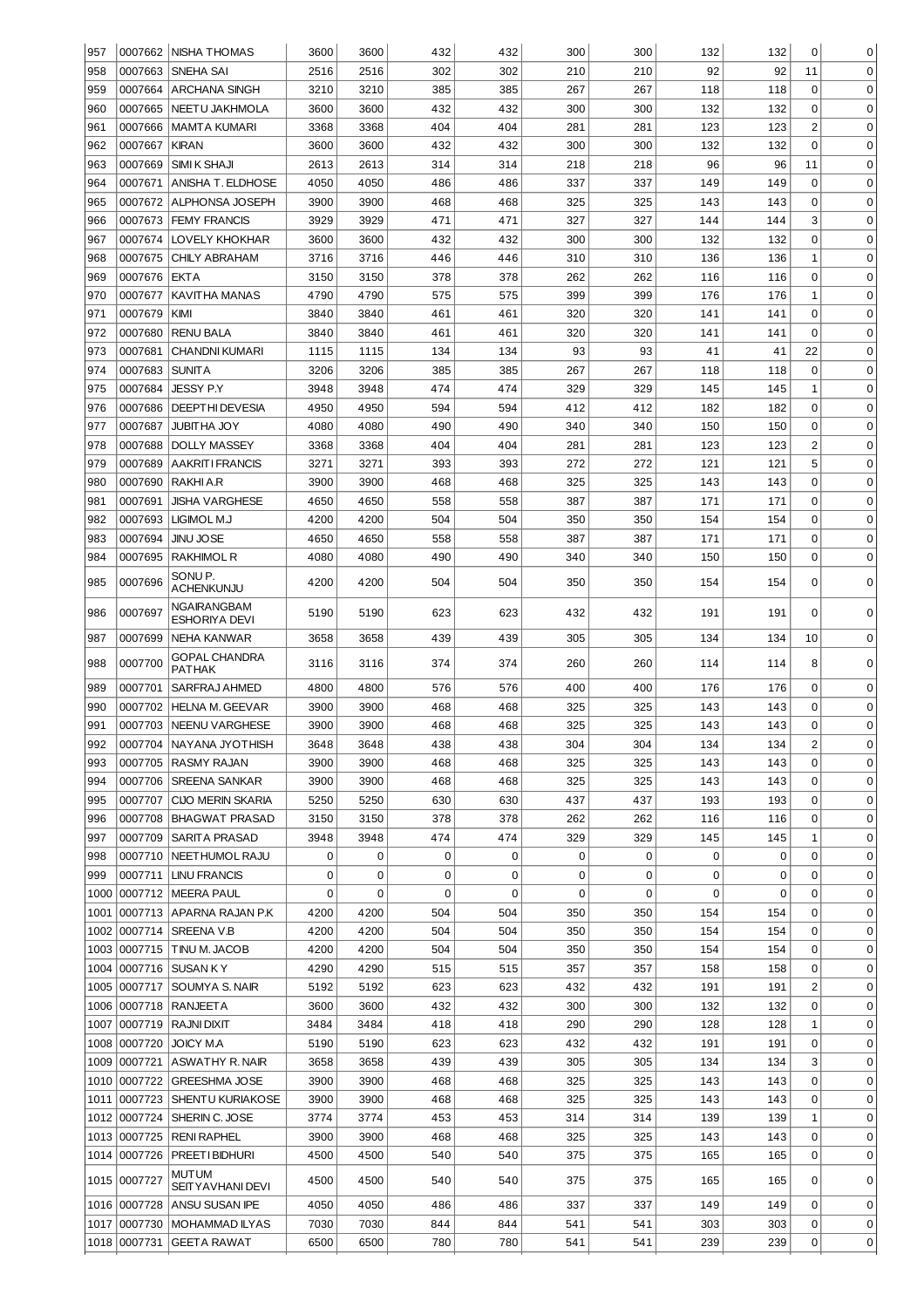|      |              | 1019   0007732   REEJA THOMAS           | 4500 | 4500 | 540    | 540    | 375    | 375    | 165    | 165         | 1              | 0        |
|------|--------------|-----------------------------------------|------|------|--------|--------|--------|--------|--------|-------------|----------------|----------|
| 1020 | 0007733      | NEETHU ABRAHAM                          | 4350 | 4350 | 522    | 522    | 362    | 362    | 160    | 160         | 0              | $\Omega$ |
| 1021 |              | 0007734 RAJKUMAR                        | 2610 | 2610 | 313    | 313    | 217    | 217    | 96     | 96          | 5              | $\Omega$ |
| 1022 |              | 0007735 ASHLY AVIRACHAN                 | 3658 | 3658 | 439    | 439    | 305    | 305    | 134    | 134         | 4              | $\Omega$ |
| 1023 | 0007736      | SARA BEEGUM T.S.                        | 3135 | 3135 | 376    | 376    | 261    | 261    | 115    | 115         | $\overline{7}$ | 0        |
| 1024 |              | 0007737 ANU ABRAHAM                     | 3902 | 3902 | 468    | 468    | 325    | 325    | 143    | 143         | $\overline{7}$ | $\Omega$ |
|      |              | 1025 0007738 AMULYA SIMON               | 3135 | 3135 | 376    | 376    | 261    | 261    | 115    | 115         | $\overline{7}$ | $\Omega$ |
| 1026 |              | 0007739 REKHA DAVIS                     | 3600 | 3600 | 432    | 432    | 300    | 300    | 132    | 132         | $\overline{7}$ | 0        |
| 1027 | 0007740      | <b>TINCY TOMY</b>                       | 2230 | 2230 | 268    | 268    | 186    | 186    | 82     | 82          | 13             | $\Omega$ |
| 1028 |              | 0007741 ARYA MATHEW                     | 2352 | 2352 | 282    | 282    | 196    | 196    | 86     | 86          | 13             | $\Omega$ |
| 1029 |              | 10007742   SARANYA L.S                  | 2385 | 2385 | 286    | 286    | 199    | 199    | 87     | 87          | 14             | $\Omega$ |
|      |              | 1030 0007743 RAVI KUMAR                 | 1642 | 1642 | 197    | 197    | 137    | 137    | 60     | 60          | 16             | $\Omega$ |
| 1031 | 0007744      | <b>JIFFINI PHILIP</b>                   | 1824 | 1824 | 219    | 219    | 152    | 152    | 67     | 67          | 18             | $\Omega$ |
| 1032 |              | 0007745 NAYANA JOSE                     | 1799 | 1799 | 216    | 216    | 150    | 150    | 66     | 66          | 18             | 0        |
|      |              | 1033 0007746 BINCY VARGHESE             | 1824 | 1824 | 219    | 219    | 152    | 152    | 67     | 67          | 18             | $\Omega$ |
|      |              | 1034 0007747 RANIT, FRANCIS             | 1711 | 1711 | 205    | 205    | 143    | 143    | 62     | 62          | 18             | $\Omega$ |
|      | 1035 0007748 | <b>LITTY K MATHEW</b>                   | 1239 | 1239 | 149    | 149    | 103    | 103    | 46     | 46          | 21             | $\Omega$ |
|      | 1036 0007749 | <b>LITTY ELIZABETH</b><br><b>MATHEW</b> | 1500 | 1500 | 180    | 180    | 125    | 125    | 55     | 55          | 21             | $\Omega$ |
| 1037 | 0007750      | <b>MERIN JOSEPH</b>                     | 842  | 842  | 101    | 101    | 70     | 70     | 31     | 31          | 25             | $\Omega$ |
|      | 1038 0007751 | SIJIA.                                  | 842  | 842  | 101    | 101    | 70     | 70     | 31     | 31          | 25             | $\Omega$ |
|      |              | 1039 0007752 GHANSHYAM JHA              | 3114 | 3114 | 374    | 374    | 259    | 259    | 115    | 115         | $\Omega$       | $\Omega$ |
|      |              | GRAND TOTAL 4030213 4030213             |      |      | 493624 | 493624 | 335132 | 335132 | 148796 | 148796 1378 |                | $\Omega$ |

|                                    | $ A/C 01 EE +$ Refund of Advance $ A/C 01 ER  A/C 02$   A/C 10   A/C 21   A/C 22   TOTAL |                                 |  |  |             |
|------------------------------------|------------------------------------------------------------------------------------------|---------------------------------|--|--|-------------|
| <b>ITOTAL DUES AS PER ECR</b>      | 493624                                                                                   | 148796   44333   335132   20151 |  |  | 403 1042439 |
| <b>TOTAL AMOUNT BEING REMITTED</b> | 493624                                                                                   | 148796   44333   335132   20151 |  |  | 403 1042439 |

## **PART B-NEW MEMBERS' DETAILS**

| SI.<br>No.     | Member<br>Id | <b>Member Name</b>                      | Father's/Spouse<br>Name | Relationship with the<br>Member | Date of<br><b>Birth</b>       | Gender | Date of Joining<br><b>EPF</b> | Date of Joining<br><b>EPS</b> |
|----------------|--------------|-----------------------------------------|-------------------------|---------------------------------|-------------------------------|--------|-------------------------------|-------------------------------|
| $1\,$          | 0007731      | <b>GEETA RAWAT</b>                      | <b>RABI SINGH RAWAT</b> |                                 | Husband 06-02-1984            | Female | 01-05-2014                    | 01-05-2014                    |
| $\overline{c}$ | 0007732      | <b>REEJA THOMAS</b>                     | <b>LIBU BABY</b>        |                                 | Husband 25-04-1987            | Female | 01-05-2014                    | 01-05-2014                    |
| 3              | 0007733      | NEETHU ABRAHAM                          | <b>JOBY PAUL</b>        |                                 | Husband   25-07-1986   Female |        | 01-05-2014                    | 01-05-2014                    |
| 4              | 0007734      | <b>RAJ KUMAR</b>                        | <b>RAM BHAROSE LAL</b>  |                                 | Father   10-02-1993           | Female | 01-05-2014                    | 01-05-2014                    |
| 5              | 0007735      | <b>ASHLY AVIRACHAN</b>                  | AVIRACHAN T.V.          |                                 | Father 27-10-1987             | Female | 05-05-2014                    | 05-05-2014                    |
| 6              | 0007736      | SARA BEEGUM T.S.                        | T.H.SULAIMAN            | Father                          | 13-05-1991                    | Female | 08-05-2014                    | 08-05-2014                    |
| $\overline{7}$ | 0007737      | ANU ABRAHAM                             | <b>JUBIN JACOB</b>      |                                 | Husband 25-12-1985 Female     |        | 08-05-2014                    | 08-05-2014                    |
| 8              | 0007738      | <b>AMULYA SIMON</b>                     | A.T.SIMON               | Father                          | 23-09-1990 Female             |        | 08-05-2014                    | 08-05-2014                    |
| 9              | 0007739      | <b>REKHA DAVIS</b>                      | <b>DEVASIACHEN</b>      | Father                          | 03-03-1987                    | Female | 08-05-2014                    | 08-05-2014                    |
| 10             | 0007740      | <b>TINCY TOMY</b>                       | <b>C.P.TOMY</b>         |                                 | Father   11-09-1992   Female  |        | 14-05-2014                    | 14-05-2014                    |
| 11             | 0007741      | <b>ARYA MATHEW</b>                      | MATHEW P.T.             | <b>Father</b>                   | 22-03-1990 Female             |        | 14-05-2014                    | 14-05-2014                    |
| 12             | 0007742      | <b>SARANYALS</b>                        | AJU KUMAR D.            |                                 | Husband 24-07-1988            | Female | 15-05-2014                    | 15-05-2014                    |
| 13             | 0007743      | <b>RAVIKUMAR</b>                        | <b>BANWARILAL</b>       |                                 | Father 24-03-1989 Female      |        | 17-05-2014                    | 17-05-2014                    |
| 14             | 0007744      | <b>JIFFINI PHILIP</b>                   | M.O.PHILLIP             |                                 | Father   09-09-1988   Female  |        | 19-05-2014                    | 19-05-2014                    |
| 15             | 0007745      | NAYANA JOSE                             | A.T.JOSPEH              | Father                          | 08-01-1990 Female             |        | 19-05-2014                    | 19-05-2014                    |
| 16             | 0007746      | <b>BINCY VARGHESE</b>                   | WINNER N.T              |                                 | Father   11-08-1988   Female  |        | 19-05-2014                    | 19-05-2014                    |
| 17             | 0007747      | <b>RANIT. FRANCIS</b>                   | <b>T.V.FRANCIS</b>      |                                 | Father   05-04-1990   Female  |        | 19-05-2014                    | 19-05-2014                    |
| 18             | 0007748      | <b>LITTY K MATHEW</b>                   | <b>K.C.MATHEW</b>       |                                 | Father 23-05-1991 Female      |        | 22-05-2014                    | 22-05-2014                    |
| 19             | 0007749      | <b>LITTY ELIZABETH</b><br><b>MATHEW</b> | RIJU JOSEPH             |                                 | Father   01-12-1987   Female  |        | 22-05-2014                    | 22-05-2014                    |
| 20             | 0007750      | <b>MERIN JOSEPH</b>                     | <b>JOSEPH</b>           |                                 | Father   14-03-1989   Female  |        | 26-05-2014                    | 26-05-2014                    |
| 21             | 0007751      | SIJIA.                                  | <b>JOHN</b>             |                                 | Father   14-02-1989   Female  |        | 26-05-2014                    | 26-05-2014                    |
| 22             | 0007752      | <b>GHANSHYAM JHA</b>                    | <b>BHOLA JHA</b>        |                                 | Father   15-03-1983   Female  |        | 01-05-2014                    | 01-05-2014                    |

## **PART C-EXITING MEMBERS' DETAILS**

|   | SI. No.   Member Id | Member Name        |                  | Date of Exit from EPF Date of Exit from EPS Reason for leaving |           |
|---|---------------------|--------------------|------------------|----------------------------------------------------------------|-----------|
|   | 0000634             | JOSE P.P.          | $31 - 05 - 2014$ | 31-05-2014                                                     | Cessation |
| 2 | 0003726             | KIRAN KUMARI       | 15-05-2014       | 15-05-2014                                                     | Cessation |
| 3 | 0006542             | <b>VANDANA</b>     | 17-05-2014       | 17-05-2014                                                     | Cessation |
| 4 | 0006567             | <b>SEETAL DEVI</b> | $08 - 05 - 2014$ | 08-05-2014                                                     | Cessation |
| 5 | 0006774             | <b>TINTU SIVAN</b> | 04-05-2014       | 04-05-2014                                                     | Cessation |